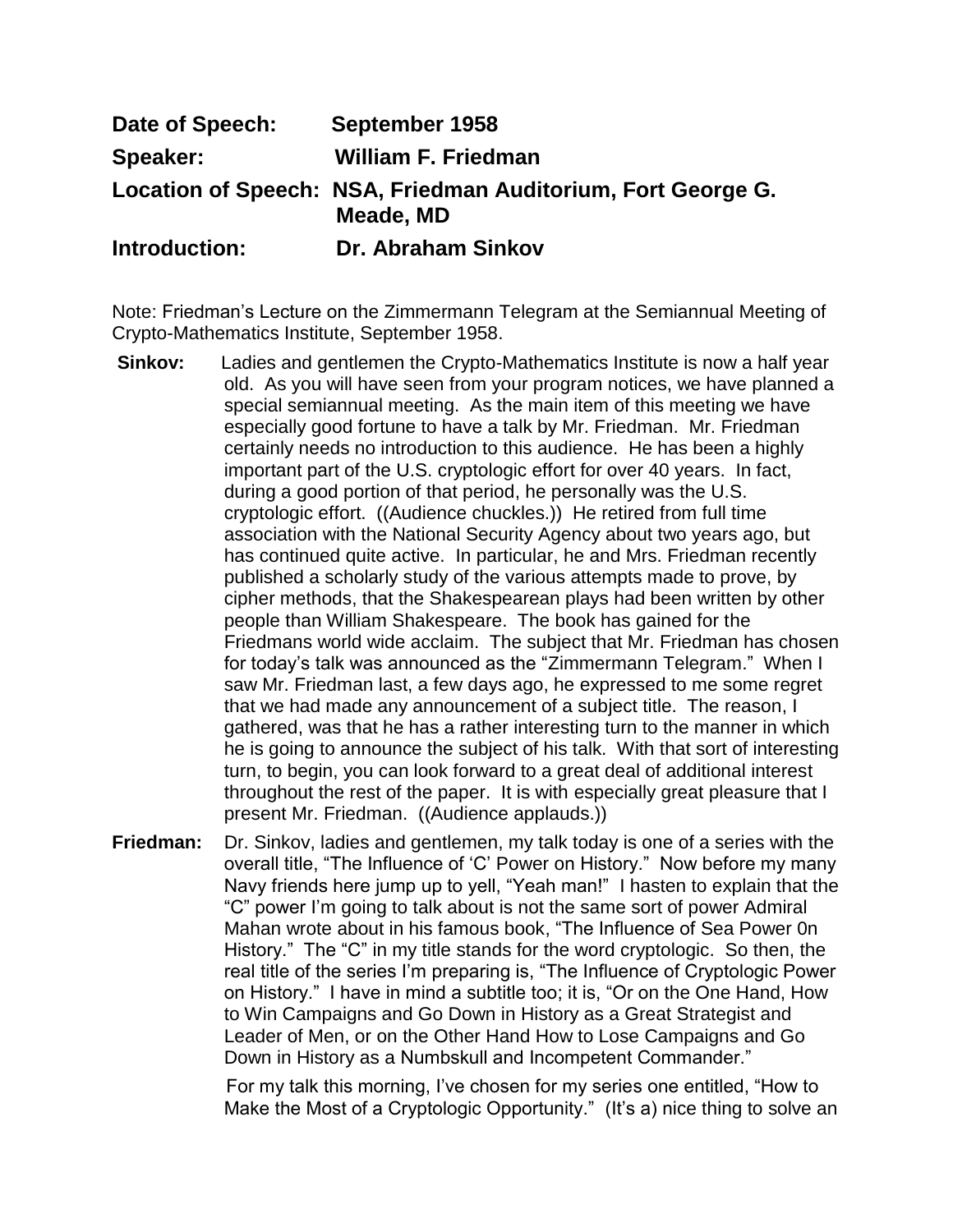enemy's cryptosystem and, as a result, glean information which in pretty nearly all cases is indubitably authentic, because it comes right out of the horse's mouth. But if you can't use the information without arousing the enemy's suspicion as to its origin, what good is it? In other words, it's one thing to have COMINT, and another to use it properly, that is, so as to continue to receive the blessings which flow from your cryptanalytic astuteness and good security. Another way of putting the matter I"m going to discuss at some length today is that in the COMINT business we try our best to eat our cake and have it too. And we try this neat trick pretty nearly every day. Our score thus far hasn"t been too bad. We"re going to observe an excellent case today. One that is a nearly perfect example of combining both phenomena which are so hard to join in an enduring cryptologic marriage, namely, using COMINT to its utmost advantage, and at the same time protecting it so as not to dry it up at the source. I imagine that the name Alfred Zimmermann for many of you is not one that arouses much interest these days. In fact, I doubt that the name means anything to a great many of you. Yet, this gentleman, of whom I find it difficult to say, "May his soul rest in peace," was the German Secretary of State in Berlin in the years 1914 to 1917. A diplomat, whose unimaginative conduct of foreign affairs in those three critical years I"ve mentioned, constituted a fine example of how not to make friends and influence people. In fact, it can and has been said by many historians that Herr Zimmermann"s climactic and crowning culminating caper in a career of consistently clownish, cryptologically clumsy conduct brought the United States of America into World War I as an act of belligerence on the side that was wrong for his country, that is, on the side of the Allies. And this came to pass within one month after what he did became known to the Americans. The military might of the United States could have easily been thrown to the other side during the critical months of year 1916 had the Germans and particularly Zimmermann been more astute. I lived through that period, and I know from first hand experience that there were several occasions when it wouldn"t have taken much to tip the balance in favor of our joining Germany. The consequences of such an event can hardly be gaged. It would be an understatement to say that the course of history could have been changed in the most spectacular manner. What did Herr Zimmermann do and/or fail to do to merit so strong a statement as the one I"ve just made? What did he do and/or fail to do that tipped the balance suddenly in favor of Britain? What he did was to send a telegram to the German Ambassador in Washington with instructions to forward its contents to the German Minister in Mexico. The telegram was in a German Foreign Office code, and it was intercepted by a small group of people in a Black Chamber operation that was carefully guarded in Room 40 OB in the precincts of British Naval Intelligence in Whitehall, London. What Herr Zimmermann failed to do was, first, to anticipate how violent the American reaction might be if they learned the content of his message before what he proposed in it could be brought to pass, and secondly, to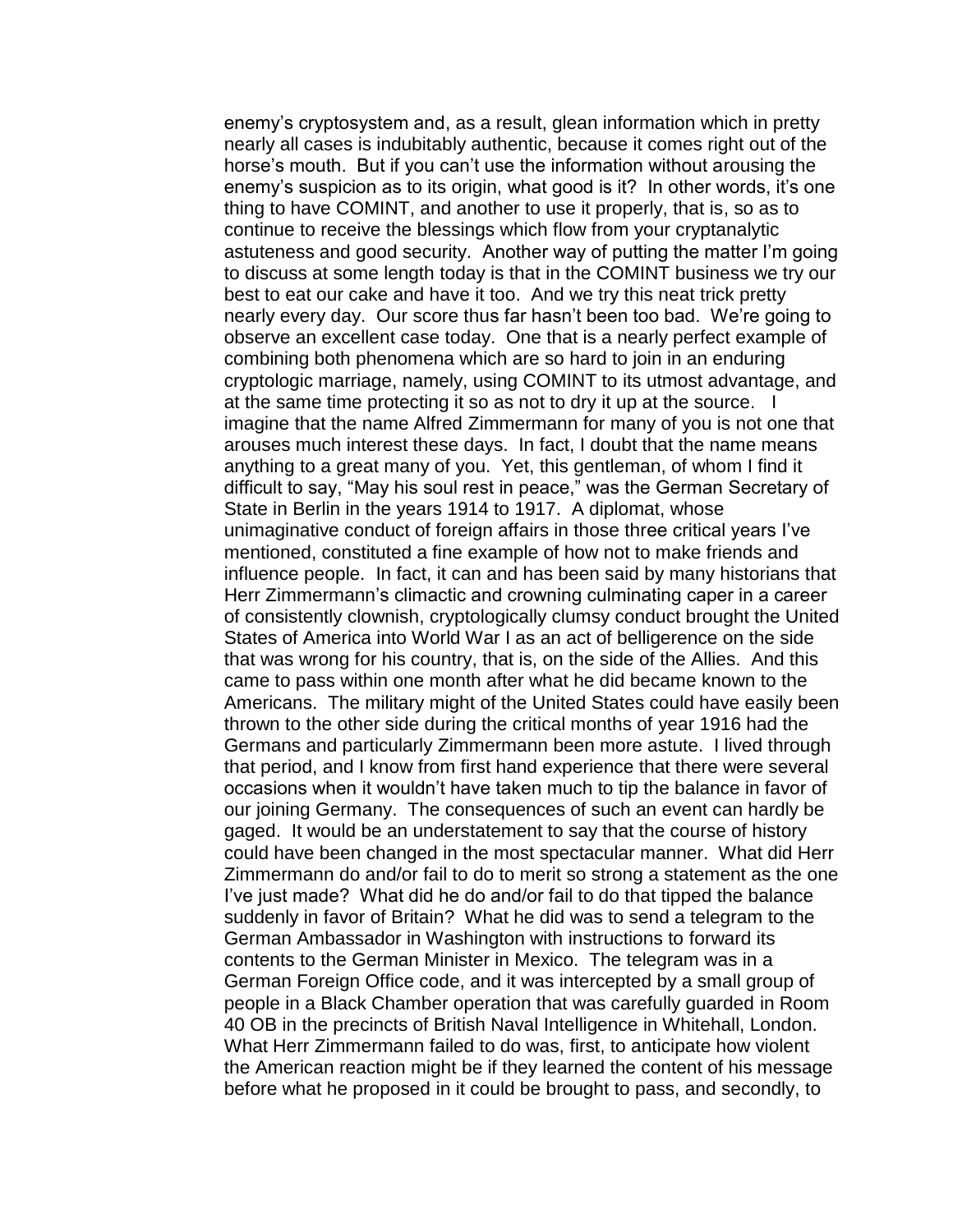see to it that the cryptosystem that he had used to encrypt his message was technically sound enough to protect its contents against cryptanalysis and premature disclosure. In the aftermath of the discovery of his secretarial stupidity, he did and failed to do something else in connection with his now famous message, but of that, more later. In order to prepare a proper background for the Zimmermann Telegram of 16 January 1917 that"s what it"s called in our history, or the Mexico Dispatch as it is called in German history—I will give a brief picture of the situation from the outbreak of the war on 1 August 1914 up to about the time the telegram was sent.

By 1914, England had become so dependent on seaborne imports that her people couldn"t live, let alone wage war, for more than four or five weeks after her sea routes were broken. Keeping these routes open was therefore the principle task of the British Navy. On the other hand, her principle enemy, Germany, was not dependent upon seaborne imports, so that the British Navy"s historic function of arresting an enemy"s seaborne trade lapsed right after German shipping had found refuge in neutral ports. There were then the British Grand Fleet and her hardly much inferior protagonist, the German High Seas Fleet, both glaring at each other at a distance, and although the Grand Fleet was becoming impatient and spoiling for a fight, the Germans didn"t dare risk their fleet, not in a major battle. They combined their attacks to sporadic forays by fast units and to mine laying. German hopes of quick victory were shattered when the heroic resistance of Englishmen and Frenchmen in trench warfare brought the war to a stalemate. With each passing month it became clear that there could be no German victory unless British overseas trade was cut off. Even in 1915, in certain German circles, there were those who had what appeared to be a very good idea, namely, to give highest priority to building submarines, and to use them to starve England into submission by destroying all British, and if necessary, all other shipping to the British Isles. In short, these people thought that the successes of the German Small Submarine Flotilla of 1914 pointed the way out of the German dilemma without risking their German High Seas Fleet, but the world was not yet prepared to accept with equanimity such ruthlessness as this would have entailed, because civilized rules of maritime warfare required that no merchant ship be sunk without warning. Time was to be given for the crew to take to life boats. These rules at first were respected by both belligerents, but for the Germans, they severely reduced the destructive power of their submarines, and from time to time their commanders, either on their own initiative, ignored or they were ordered to ignore them. That this was true especially in the case of the British merchantman goes almost without saying, but there were bound to be mistakes and sometimes ships of neutrals were also sunk, with the result that German unrestricted submarine warfare, as it came to be called, brought a wave of resentment against the German Government. Many bitter and acrimonious notes were sent to that government especially by ours when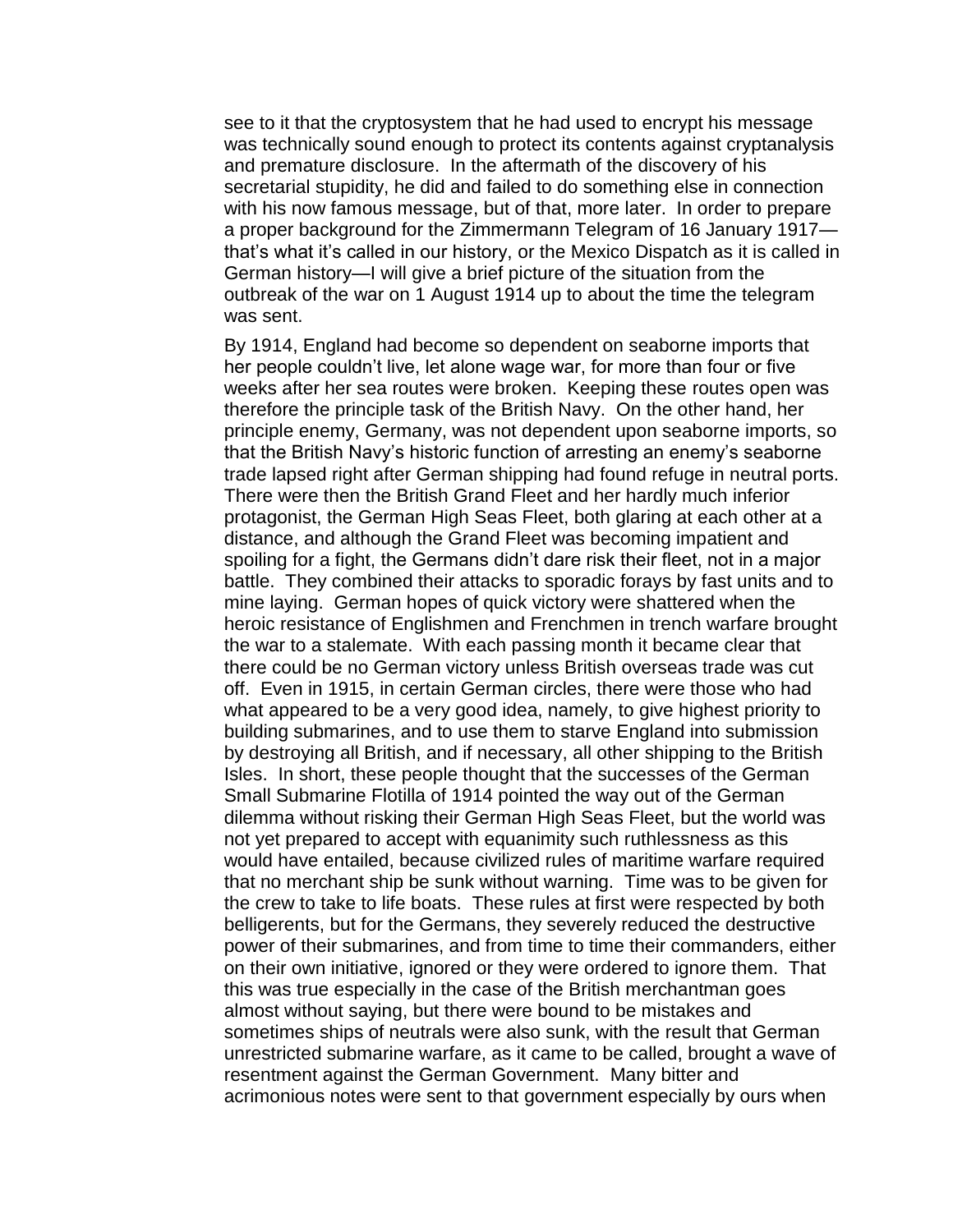our ships were sunk, and specious excuses were given for such sinkings. Germany decided that it could not pay the price of unrestricted submarine warfare in the form of a universal wave of horror and condemnation, and soon gave up the practice. But as regards American ships, there continued to be trouble, and American antagonism was heightened by the discovery of plots and sabotage activities of German agents in America. The powerful German submarine offensive in 1916, even though unrestricted, soon began to take a dreadful turn for the British. The daily toll of shipping losses became so heavy that it began to be obvious that unless some new tide set in, or unless the United States of America could be drawn into the war on the Allied side, there could be only one end to the war, and that end would come soon. Britain"s problem was therefore twofold: first to labor prodigiously to gain mastery over the German submarines, but this, it was recognized, would be a slow, slow process; second, to try not to irritate or antagonize neutral powers, and certainly not to exasperate America as the Germans were. The hope was, of course, that the Germans would sooner or later—the sooner the better—goad the United States into joining the war against her. The British were fortunate in both respects. It turned out that thanks to the tremendous exertions of their ship builders, scientists, and sailors, mastery over the submarines was obtained, but that didn"t come until nearly…early in 1918. With this phase of the British problem as I"ve just stated it, we shall not concern ourselves today. It is with the other phase of it that my talk will deal. Now, let"s see how the Germans behaved so as to outrage nearly all Americans, and practically force President Wilson to ask Congress to declare war on them. We know from autobiographies of certain people—such as Hindenberg and Ludendorf—that an important question began to be discussed within the German High Command in August, 1916. The question was whether or not to resume unrestricted submarine warfare. In December, Ludendorf made a tour of the entire front and returned profoundly pessimistic. Radical steps would have to be taken, and on .<br>January 9<sup>th,</sup> 1917, Emperor Wilhelm held a council of war at Plesse. The Navy practically guaranteed the success of unrestricted submarine warfare. The Military High Command joined in urging its adoption, and the German Chancellor yielded. Notes were sent out on 31 January 1917 to all neutrals that beginning on 1 February, 1917, German submarines would sink, at sight, all ships met on the high seas. In short, the German Government officially proclaimed that unrestricted submarine warfare was being resumed. What did President Wilson do on receipt of the German proclamation? Why, two days later on February 3<sup>rd</sup> he informed German Ambassador Von Bernstorff that the United States didn"t like the Germans, and was cutting diplomatic relations with his government. Von Bernstorff"s career in the United States was over. He wasn"t given much time to pack his belongings and go home, and of course, American Ambassador Gerard in Berlin was called home. But note that severing diplomatic relations doesn"t mean war, and it didn"t in this case. It was only natural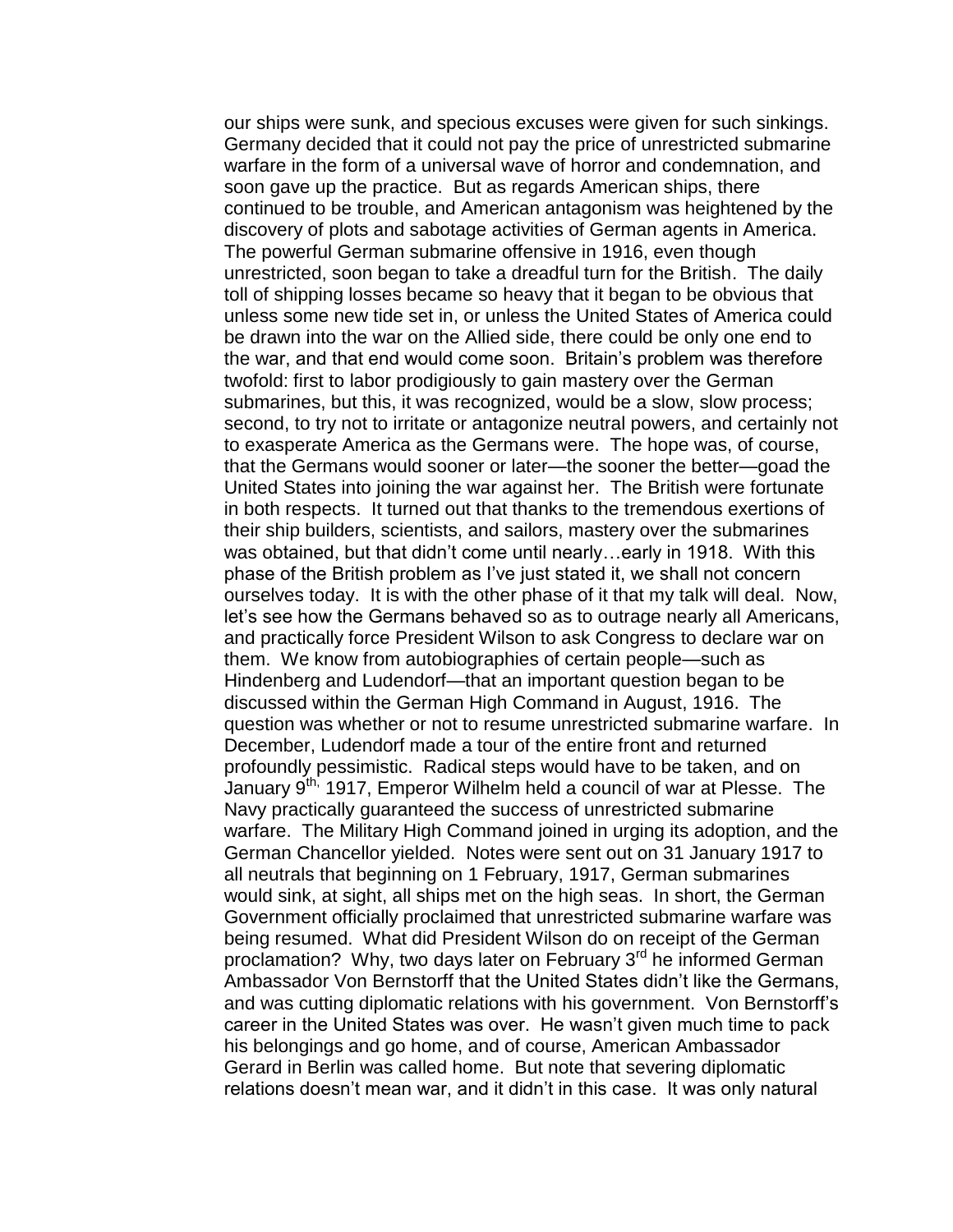for Britain to feel some chagrin, for she had hoped that we would now join her in the war against Germany. To many Americans, our situation was quite humiliating, because it was clear that we were unable to give our own merchantmen any protection whatsoever, that is, without going to war. And that was something President Wilson had promised not to do! He said he was going to keep us out of the war! But there was one thing he hadn"t, as yet, thought out, namely: how to protect our merchantmen who wanted to sail on the high seas where they had every right to be. Hence, after the German declaration of unrestricted submarine warfare, there was nothing our ships could do except keep within American harbors. They were afraid to leave, because they would certainly become helpless victims of submarine torpedoes with large losses in life to be expected. This situation was unbearable, but as I've said, President Wilson was determined to keep us out of war just as the Scandinavian and certain other countries in Europe were keeping out of it. On the whole, our sympathies were with Britain and with France but with certain additional factors involved in the situation. For a large part of the United States, especially the middle and far West, the war in Europe was thousands of miles across the Atlantic. It might as well have been on another planet so far as they were concerned. Moreover, the feelings of a large German-American population had to be taken into account, especially when British highhanded action every once in a while severely prejudiced their case. Still, the President held back. One writer, commenting on Wilson"s conduct, said that he was hesitating on the brink of war, reluctant to plunge into it, clinging painfully to the idea of strict neutrality which seemed to be almost a part of his religion. But, maybe a bit of politics got mixed up with that religion because, as some of you may remember, the Democratic slogan for President Wilson"s campaign for a second term was, "He kept us out of war!" And let's not forget the other famous explanation he gave for keeping out of the war, his statement that, "There is such a thing as being too proud to fight." I won"t try to defend that. After severing diplomatic relations with Germany, something had to be done, of course, to try to give our merchant ships some protection, and the question of arming them to protect themselves was discussed. The idea was to let the Navy provide guns and trained gunners to handle them, and on 26 February, President Wilson addressed Congress in joint session to advocate just that course of action. A bill known as the Armed Ship Bill was introduced in both houses of Congress, and on 1 March it passed the House by a vote of 403 ((Spoken as: four hundred and three)) to 13. In the Senate, it was less fortunate. It became the subject of acrimonious debate which finally developed into a filibuster led by Senator LaFollette of Wisconsin. The filibuster was successful and succeeded in preventing passage of the bill Wilson wanted, but the President still had a way open to him to do what he thought was necessary. This was to use his constitutional powers to direct the Navy to furnish the guns and gunners for the American ships that had to pass through the German declared war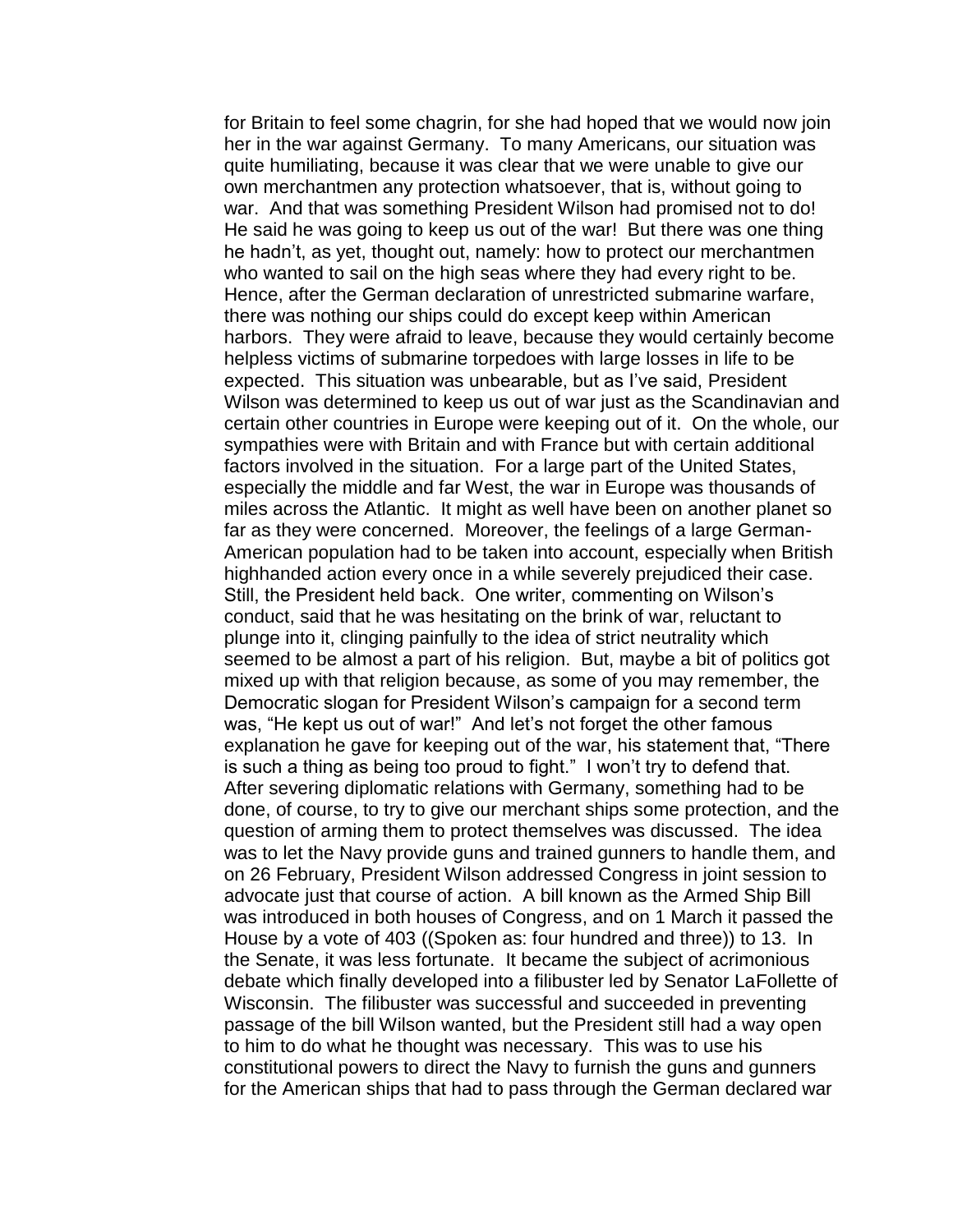zones. In his War Memoirs-1935, Secretary of State Lansing wrote, "While the Armed Ship Bill was under discussion in Congress, another event occurred which caused the greatest excitement throughout the country and aroused the people of the United States even more than the announced policy of submarine ruthlessness." What was this event? It was one which involved a cryptologic opportunity. That"s what forms the title of my talk today. An event which almost overnight, it seems, changed the picture entirely. It was the disclosure of the interception and solution by the British of the Zimmermann Telegram. Now, historians may disagree as to why the United States became a belligerent in World War I. Some rabid anglophiles [sic] even still believe we went in on the wrong side, but I think that most historians agree that it was the interception and solution of the Zimmermann Telegram and the brilliant way in which the British used it, that brought us into the war just in the nick of time, and on the right side—the side of the Allies. And because the United States was, and still is, I hope, the leading power in the Western hemisphere, the Zimmermann Telegram helped to bring in Argentina, Bolivia, Brazil, Cuba, and Panama into the Allied camp. There could now be no doubt whatever as to the outcome of the war.

 The whole episode, replete with drama, forms one of the most dramatic of the historical episodes recounted by television on Walter Cronkite"s "You Are There" programs. Some of you may have seen it when the program was presented live on WTOP TV. Some of you may have seen it as recorded on a motion picture film, a copy of which is owned by NSA, and which I borrowed from the Office of Training. That soundtrack film we are now about to see and hear. I"d like to add that the Zimmermann Telegram of 16 January, 1917 was the subject of a radio broadcast by the BBC as recently as 26 May, 1958. I'm trying to get a transcript of that broadcast. I mention it to show you that the subject is still quite a live one today, more than 42 years later. Now, let's have Walter Cronkite's film. After that I'll take up the background and the detailed account of this spectacular and fateful cryptologic episode of World War I. I must at this moment, make an apology for the first part, first two, three minutes of the film, because something has gone wrong. It's been used a good deal perhaps, and so there won"t be any picture for the first two or three minutes. The picture will take up later, but you will hear the sound and the preliminary to the main part of the story. Now, ladies and gentlemen, let us have Walter Cronkite.

**Cronkite:** ((Music, Unintelligible)) 1917 AD. The secret message that plunged America into World War I. YOU ARE THERE! Reporting March 1<sup>st</sup> 1917, today America is angry. The fury rolled like a tidal wave across the United States, across the East, the Midwest, and South, and finally across the Far West as Americans opened their newspapers this morning and read the headline. Some are saying, "It"s about time!" Twenty two months ago, a German submarine sank the Lusitania. Three days ago another German submarine sank the Laconia. In 22 months, total American lives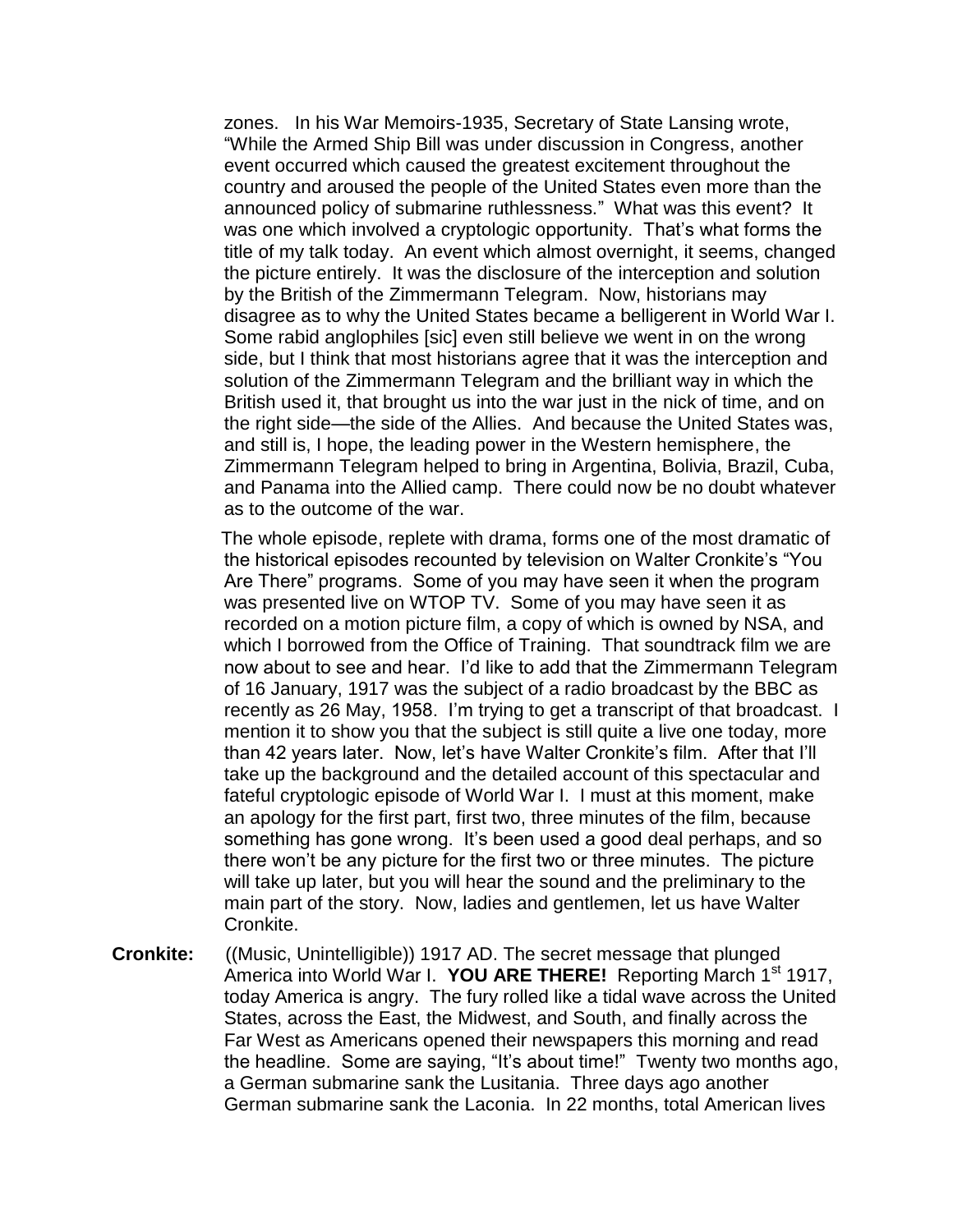lost to German submarine warfare: one hundred and sixty six. Today"s headlines make no mention of more lives lost or the Armed Ship"s Bill; they are even more ominous. Today every newspaper in the country has printed the arrogant and shocking Zimmermann Telegram. The Zimmermann Telegram, what is it? All we know for sure, in the midst of the confusion and the anger, is what it appears to be: an intercepted message from the German Foreign Minister Zimmermann to German Ambassador in Mexico, dated January 19<sup>th</sup>, less than two months ago. The telegram confided Germany"s intention to begin unrestricted submarine warfare on February  $1<sup>st</sup>$ , the first of last month; then the telegram proposes a German-Mexican alliance if the United States enters the war promising Mexico a chance to re-conquer, as it says, the lost territory of New Mexico, Texas, and Arizona. In less than an hour, the House of Representatives will convene; their most pressing subject: President Wilson"s request for permission to arm American merchant vessels. We take you now to the Capitol Building. All things are as they were then, except, **YOU ARE THERE!**

- **Dick Joy:** ((Low tones of visitors talking to each other and milling about.)) This is Dick Joy. We're standing in a corridor in the Capitol Building in Washington. The people you see are on their way to the visitor's gallery of the House. Today"s session is certain to be explosive, but exactly what Congress can and will do about the Zimmermann Telegram remains to be seen. Perhaps this gentleman has an opinion? ((Dick Joy stops a passerby,))
- **U/I male:** Oh, I have an opinion alright. I"m from California. Most of us out there wanted to ignore this whole European mess, wanted to mind our own business. But that telegram proves one thing to me. The Germans won"t let us mind our own business. They"re asking for it. Now they"re going to get it.
- **U/I female:** Well, if that silly Kaiser thinks he's giving Texas to Mexico, he's got another think coming.
- **Dick Joy:** You"re from the South, Madame. What part of the South?
- **U/I female:** I'm from Dallas Texas, and I want to tell you something what's the truth. That Kaiser never did see trouble like he's got right now. There's four million people in Texas and all of "em mad. ((Another man jumps in.))
- **Johnson:** Tell you how I see it. I'm Johnson from Chicago. This Zimmermann plans to attack us on three sides: first the Germans will hit the East coast; then Mexico moves in through New Mexico, Texas, and Arizona; then they want Japan in on the plot so Japan can hit California from the West.
- **Dick Joy:** Excuse me sir, the telegram didn"t mention giving California to Japan.
- **Johnson:** Zimmermann told Mexico to bring Japan in on the plot; didn't he?
- **Dick Joy:** Well the telegram suggested that Mexico communicate with Japan, but there was no mention of any Japanese territorial gain.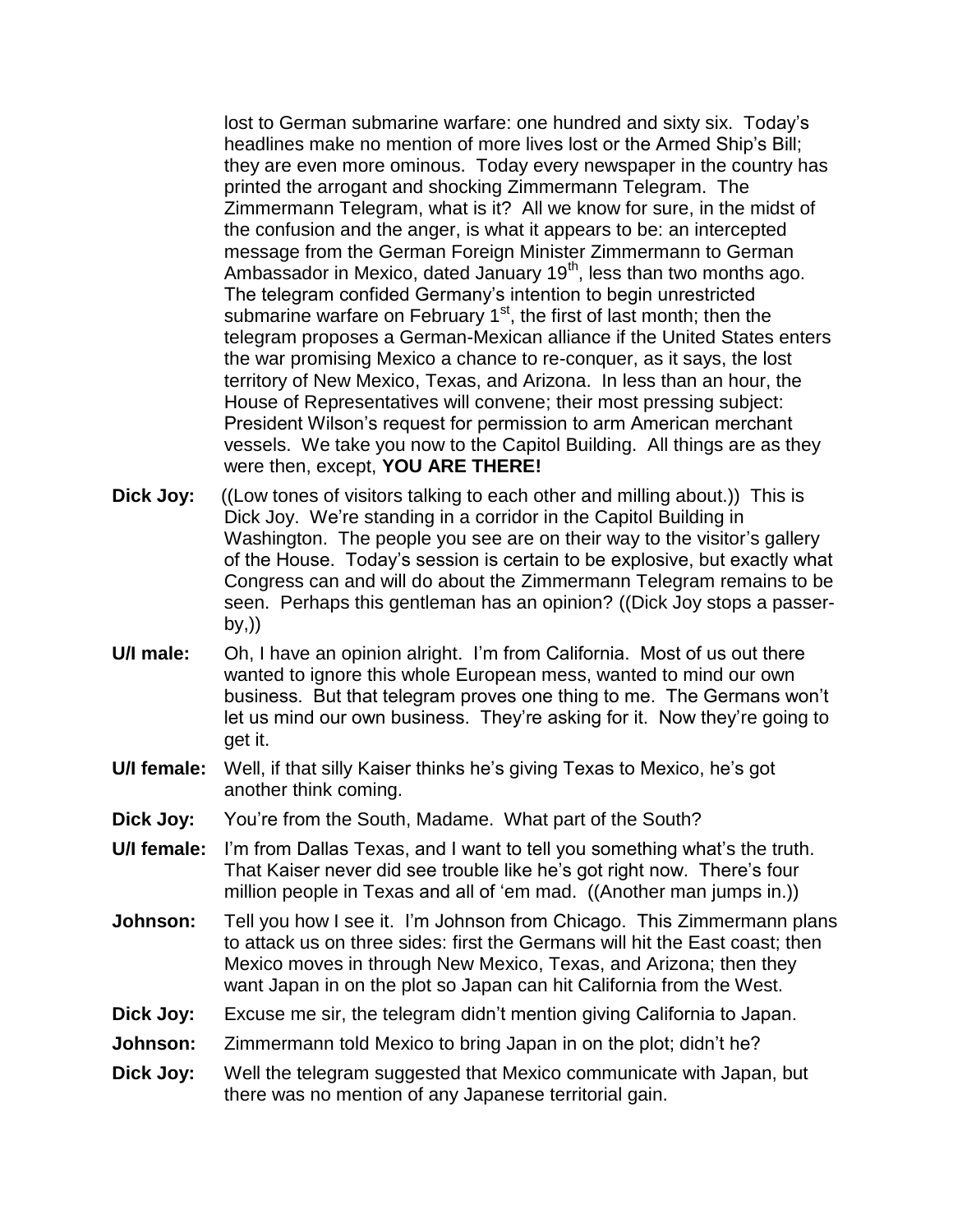- **Johnson:** It's good enough for me, and I hope it's good enough for Wilson. Something's got to wake him up. All he does is encourage England and appease Germany.
- **U/I female:** Oh, England is no better than the rest over there, stopping our boats and fiddling with our mail. England"s almost as bad as Germany.
- **U/I male:** We've got to go along with England. England's fighting Germany and Germany wants to fight us, so we"ve got to go in on England"s side whether we like it or not.
- **U/I male:** We better get in there now; there won"t be any seats left.
- **U/I male:** And that"s right.
- **Dick Joy:** Thank you. Thank you, gentlemen.
- **U/I female:** I want to say just one thing more. Congress better make Wilson do something beside sit there in the White House and send notes. Wilson"s too soft and shilly shally. We"d have another Alamo if they let him, only this time, Mexico's going to find out the shoe's on the other foot.
- **Dick Joy:** Thank you, Madame. Well, that"s probably typical of the thinking throughout American this morning: shocked, confused and angry. Todd Hunter is in the White House here in Washington. We take you now to Todd Hunter in the White House.
- **Hunter:** This is the White House. The gentleman checking the papers in his briefcase is the Secretary of State, Robert Lansing. The other gentleman is the President"s Secretary, Joseph Tumulty. While Secretary of State Lansing is waiting to see the President, he has consented to a brief interview. Mr. Secretary, Sir.
- **Lansing:** Yes?
- **Hunter:** Can you tell us, sir, how the Zimmermann Telegram came to our attention?
- **Lansing:** Why, yes. The President instructed me to release it to the press, which I did last night. I gave it to Mr. E.M. Hood of the Associated Press.
- **Hunter:** How long have we known about this telegram?
- **Lansing:** I'm sorry. I can't answer that.
- **Hunter:** Oh, but Mr. Secretary, the telegram was dated January 19th…
- **Lansing:** No comment!
- Hunter: Dated January 19<sup>th</sup> and this is March the first!
- **Lansing:** No comment!
- **Hunter:** Well, this date discrepancy, sir, has already prompted questions about the telegram"s authenticity!
- **Lansing:** There is no question in my mind about the genuineness of the telegram, if that"s what you"re asking.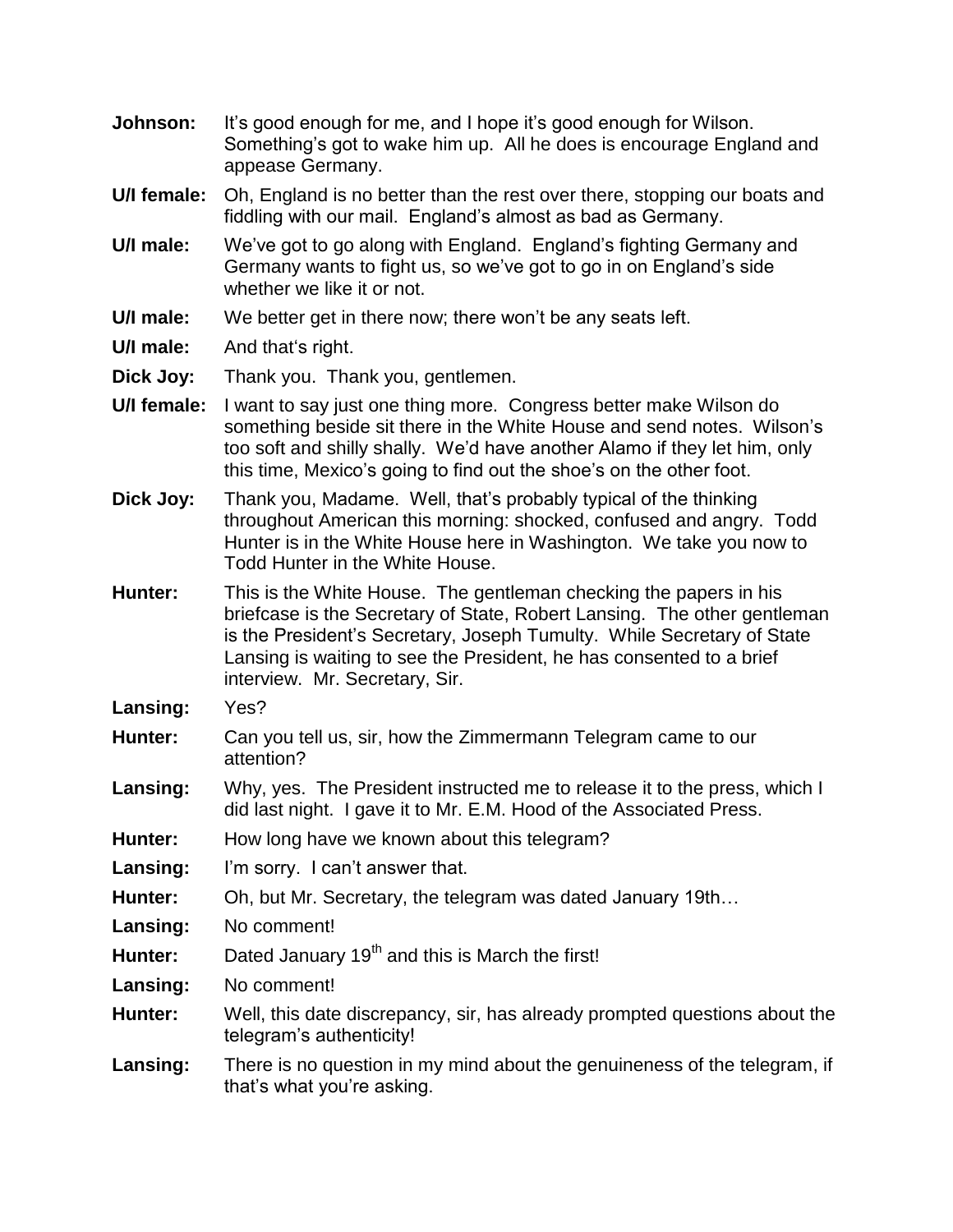| Hunter:        | It was, thank you, sir. Mr. Secretary, in terms of diplomacy at this time of<br>world tension, how can you explain such a telegram?                                                                                                                                                                                                                                                                                                                                                                                            |
|----------------|--------------------------------------------------------------------------------------------------------------------------------------------------------------------------------------------------------------------------------------------------------------------------------------------------------------------------------------------------------------------------------------------------------------------------------------------------------------------------------------------------------------------------------|
| Lansing:       | You can't explain it in diplomatic or any other terms. It would seem to me<br>to be a cardinal blunder on the part of the German Foreign Minister. As<br>you know, the President has for several months been appealing to all<br>belligerent governments proposing conditions to which they could all<br>agree, changing these conditions to meet their objections, hoping to arrive<br>at peace. ((A door opens.)) And now, for the German government, at a<br>time like this ((Door opens and Secretary Lansing is called.)) |
| <b>Wilson:</b> | (B% Secretary) Lansing!                                                                                                                                                                                                                                                                                                                                                                                                                                                                                                        |
| Lansing:       | Yes sir.                                                                                                                                                                                                                                                                                                                                                                                                                                                                                                                       |
| Wilson:        | You'll excuse us, please?                                                                                                                                                                                                                                                                                                                                                                                                                                                                                                      |
| Hunter:        | ((Lowers his voice.)) When can we get confirmation on the telegram?                                                                                                                                                                                                                                                                                                                                                                                                                                                            |
| Lansing:       | I wanted (B% to get into) ((XG/unintelligible))                                                                                                                                                                                                                                                                                                                                                                                                                                                                                |
| <b>Hunter:</b> | I must have (B% confirmation on it). The President is referring to the<br>Zimmermann Telegram; there's a question in his mind about it! Mr.<br>President, excuse me. One minute for a question or two?                                                                                                                                                                                                                                                                                                                         |
| <b>Wilson:</b> | One minute doesn't sound too unreasonable. Go ahead.                                                                                                                                                                                                                                                                                                                                                                                                                                                                           |
| Hunter:        | Thank you sir. Mr. President, in your opinion was this an especially<br>advantageous time to release the Zimmermann Telegram?                                                                                                                                                                                                                                                                                                                                                                                                  |
| <b>Wilson:</b> | You mean advantageous to anybody? I'd say no, not to the Central<br>Powers, not to the Allied Powers, and certainly not to us.                                                                                                                                                                                                                                                                                                                                                                                                 |
| Hunter:        | But Mr. President, you have been trying to awaken various parts of our<br>country to a very real danger.                                                                                                                                                                                                                                                                                                                                                                                                                       |
| Wilson:        | I believe the telegram has certainly taken care of that.                                                                                                                                                                                                                                                                                                                                                                                                                                                                       |
| Hunter:        | And there's your Armed Ships Bill in Congress.                                                                                                                                                                                                                                                                                                                                                                                                                                                                                 |
| <b>Wilson:</b> | Hmm, I I imagine that Congress will now give its immediate attention to<br>that.                                                                                                                                                                                                                                                                                                                                                                                                                                               |
| Hunter:        | And you did instruct Mr. Lansing to release the telegram to the press.                                                                                                                                                                                                                                                                                                                                                                                                                                                         |
| <b>Wilson:</b> | Well, in my opinion, I had no right to withhold this information from the<br>people.                                                                                                                                                                                                                                                                                                                                                                                                                                           |
| Hunter:        | You do not consider the release to be advantageous to us?                                                                                                                                                                                                                                                                                                                                                                                                                                                                      |
| <b>Wilson:</b> | Definitely not! This country is seeking peace not war, and any peace<br>seeking country swept by a sudden war fever is considerably less likely to<br>achieve peace than the same country lying in apathy.                                                                                                                                                                                                                                                                                                                     |
| Hunter:        | And you do not believe the release is particularly timely for the cause of<br><b>Britain either?</b>                                                                                                                                                                                                                                                                                                                                                                                                                           |
| Wilson:        | I do not! I have every reason to believe that Britain would certainly prefer<br>to see all belligerents accepting my proposals for arriving at an immediate                                                                                                                                                                                                                                                                                                                                                                    |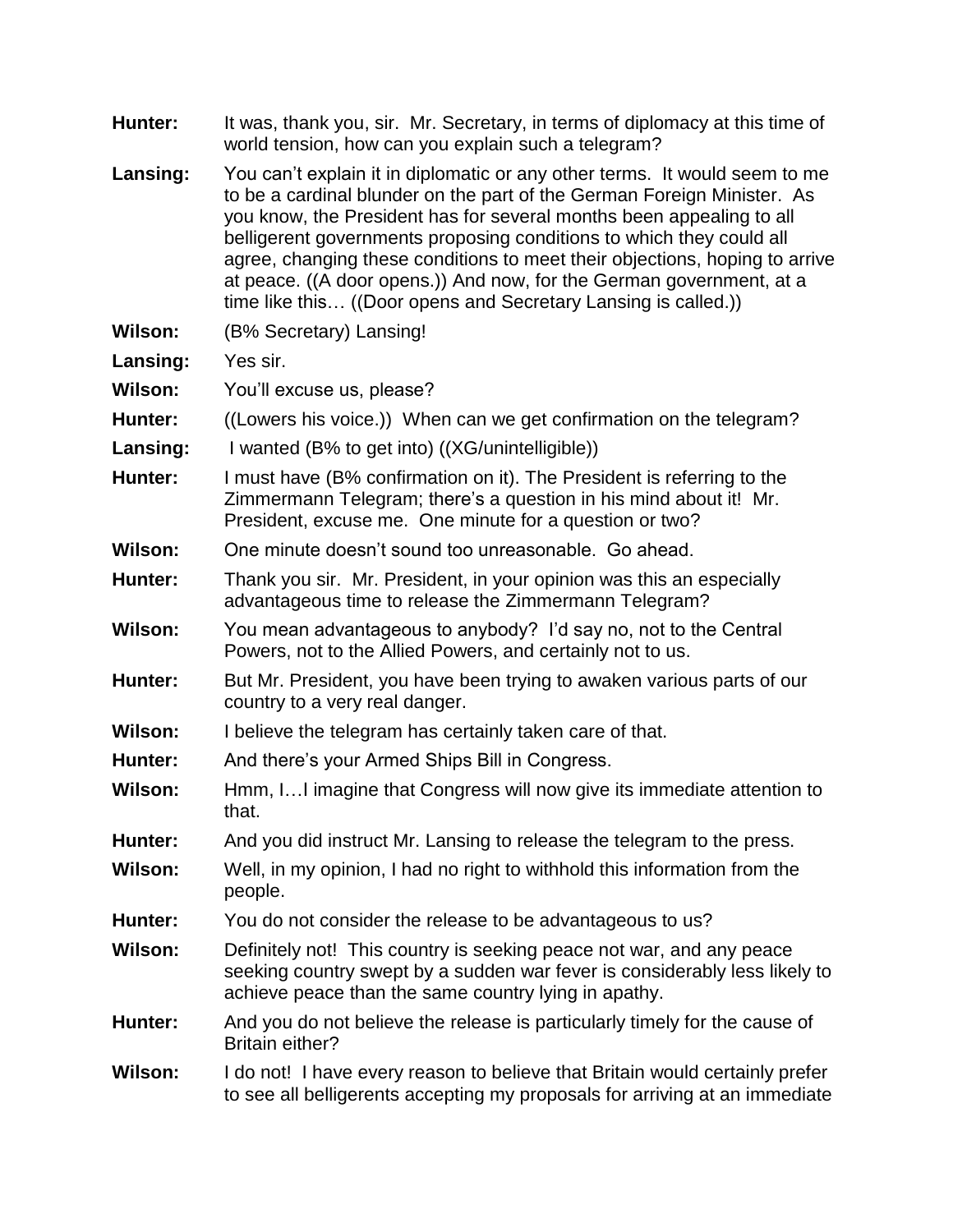|                | peace rather than prolonging the war indefinitely by our entering into it.                                                                                                                                                                                                                                                                                                  |
|----------------|-----------------------------------------------------------------------------------------------------------------------------------------------------------------------------------------------------------------------------------------------------------------------------------------------------------------------------------------------------------------------------|
| Hunter:        | Mr. President, is the Zimmermann Telegram authentic?                                                                                                                                                                                                                                                                                                                        |
| <b>Wilson:</b> | The telegram is genuine. I'll have irrefutable proof to release to you<br>before the end of the day. If you will excuse us?                                                                                                                                                                                                                                                 |
| Hunter:        | A last question, sir: how long have we known about this telegram?                                                                                                                                                                                                                                                                                                           |
| <b>Wilson:</b> | Three days.                                                                                                                                                                                                                                                                                                                                                                 |
| Hunter:        | That's all from the White House for the moment. We hope to bring you<br>more later, but now we return you to Dick Joy in the Capitol.                                                                                                                                                                                                                                       |
| Dick Joy:      | This is an anteroom off the hall leading to the floor of the House. (Male<br>voice in the background.)) These men are Congressmen, both very active<br>in behalf of the President's Armed Ships Bill. The man listening is<br>Representative Jouett Shouse of Kansas. The man speaking is Henry D.<br>Flood of Virginia, Chairman of the House Foreign Relations Committee. |
| Flood:         | So you see I know that I'm right. I've seen over a hundred Congressmen<br>and Senators this morning, Jouett, and each and every one of them are<br>just as enraged as you and I are. Now, why don't you speak to Senator<br>Norris yourself.                                                                                                                                |
| <b>Shouse:</b> | Alright, Henry, I will.                                                                                                                                                                                                                                                                                                                                                     |
| Flood:         | Good.                                                                                                                                                                                                                                                                                                                                                                       |
| Dick Joy:      | Congressman Flood.                                                                                                                                                                                                                                                                                                                                                          |
| Flood:         | Yes?                                                                                                                                                                                                                                                                                                                                                                        |
| Dick Joy:      | You yourself introduced the President's Armed Ships Bill in the House; did<br>you not, sir?                                                                                                                                                                                                                                                                                 |
| Flood:         | I'm proud to say that I did, sir.                                                                                                                                                                                                                                                                                                                                           |
| Dick Joy:      | In your opinion will the bill be considered today?                                                                                                                                                                                                                                                                                                                          |
| Flood:         | The bill will not only be considered, it will be passed by both Houses<br>today, sir. That infamous German telegram has shocked some of my<br>sleeping colleagues into an awareness of a very real danger.                                                                                                                                                                  |
| LaFollette:    | ((A Senator comes up to Flood.)) Henry, I've been looking for you.                                                                                                                                                                                                                                                                                                          |
| Dick Joy:      | The Senator is Robert LaFollette, Republican of Wisconsin, a leading<br>isolationist.                                                                                                                                                                                                                                                                                       |
| Flood:         | Yes, Senator?                                                                                                                                                                                                                                                                                                                                                               |
| LaFollette:    | You can't do this, Henry. You can't let the House be stampeded.                                                                                                                                                                                                                                                                                                             |
| Flood:         | Are you out of your mind?                                                                                                                                                                                                                                                                                                                                                   |
| LaFollette:    | I'm trying to keep my head; I'm asking you to do the same.                                                                                                                                                                                                                                                                                                                  |
| Flood:         | You mean that in the face of an obvious act of war by the Germans                                                                                                                                                                                                                                                                                                           |
| LaFollette:    | There's been no act of war!                                                                                                                                                                                                                                                                                                                                                 |
| Flood:         | American ships were sunk, were they not? And this is not all. On top of                                                                                                                                                                                                                                                                                                     |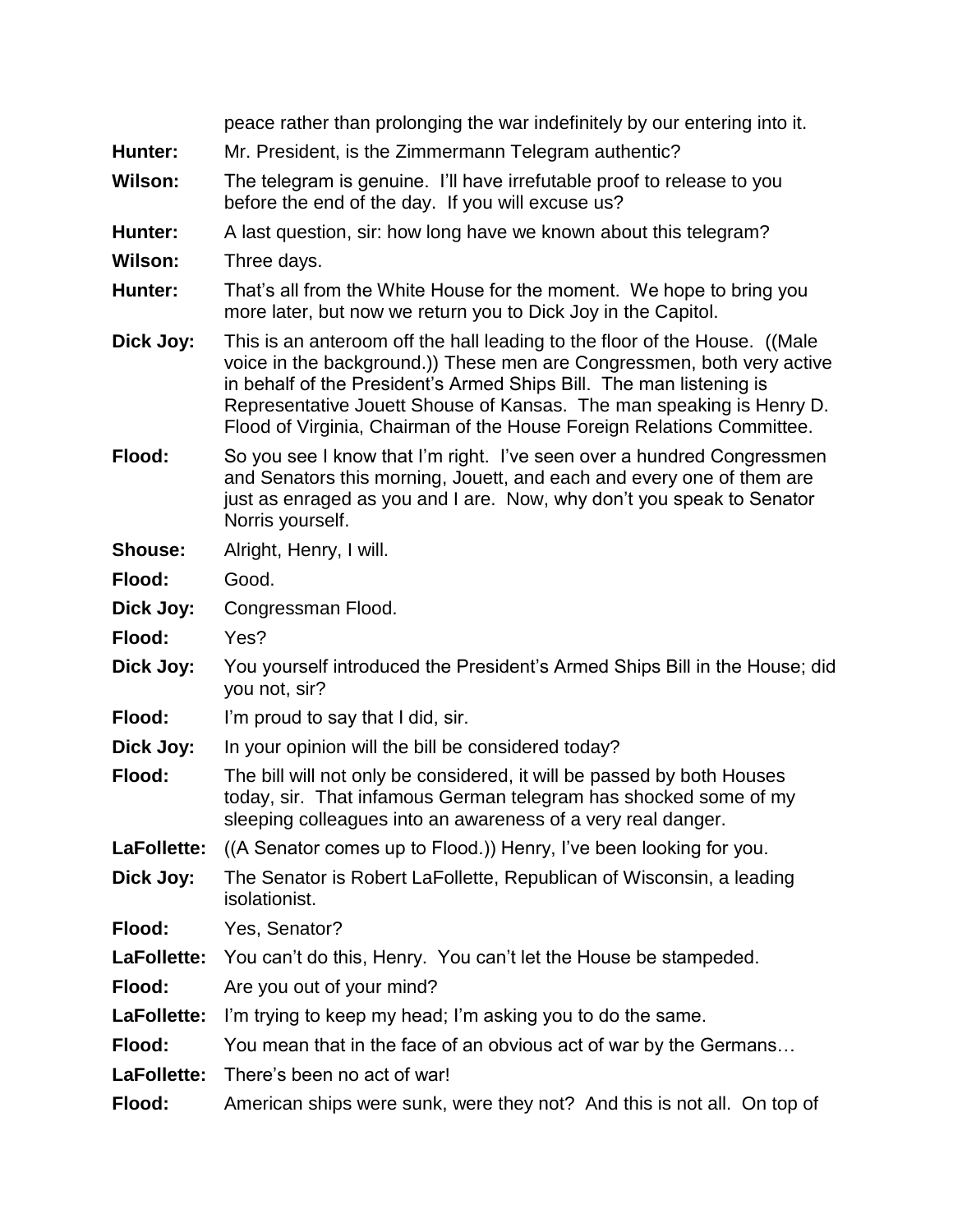|             | this, this alliance to cut up our country.                                                                                                                                            |
|-------------|---------------------------------------------------------------------------------------------------------------------------------------------------------------------------------------|
| LaFollette: | We have no reason to believe there is any truth in this telegram.                                                                                                                     |
| Flood:      | Lansing himself released it.                                                                                                                                                          |
| LaFollette: | That doesn't verify it. Secretaries of State have been out witted by foreign<br>statesmen before this. Henry, I'm not sure that there is                                              |
| Flood:      | And there's something I'm not sure of about you, Bob. I'm not sure that<br>you are a good American!                                                                                   |
| LaFollette: | Will you listen to me? ((LaFollette raises his voice.))                                                                                                                               |
| Flood:      | Not to a coward, I won't.                                                                                                                                                             |
| Lafollette: | Senator Lodge has introduced a resolution in the Senate requesting White<br>House confirmation of this so-called telegram.                                                            |
| Flood:      | Let go of my coat, Bob.                                                                                                                                                               |
| LaFollette: | Henry, you've got to keep your head.                                                                                                                                                  |
| Flood:      | Let go of my coat! ((Flood speaks angrily.))                                                                                                                                          |
| LaFollette: | I'm asking you for the last time.                                                                                                                                                     |
| Flood:      | And I'm telling you for the last time. The honor of our country has been<br>(B% besmirched), and any man who hesitates at a time like this isn't fit to<br>have a seat in the Senate. |
| Hunter:     | Senator LaFollette.                                                                                                                                                                   |
| LaFollette: | America doesn't want war! We have no business in Europe!                                                                                                                              |
| Hunter:     | Well, American ships have been sunk.                                                                                                                                                  |
| LaFollette: | Of course they were sunk. If I walk deliberately into a street brawl, I can<br>expect to be knocked on the head! Our ships wouldn't be sunk if they<br>stayed out of the war zones.   |
| Hunter:     | But isn't it true, Senator, that most American lives were lost on British<br>vessels?                                                                                                 |
| LaFollette: | Britain is at war. If Americans sail on British ships, they should do so at<br>their risk, not at the risk of their country.                                                          |
| Hunter:     | Senator, we heard you question the authenticity of the Zimmermann<br>Telegram.                                                                                                        |
| Lafollette: | I'm not sure that the telegram is authentic.                                                                                                                                          |
| Hunter:     | Would you express an opinion as to who might be responsible for it?                                                                                                                   |
| LaFollette: | No, I would not.                                                                                                                                                                      |
| Hunter:     | Do you believe, sir, that Britain would profit by the release of such a                                                                                                               |
|             | telegram at this moment?                                                                                                                                                              |
| LaFollette: | That is exactly my opinion.                                                                                                                                                           |
| Hunter:     | Word has reached us that Harlow Wilcox in London is standing by. We                                                                                                                   |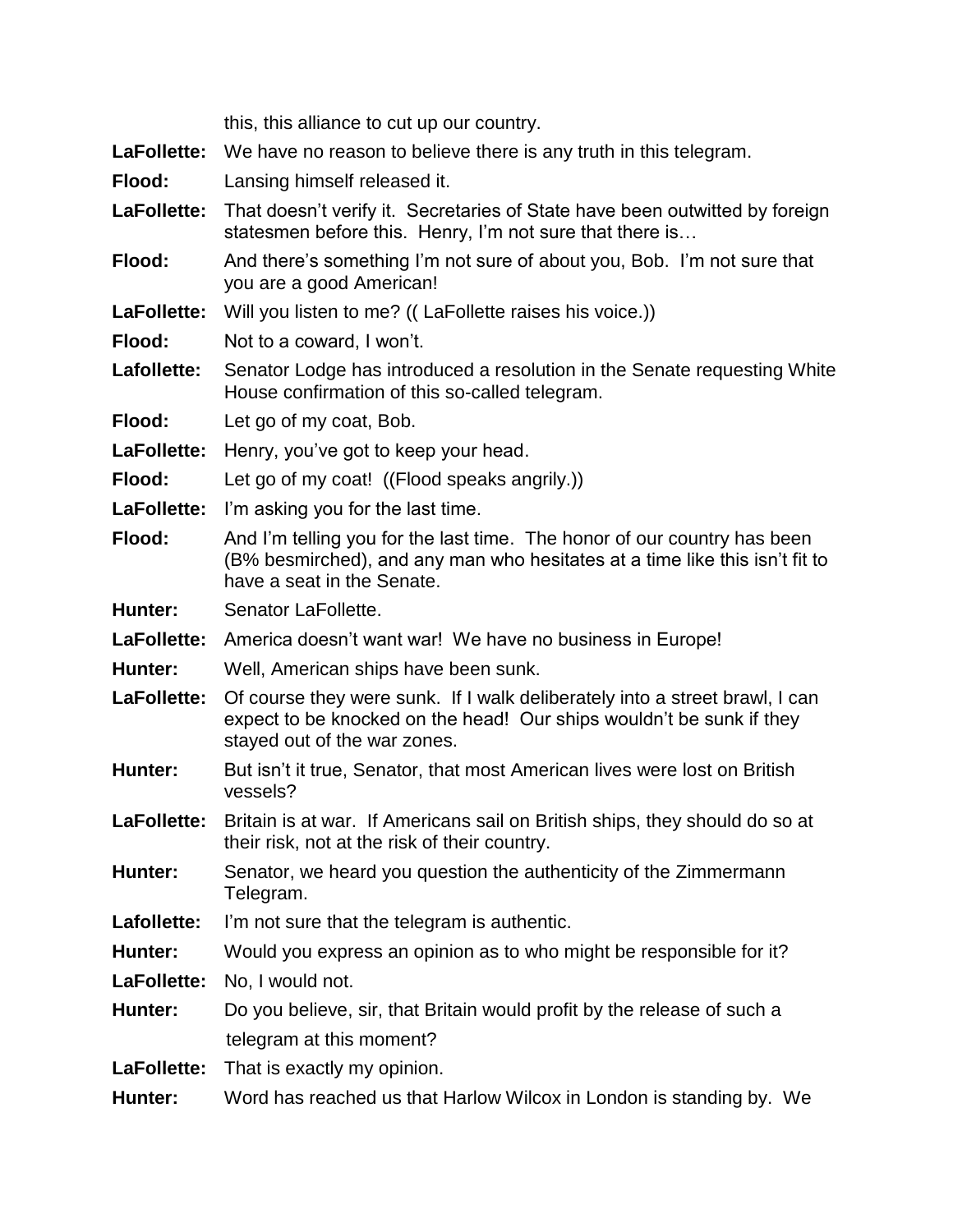take you now to London.

 ((Reporter Harlow Wilcox heard arguing in the background with Ambassador"s Secretary and another reporter called Barry.))

- **Wilcox:** Now look, I've got to get a story...((Blocked by reporter talking.))
- **Reporter:** This is the American Embassy in London where in the next few minutes, if luck is with us, we expect to settle once and for all the question of what, if anything, Britain knows about the origin and authenticity of the Zimmermann Telegram. The American Ambassador Walter Hines Page had consented to answer several questions.
- **Wilcox:** Now look, I didn"t come here to ask Page any questions. I"m here because I heard that Mr. Hall is in there.
- **Barry:** He"s in there, has been in there alone with the Ambassador for more than two hours.
- **Wilcox:** Well, if he is then we really have something.

**Reporter:** Excuse me gentlemen, who is Mr. Hall?

- **Wilcox:** Well, to put it bluntly: Mr. Hall is England"s man of mystery. Nobody knows who he is or what he does. Nobody has ever seen him.
- **Barry:** I've seen him.
- **Wilcox:** What"s that?
- **Barry:** If Mr. Hall's the man I think he is, I've seen him.
- **Wilcox:** Really, what do you mean?
- **Barry:** There was a brilliant Naval officer by the...
- **Wilcox:** What"s his rank, Barry?
- **Barry:** Admiral.
- **Wilcox:** Oh, go on.
- **Barry:** By the name of Sir Reginald Hall.
- **Wilcox:** Yes?
- **Barry:** Disappeared quite suddenly just about the time the Admiralty established their Office of British Naval Intelligence.
- **U/I male:** Did you get the year on that, Barry?
- **Wilcox:** Now look, Barry, do you think that you could recognize him?
- **Barry:** Yes, I'd recognize him.
- **U/I male:** We may need that.
- **Page:** Come in, gentlemen. ((Ambassador Page opens door and reporters go inside.)) Sit down.
- **Barry:** Thanks, sir.
- **Wilcox:** Thank you.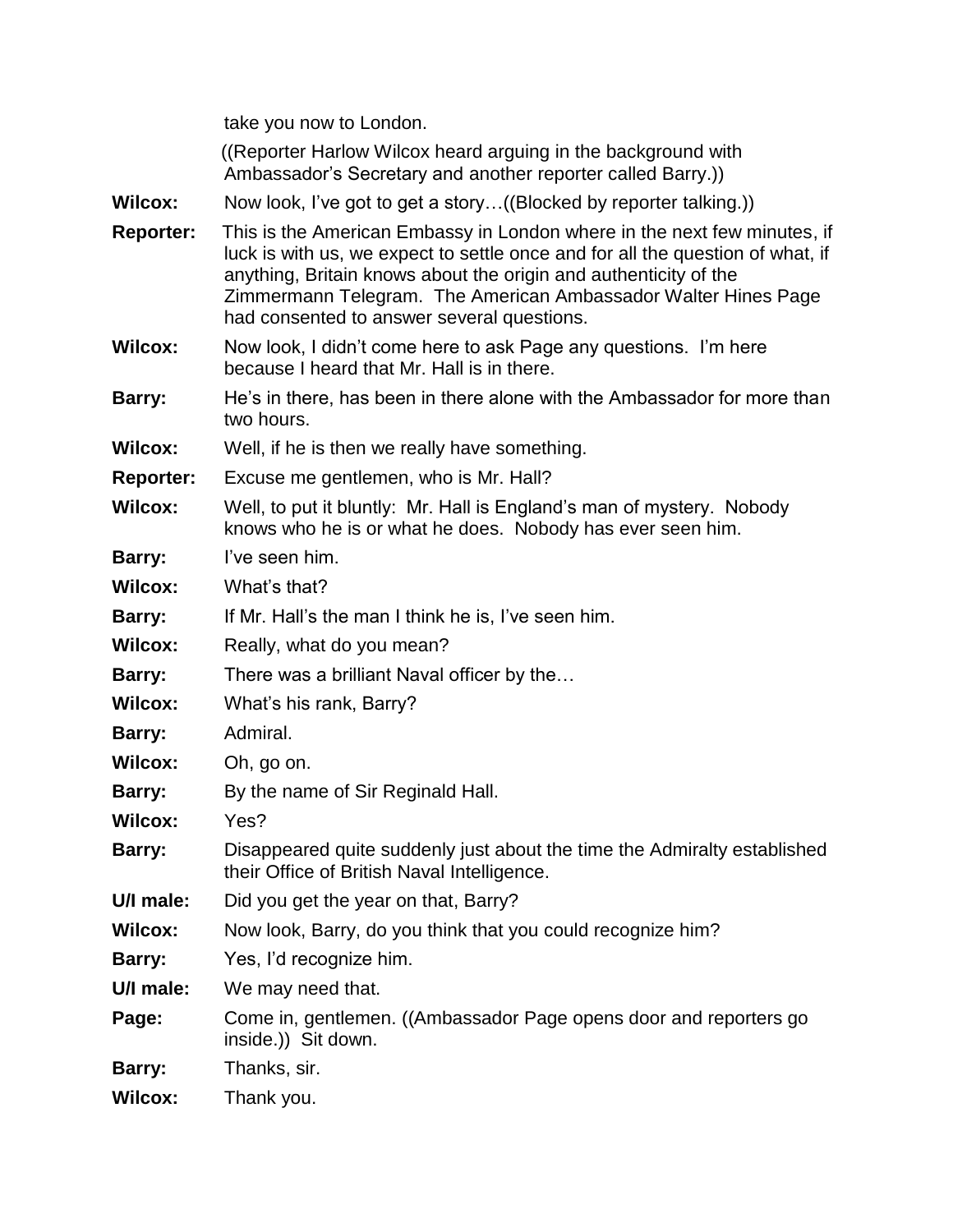| Page:          | This will be a very brief interview. My guest must be excused from any<br>questions. I will answer several of a general nature only.            |
|----------------|-------------------------------------------------------------------------------------------------------------------------------------------------|
| Barry:         | Mr. Ambassador, could you give us any idea of the official British position<br>and reaction to the Zimmermann Telegram?                         |
| Page:          | Official reaction, no; man on the street reaction, yes.                                                                                         |
| Barry:         | Good.                                                                                                                                           |
| Page:          | The average Britain hopes that this proof of Germany's hostility will<br>wake up the United States to the fact that the Hun cannot be appeased. |
| Barry:         | Is that your reaction too, sir?                                                                                                                 |
| Page:          | I believe I'm reporting the feelings of these people accurately.                                                                                |
| Barry:         | You know, there's some Americans who think that this telegram is a<br>British forgery.                                                          |
| Page:          | That sounds like another LaFollette fiction. The telegram is genuine.                                                                           |
| <b>Wilcox:</b> | Are you sure of that, sir?                                                                                                                      |
| Page:          | I assure you, it is genuine.                                                                                                                    |
| <b>Wilcox:</b> | It's authentic?                                                                                                                                 |
| Barry:         | Well, do you have any proof of this, sir?                                                                                                       |
| Page:          | Yes, I have proof, but I am not at liberty to give you that proof at this time.                                                                 |
| Hall:          | If you don't mind, Walter, I'd like to put in a word or two for at least one<br>Englishman.                                                     |
| Page:          | Well, I'm not sure that you should.                                                                                                             |
| <b>Wilcox:</b> | Well, I think we should hear from him, at least something.                                                                                      |
| Page:          | Alright!                                                                                                                                        |
| Barry:         | Thank you, sir, very much.                                                                                                                      |
| <b>Wilcox:</b> | Good, thank you.                                                                                                                                |
| Hall:          | Hello, nice to see you again.                                                                                                                   |
| Barry:         | Nice to see you sir. Mr. Hall, would you care to comment on the<br>Zimmermann Telegram?                                                         |
| Hall:          | An incredible document isn't it? You know, it's as much a shock to us as it<br>is to you.                                                       |
| U/I male:      | Here you are, sir.                                                                                                                              |
| <b>Wilcox:</b> | Excuse me, sir, but there's a great deal of question in the United States as<br>to the genuineness of the telegram.                             |
| Hall:          | Oh really? I'd have thought that would be a very good reason why no<br>friendly nation would dare to forge it.                                  |
| Barry:         | How do you explain that, sir?                                                                                                                   |
| Hall:          | Simple enough—nothing to gain, everything to lose.                                                                                              |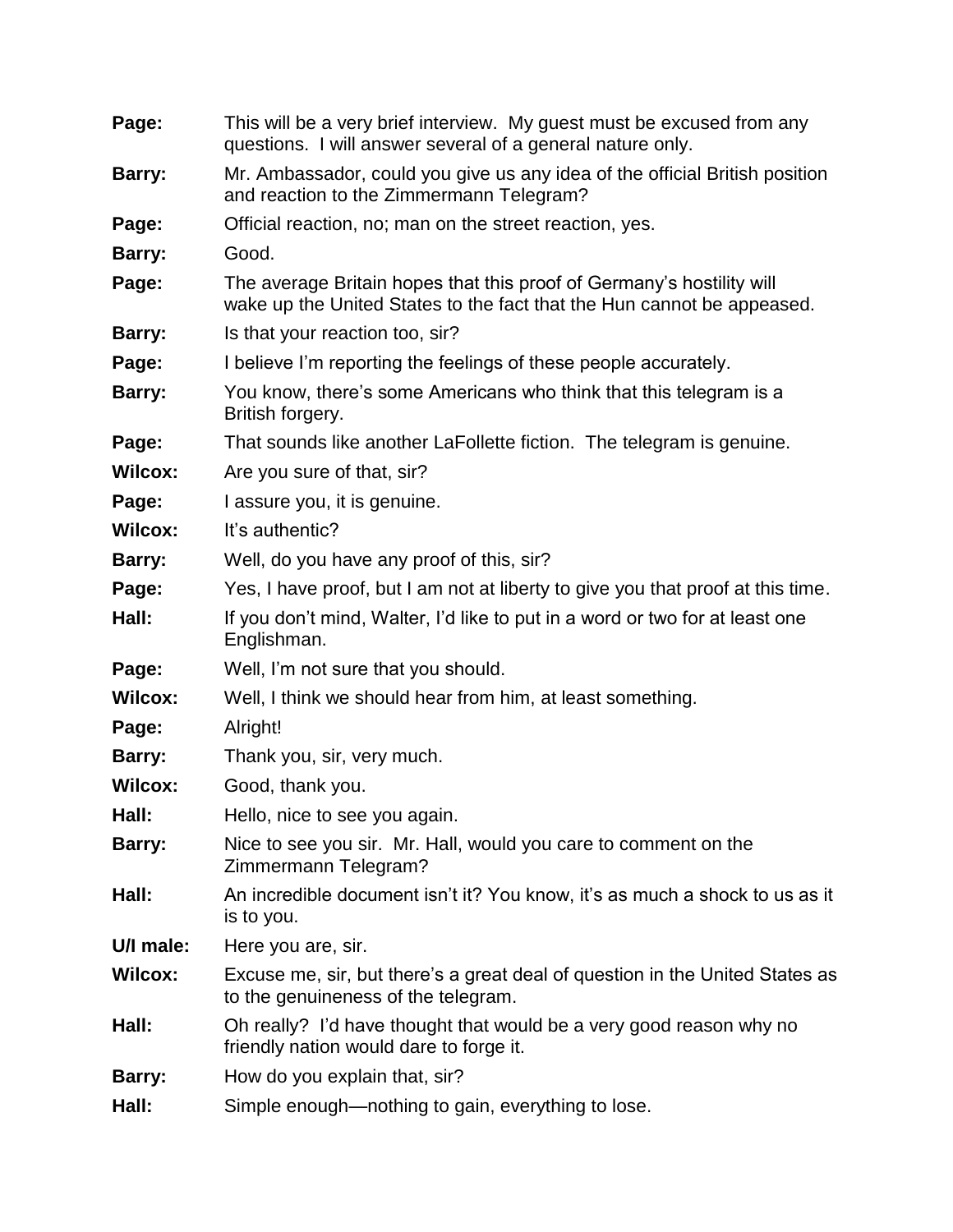| Barry:         | Well, there is a certain amount of gain, sir, such as an American<br>declaration of war on Germany.                                                                                                                           |
|----------------|-------------------------------------------------------------------------------------------------------------------------------------------------------------------------------------------------------------------------------|
| Hall:          | No. No, um, no country would act on such a document until it had been<br>absolutely authenticated. No forgery large or small can ever be actually<br>authenticated. One of this, uh, this size would be detected very easily. |
| <b>Wilcox:</b> | That's obvious. Right.                                                                                                                                                                                                        |
| Hall:          | Tell me, if you were forging a document of this size, would you permit the<br>dates to be so openly confused, sososo questionable, sososo<br>very obviously, uh, jumbled so as to, uh, suggest forgery?                       |
| Barry:         | No, I wouldn't.                                                                                                                                                                                                               |
| <b>Wilcox:</b> | No, to tell you the truth, I wouldn't either.                                                                                                                                                                                 |
| Hall:          | Well, of course you wouldn't.                                                                                                                                                                                                 |
| <b>Wilcox:</b> | I think you're right there, sir.                                                                                                                                                                                              |
| Hall:          | Neither would I. No, gentlemen; the telegram is authentic.                                                                                                                                                                    |
| <b>Wilcox:</b> | Mm hmm.                                                                                                                                                                                                                       |
| Hall:          | Now I suppose you would like to know where the telegram has been for<br>the last six weeks?                                                                                                                                   |
| Barry:         | Yes, we have been wondering that, sir.                                                                                                                                                                                        |
| Hall:          | Well, there are several explanations; the most logical one, it seems to me,<br>is that the nation which intercepted the telegram didn't dare to release it.                                                                   |
| Barry:         | Why not, sir?                                                                                                                                                                                                                 |
| Hall:          | My friend, no nation can afford to admit that it has broken down the<br>enemy's secret code.                                                                                                                                  |
| <b>Wilcox:</b> | That's true.                                                                                                                                                                                                                  |
| Barry:         | But sir, the telegram was released. How do you explain that?                                                                                                                                                                  |
| Hall:          | I think that explains itself. I think it's a very strong possibility that the<br>Germans have a new code.                                                                                                                     |
| Barry:         | Oh, I see. ((Murmuring in background.))                                                                                                                                                                                       |
| <b>Wilcox:</b> | I see.                                                                                                                                                                                                                        |
| Hall:          | Well now, gentlemen, if you'll excuse me, I have a very important<br>appointment.                                                                                                                                             |
| Barry:         | Oh, thank you very much.                                                                                                                                                                                                      |
| <b>Wilcox:</b> | Thank you very much.                                                                                                                                                                                                          |
| U/I male:      | Thank you very much, sir.                                                                                                                                                                                                     |
| Hall:          | Alright, Walter we have to                                                                                                                                                                                                    |
| Page:          | Yes, yes. Thank you. Goodbye, sir.                                                                                                                                                                                            |
| Barry:         | Thank you.                                                                                                                                                                                                                    |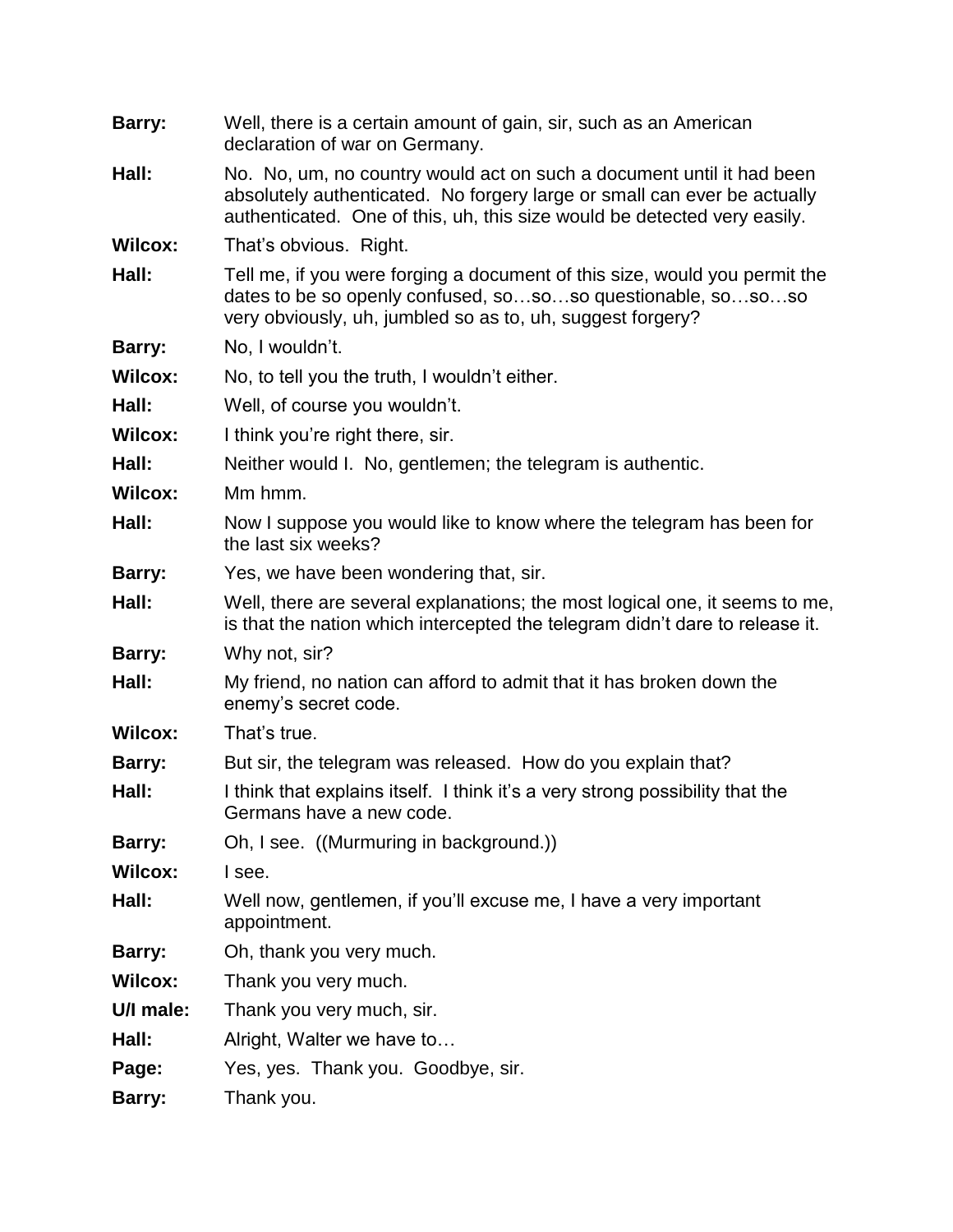**Hall:** Good bye gentlemen.

**Wilcox:** Well, at least we've got a story. ((Reporters go off chattering.))

- **Reporter:** We switch you now to Berlin.
- **Holcombe:** This is Grant Holcombe reporting from Berlin. I"m speaking to you from the narrow checkered lobby in the Reichstag Building just outside the offices of the German Foreign Minister Zimmermann. The American sitting there on the table is William Baird Hale of the Hearst Newspapers. Like others here, he is waiting to talk to Doctor Zimmermann who I am told has just entered the building. ((U/I male says in German:)) "Herr Major, Haben Sie von Doktor Zimmermann schon gehört?" ((U/I male replies:)) "Doktor Zimmermann. Ja, ein paar Minuten." "Danke." "Danke schön." "Wiedersehen."

**Hale:** Dr. Zimmermann.

**Zimmermann:** Yes? "Ja, mein lieber."

- **Hale:** This morning the American newspapers carried…or published a telegram allegedly to have been sent by you to your Mexican Ambassador.
- **Zimmermann:** I know, I know, I know! "Ja, ich werde gleich tun. Seine…" Excuse me, I have to go this way.
- **Hale:** Then you did send a telegram?
- **Zimmermann:** Yes, I sent it. Of course I sent it. The lost territories of Arizona, New Mexico, and Texas belong to Mexico just as rightfully as Alsace Lorraine belongs to the German Empire. It is a shame that Mexico will not declare war and therefore justice cannot be done.
- **Hale:** Well, uh, have you received an answer from the President of Mexico?
- **Zimmermann:** I did not. You Americans, you never think. My note proposed alliance only if the United States declared war on us. This, of course, will never happen.
- **Hale:** Well, then you think the United States will not enter the war?
- **Zimmermann:** Our submarines are choking England; she must surrender in one month maybe two, and that is all; then peace on our terms. Thank you. "Ja, mein leiber?"

**U/I German:** "(1-2G) Heern sind (B% verstört)."

**Zimmermann:** "Ja, ich danke. Ich komme sofort (2-3G)"

**Holcombe:** And that's the story in Berlin. I return you to Dick Joy in Washington.

**Dick Joy:** Back in an anteroom in the Capitol again. The House has been in session for more than two hours, patriotic speeches assailing the historic walls. Senator LaFollette has been spending most of the time in this room. From time to time, members of his party have been coming in to tell him what has been happening on the floor. If ever a man searched his heart and his conscience, it was this Republican Senator from Wisconsin, Bob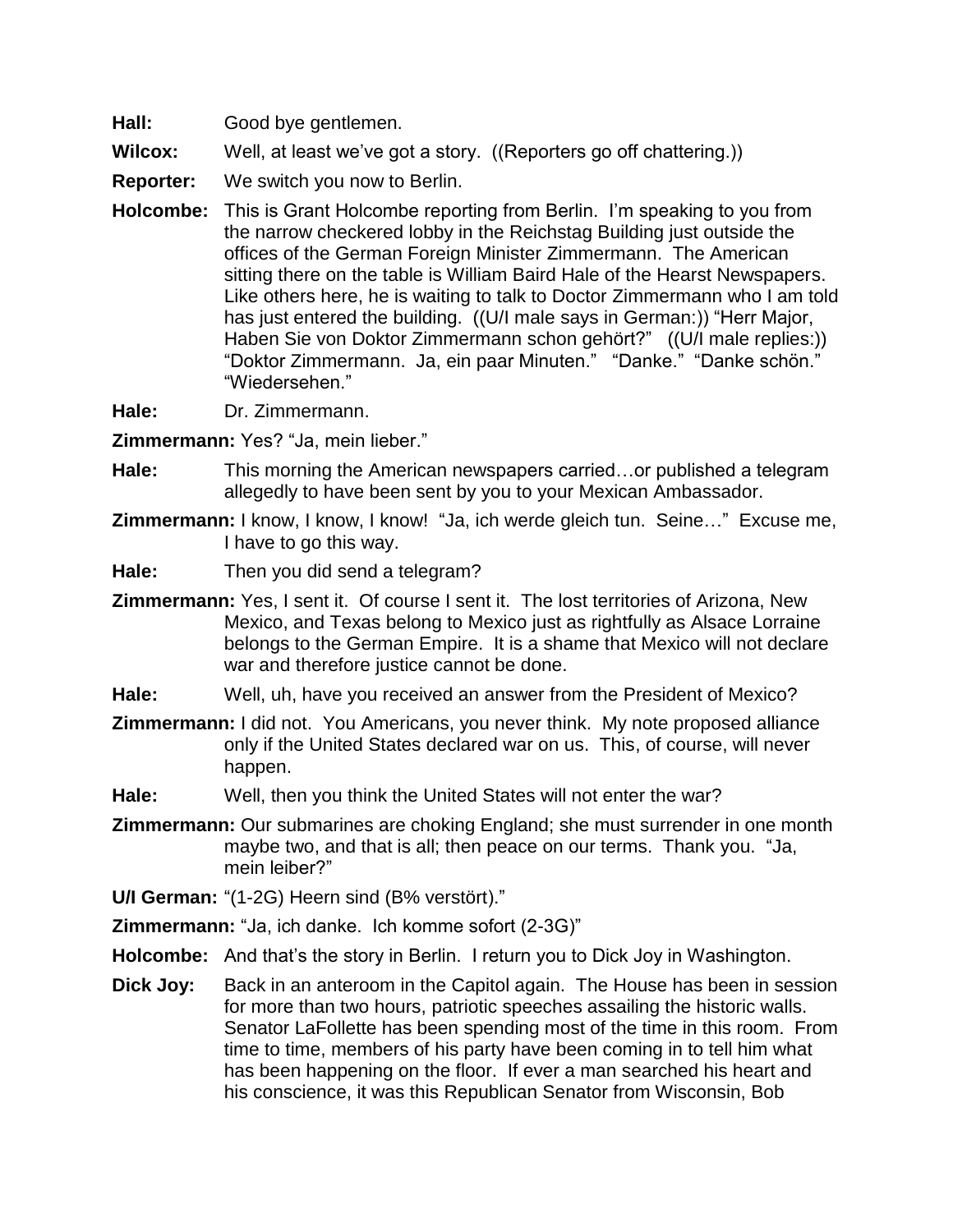LaFollette during these last two hours.

- **Shouse:** Well, Bob, there it is. The House has passed the President"s Armed Ships Bill, four hundred and three to thirteen. It"s the will of the people, Bob. Now it's right in your lap. What are you going to do with it?
- LaFollette: You know what you've done, I suppose?
- **Shouse:** We"ve done exactly what the people expected us to do; represent them, and cry out in righteous indignation.
- LaFollette: You've led them a step closer to involvement in the most destructive war of all time.
- **Shouse:** Bob, if you continue to stand on this flimsy scaffold of isolationism, you stand there practically alone, and very, very close to pre-treason.
- **LaFollette:** I won"t betray my country, Henry, and if I can help it I won"t let my country betray itself.
- **Dick Joy:** We take you now to the White House and Todd Hunter.
- **Hunter:** Joseph Tumulty, the President"s Private Secretary, has just informed us that the meeting between the President and Secretary of State Lansing has concluded. And we do hope in view of the rapid developments during the past few hours that we"ll have a chance…Oh Mr. President, any comment, sir?
- **Wilson:** Comment? Yes. I want you to know that even as these talks of peace were going on, the German Government was using our telegraphic communications facilities—which we loaned them as a gesture of friendship—to send the Zimmermann Telegram to Mexico. I regard this as a violation of a friend"s trust. We were made the innocent agents to advance a conspiracy against ourselves.
- **Hunter:** Oh, Mr. President, you know the House has passed your Armed Ships Bill, but the Senate is doubtful.
- **Wilson:** We will arm the ships ourselves.
- **Hunter:** But there is opposition, sir! Senator LaFollette has said that he will…
- **Wilson:** A little band of willful men representing no opinion but their own trying to render the great government of the United States helpless (B% and) contemptible.
- **Hunter:** May I interpret that to mean, sir, that you"re adopting a stiffer policy toward Germany?
- **Wilson:** No, it only means that a tired man is fighting mad. Strange isn"t it that the President of the United States is our only citizen denied the right to be just a tired man who"s fighting mad. No, our policy toward all belligerents has not changed—peace with honor.
- **Hunter:** Mr. President, may I interpose a question for the Secretary of State?

**Wilson:** Well, of course, of course.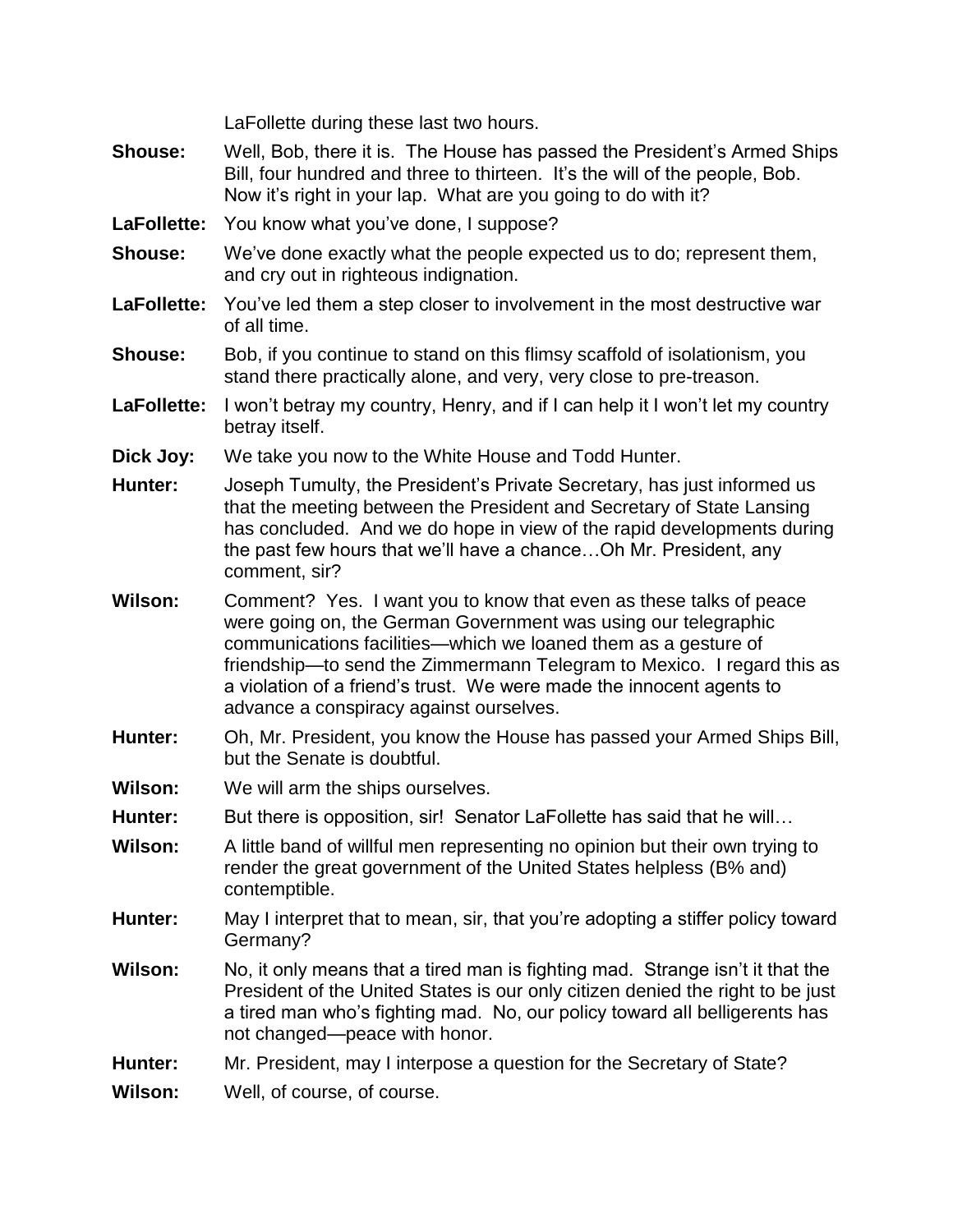- **Hunter:** Mr. Secretary, as a diplomat were you surprised that Dr. Zimmermann admitted sending the telegram?
- Lansing: I was amazed. If I had been in Zimmermann's place, I would have challenged this government to prove its charge. That would have forced us to make public our sources of information.
- **Hunter:** Thank you, sir. Mr. President, if Senator LaFollette does filibuster and prevent the passage of your Armed Ships Bill…
- **Wilson:** If LaFollette should do this…
- **Hunter:** Do you have the constitutional authority, sir?
- **Wilson:** I have the constitutional authority to arm the ships myself.
- **Hunter:** War fever is running high, sir. Wouldn"t the arming of our ships be an invitation to overt acts?
- **Wilson:** I repeat what I have said before: I still have hopes for peace. Today I have received thousands of telegrams demanding a declaration of war upon the Central Powers. I still have hopes for peace. I will not be panicked into war, nor will I be frightened into peace. The interview is over.
- **Cronkite:** The month of March 1917 has been called Wilson's "Valley of Decision," Wilson's "Gethsemane." LaFollette's filibuster did block the Armed Ships Bill, and the President on March the 11<sup>th</sup> instructed the Navy Department to arm American private ships. On March 18<sup>th</sup> three more American freighters, the City of Memphis, the Illinois and the (B% Vigilancia) were reported sunk. March 20<sup>th</sup> the President's Cabinet met and unanimously recommended a declaration of war. The President convened Congress on April 2<sup>nd</sup> two weeks early and delivered his famous speech which concludes: "We have no selfish ends to serve. We desire no conquest, no dominion. America is privileged to spend her blood and her might for the principles that gave her birth and happiness, and the peace which she has treasured. God help her; she can do no other." The Zimmermann Telegram: how did he get hold of it, and how much did it really contribute to Wilson"s historic decision? Where did we get the Zimmermann Telegram? Admiral Hall, himself, intercepted and broke the German code. What did this strange document contribute to the history of our nation? As Secretary of State Lansing said, "It unified public sentiment throughout the United States against Germany." From the time the telegram was published and its authenticity admitted by its author, the United States entry into the war was inevitable; desired by the American people from Maine to California and from Michigan to Texas. What sort of a day was it? A day like all days filled with those events that alter and illuminate our time, and **YOU WERE THERE!** ((Theme music.))
- **Sinkov:** We'll resume in about 10 minutes. ((Audience leaves))
- **Sinkov:** They're about all in now. ((Audience has returned.))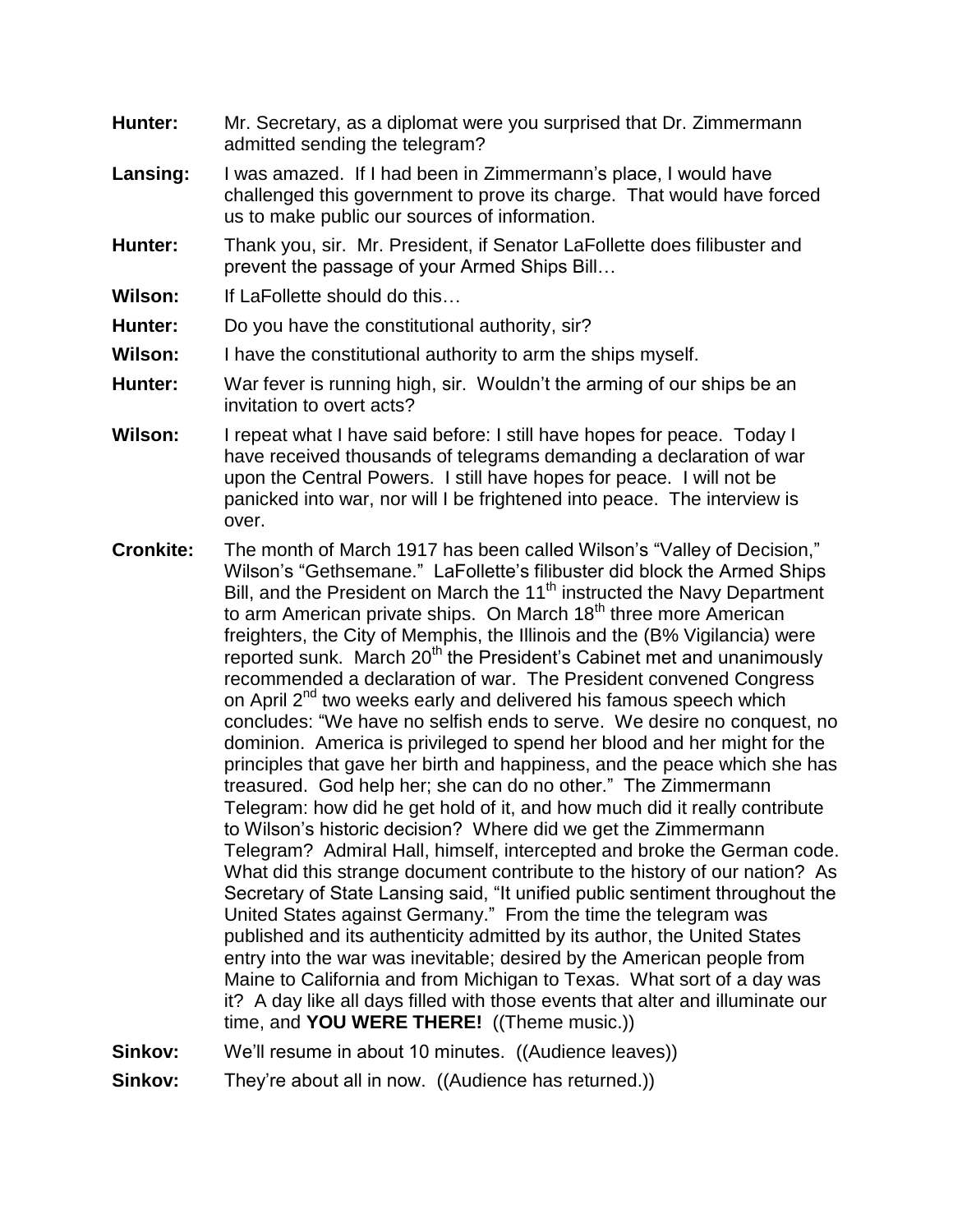- **Friedman:** ((Said aside to Sinkov)) Say, Abe. What did you do about recording this on film? They"re supposed to record this on magnetic tape. Are they doing it now?
- **Sinkov:** (XG) ((very faint))
- **Friedman:** (2-3G) ((very faint))
- Sinkov: Recorder (2G).
- **Friedman:** Yes.
- **Sinkov:** What kind of (XG)?
- **Friedman:** No no. I mean on magnetic tape.
- **Sinkov:** (XG).
- **Friedman:** Ladies and gentlemen, just before the film started I said I"d go into the background of this episode and give you a detailed account of this, the most spectacular and fateful single cryptanalytic episode of World War I, or of World War II for that matter. I think that an episode of such importance in cryptologic history warrants careful study by cryptologists as well as historians. It is the story replete with lessons on the disastrous consequences of weaknesses in "C" power as well as on the opportunities attendant upon strength in "C" power. The Zimmermann Telegram was sent on 16 January, 1917. A careful paraphrase of its decrypted plain text was published on March 1<sup>st</sup>, and within a little over one month after publication on April 6<sup>th</sup>, President Wilson signed the declaration of war on Germany. Perhaps we in the cryptologic field should be a bit more specific and say that we entered when we did because of German obtuseness in affairs diplomatic and naiveté in affairs cryptologic, or because of British astuteness in affairs diplomatic and brilliance in affairs cryptologic; or should these two reasons be interchanged in their order? I"ll let you be the judges.

 The Cronkite film dramatically portrayed the impact that disclosing the contents of the telegram had on Congress. It was only to be expected that the question in doubt…that question in doubt should be raised as to its authenticity. You saw that very well depicted in the film. The newspapers were full of denunciations and discussions ((TR Note: blip in tape here)) ... record the... March  $1<sup>st</sup>$ , 1917, the day the Associated Press story appeared, takes up 22 whole pages, all devoted to the question of the authenticity of the Zimmermann Telegram which had so far nothing to back it accept the word of the Washington correspondent of the Associated Press, despite what the picture showed; that was not quite accurate. For, mark you, the disclosure had not been made on the authority of the State Department at all. Strange as it may seem, it had appeared merely as an Associated Press dispatch which was widely distributed apparently upon its own responsibility. You will recall this point in the Cronkite film, and I"ll add that the principle idea of my talk is to explain the delay between the date the telegram was sent—16 January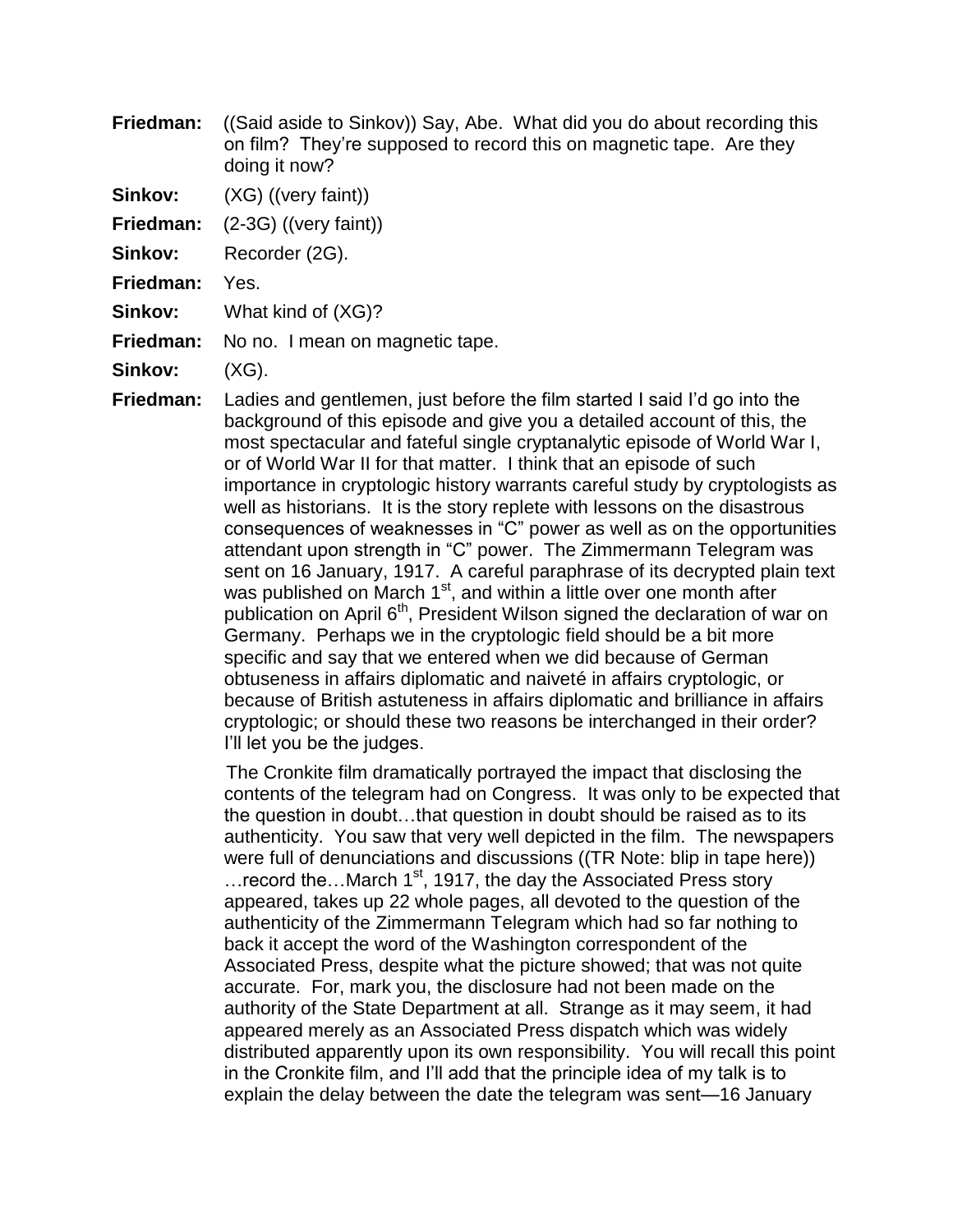1917—and the date its contents were communicated to the American Ambassador—24 February—a period of almost six weeks. Why did it take so long? This is a question many people asked. Wasn"t that lengthy delay a bit suspicious? What kind of British skullduggery was being covered up? Walter Cronkite tried to give an explanation. Admiral Hall, in the picture, tried to give an explanation. He said that the story was held back until the Germans changed their code! Then the Zimmermann Telegram could be published without harm to British Intelligence. Well, let's see. Let's lift the curtain that for so many years shrouded the Zimmermann Telegram in a tight veil of secrecy. Let"s begin with a brief story about how the British cryptologic organization got started. I should tell you that according to historical accounts—and I know they"re true—the British Government had no cryptanalytic organization in being when World War I broke out. Oh yes, I know there had previously been a long, long tradition of code and cipher solving by British authorities, and this, too, is true, but that"s another story, and I don"t wish to go into it at this time. All I want to say at this moment is that there was no cryptanalytic organization in being in the British Government when war came in 1914, just as there was no official cryptologic agency in being in Washington. When we entered World War I as a belligerent in April, 1917, in both cases there had to be improvisation, with amateurs taking the leading roles—not professionals. Let me read from a letter dated—mark this well—August  $23<sup>rd</sup>$  1958 written to me by Commander A. G. Denniston who was for a number of years before World War II, and for a couple of years during that war, the head of the British cryptanalytic organization and with whom I've discussed the Zimmermann Telegram only three months ago when I was in England. "But do remember," he writes, "Do remember also the origin of 40 OB: a collection of amateurs with a good knowledge of German and no experience of ciphers, collected by Sir Alfred Ewing in August 1914 to study the vast amount of WT material which was coming into the Admiralty. Within a few weeks, Naval material was sorted out and the First Lord, Churchill, instructed us to make a profound study of the mind and methods of the German Admiralty!" Exclamation point. "We carried this out successfully, and the staff grew, and by the middle of 1915, we began to seek fresh fields where we could tackle the Germans, but we all had to learn the technical side of our job. It was no work even for enthusiastic amateurs. Out of that small body, in a similar party in the War Office studying the German Army, you know as well, or better than I, what has grown up from these seedlings." Commander Denniston's mention of Sir Alfred Ewing requires a bit of explanation. You"ll find a good deal of information about him in a book by his son, published in 1939 after some clearance bouts with the authorities. The book is entitled, "The Man of Room 40: The Life of Sir Alfred Ewing," published in London 1939 by Hutchinson's. He's also mentioned very prominently in a book published in 1955 by Admiral Sir William James entitled, "Eyes of the Navy." This is a book devoted to eulogizing the World War I Director of British Naval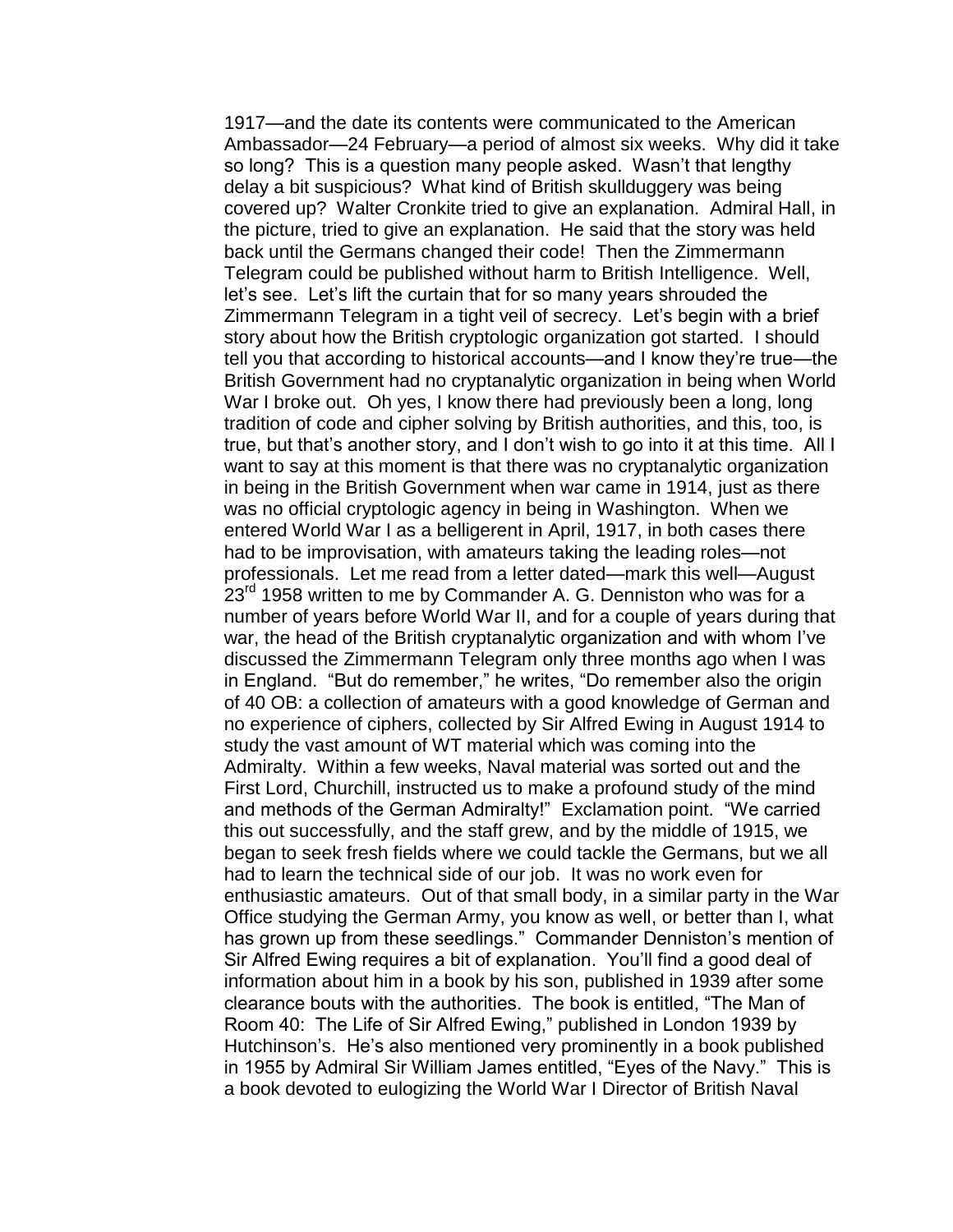Intelligence, Admiral Sir William Reginald Hall, but the book also devotes a good deal of space to the part played by Ewing and his gifted, university educated, cryptologically amateur helpers in Room 40. I think it would be nice to see a picture of each of these two gentlemen. Let's have slides one and two, please. Can you turn…? That"s it. Turn them all on. Let's... Let's have a good look at the man. That's Sir Alfred Ewing taken in the latter part of his life when he was the Vice Chancellor and the Principal of Edinburgh University. Now let's have the next slide, please. And this is Admiral Hall. Alright, lights please. Let's have the lights please.

I"ll now quote liberally from Admiral James" book, "When Hall became Director of Intelligence in November 1914 he found to his surprise that a small body of picked men under the direction of Sir Alfred Ewing were at work on intercepted German Naval wireless signals, and having discovered the method of ciphering, were supplying the Operations Division with information about the movements of the German fleet. This work had been kept so secret that only a few officers in the Admiralty, and no officers outside the Admiralty, knew that signals were being intercepted, let alone that they were being read. With the exception of Ewing, who had at one time been interested in ciphers, not one of the pioneers, or for that matter, not one of the men and women who joined them later had any previous knowledge of codes, ciphers, or wireless procedure."

After a few paragraphs on codes and ciphers, there follow these: quote, "Though the work of Ewing"s small band had been kept so secret, all the great powers with the exception of ourselves, maintained a department for the deciphering of foreign codes in their peacetime organization, the Russian and French departments being especially efficient. The outbreak of war found our Navy fully mobilized, and its war bases at a peak of battle efficiency, but our Naval Intelligence Service, on which so much would depend, was not so well prepared. Our Intelligence Department had amassed very useful information about Germany"s war potential, but the problem of how to keep watch on the German fleet had not even been studied! Ever since the advent of large mine fields and the submarine, it had been obvious that the centuries old method of keeping watch on the enemy"s fleet by lookout vessels cruising off the enemy"s ports was no longer possible. That some of the senior officers had not imbibed this evident fact and were still living in the past, was apparent when the cruisers Hogue, Cressy, and Aboukir, cruising slowly up and down a patrol line by Admiralty orders, were all sunk by one submarine!" I"ll add, at this point, that a radio receiving station specifically for intercepting enemy radio signals was set up by amateurs too, but we won"t go into that. This first station was eventually expanded into 14 stations in the British Isles. Later three overseas stations were established.

When Hall became Director of Intelligence in November, the small band of pioneers were [sic] supplying the Operations Division with some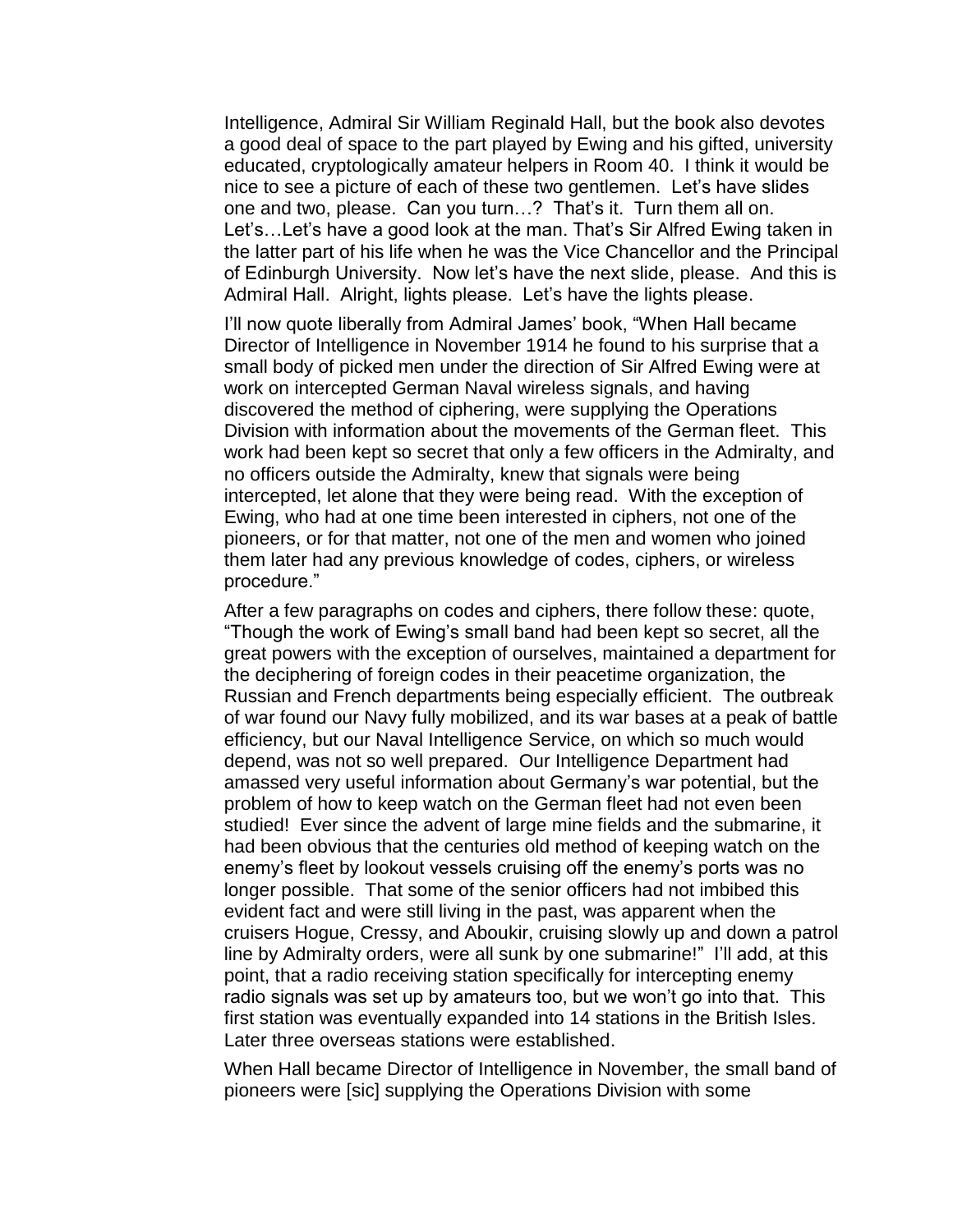Intelligence of the German fleet, but it had, so far, been entirely a private enterprise effort, and the small organization did not come under any director or sea lord. Mark you what Admiral James said, "Ewing"s work for a number of months was entirely a private enterprise effort." It is not clear whether he and his small bands of amateurs in Room 40 were paid. I must assume they were somehow or other. But Ewing"s small organization did not come under any director or sea lord as mentioned by Admiral James. This situation changed when Ewing's group became a section of Naval Intelligence under the overall direction of Admiral Hall. Ewing continued to be the technical head until he became Chancellor of Edinburgh two years later. On 31 May 1916, that is, shortly after the Zimmermann Telegram episode, Ewing left Room 40 as active Technical Director, but he maintained contact with the work until October of that year. Now Ewing and his small team were university men, not naval officers. As a result, their translations of German Naval signals were strange things in the eyes of the very few men in the Naval Operations staff to whom the translations went, and, of course, the gifted amateur cryptanalysts became the butt of jokes, and it was a long time before Admiral Hall was able to break down the prejudice against their work. The amusing thing to note is that Hall had assigned a Navy Captain to put the translations into proper naval language, but that officer wasn"t permitted to have access to the room where the cryptanalysts worked or to have any personal contact with them until 6 November 1914 when he not only was allowed into Room 40, but also became Hall"s representative in charge of the staff of cryptographers. This is reminiscent of certain early days in the history of our own cryptanalytic organization, and is reminiscent, too, to learn that for a good many months, one and only one person was permitted to receive the translations—the Chief of Staff to whom they were personally handed in a locked box.

But now it's high time I got down to the real cryptologic details in the Zimmermann Telegram, details which had been completely shrouded in mystery during the whole war, and for almost 10 years after it. Actually, the first lifting of the curtain of secrecy was very gentle. It was only a veiled hint, in fact. So far as I"ve been able to learn from careful research, it occurred in a lecture on 19 July 1921, four years after the events we are considering, happened. The lecture was delivered on the occasion of the granting of an honorary degree to Sir (B% Maurice Henke), Secretary of the Committee of Imperial Defence by Edinburgh University on 19 July 1921. I quote from his address on this occasion as reported in the *Scotsman of Edinburgh* on that date. Quote: "There was one other name to which he wished to refer," Sir Maurice said. "There were some in the war who at all times were in the limelight. There were others who worked in obscurity. There was no name which deserved greater honor and no man did greater service in that category to his country than their Vice Chancellor and Principal, Sir Alfred Ewing." This was just a little lifting of the veil. The next lifting, so far as I"ve been able to find, was in a similar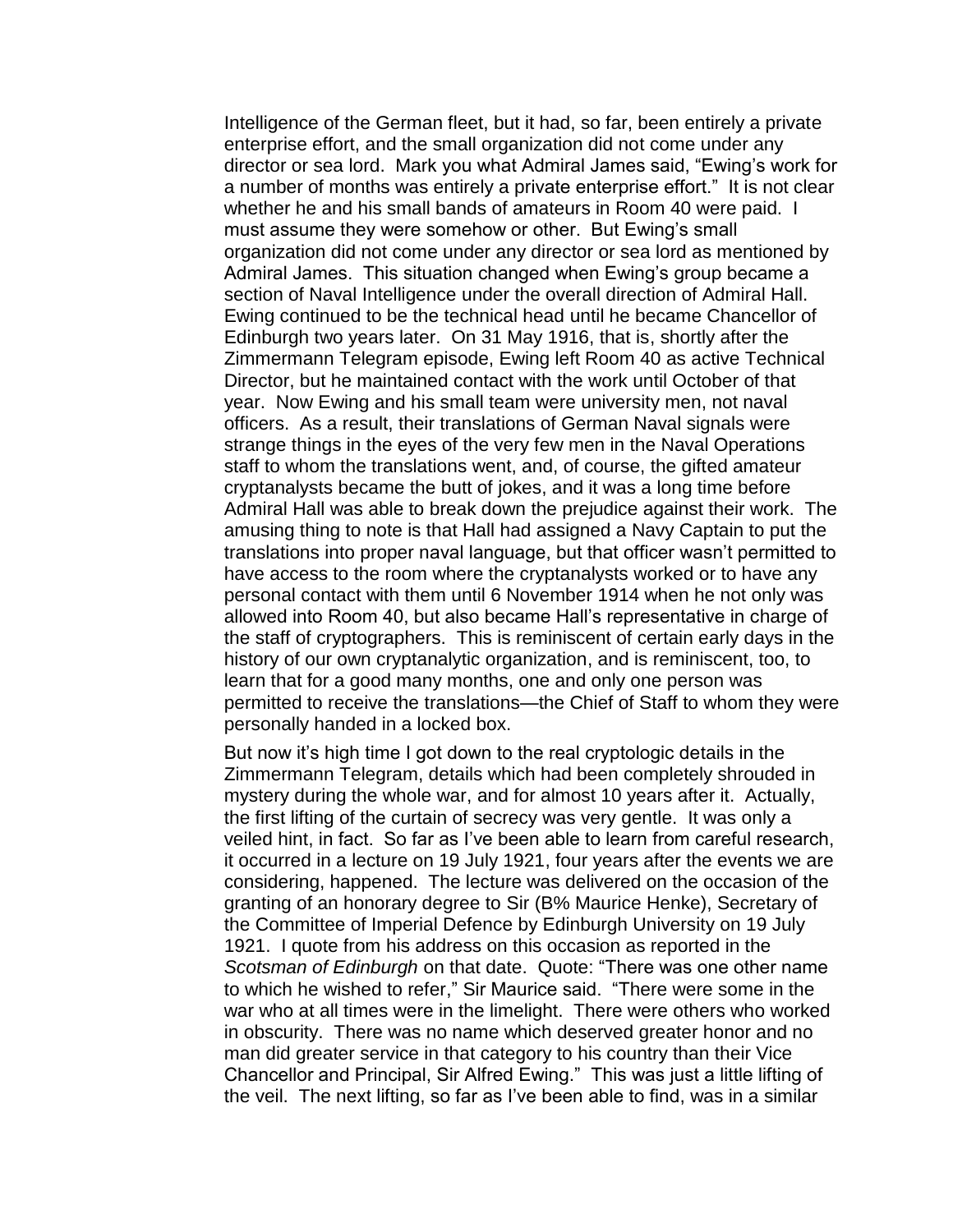sort of lecture about two years later when Lloyd George, on the occasion of his address as Lord Rector of Edinburgh University, made the following remarks in responding to a toast, and these I quote from the *Edinburgh Morning Post* of 2 March, 1923. "Mr. Lloyd George in responding to the toast to his…of his health, spoke of the great part the University had played in the war, not only by the contribution of her sons, but in the realms of science. In the end the brains of Britain"s universities beat those of the Germans. Their principle discoveries, the organization which he set up, what he discovered by means of that organization brought to their knowledge things without which the fleet could not have operated successfully, without which it would have been difficult for the antisubmarine campaign to be carried out. I say more than that," continued the speaker. "It is his work that gave us the information which ultimately brought America into the war. Cheers! That story will one day be told." Unquote. And about four months later, Mr. Churchill, one of those upon whom Edinburgh University was conferring honorary degrees, said the following, as reported in the *Scotsman* of 12 July 1923: "Concluding, Mr. Churchill paid a tribute to the Chairman, Professor Ewing, for his services in the Admiralty. The Vice Chancellor, he said, made a contribution to the affairs of the Admiralty and to the fortunes of the state, which might almost be called inestimable, If only from the fact that it had never been recognized. During the war, no one did his bit more thoroughly in the whole of the vast building in Whitehall than Sir Alfred Ewing."

There followed a much more revealing story in the third volume of Burton J. Hendrick"s, "Life and Letters of Walter H. Page," a section of which was first published in the November 1925 issue of "World"s Work", a magazine long now defunct. Then about 13 or 14 years later, the son of Alfred Ewing published his book entitled, "The Man in Room 40," as I"ve mentioned, and finally 40 years after the event came Admiral James" book. I think Walter Cronkite"s story used a lot of the information that appeared first in the Hendrick account because the film was prepared before the much later, and better, account in Admiral James" book. But I"ll take advantage of the various accounts in much of which will be said here, because each of them has something of interest. A few hours after outbreak of war, the British, who"ve always recognized the importance of control of communication channels as well as sea lanes, took immediate steps to isolate Germany from the rest of the world that lay beyond the oceans by cutting and diverting, to her own service, the two German cables that crossed the Atlantic, leaving only indirect channels of communication with their ambassador at Washington. These were four in number: first, by radio from Nauen, Germany to Sayville, Long Island, New York and to Tuckerton, New Jersey. Both routes were supervised by the United States Government and were well supervised to protect our neutrality; second, by cable from Germany via Berlin-Stockholm-Buenos Aires-Washington. But this route was secret from the United States Government, although there is positive evidence that it was quite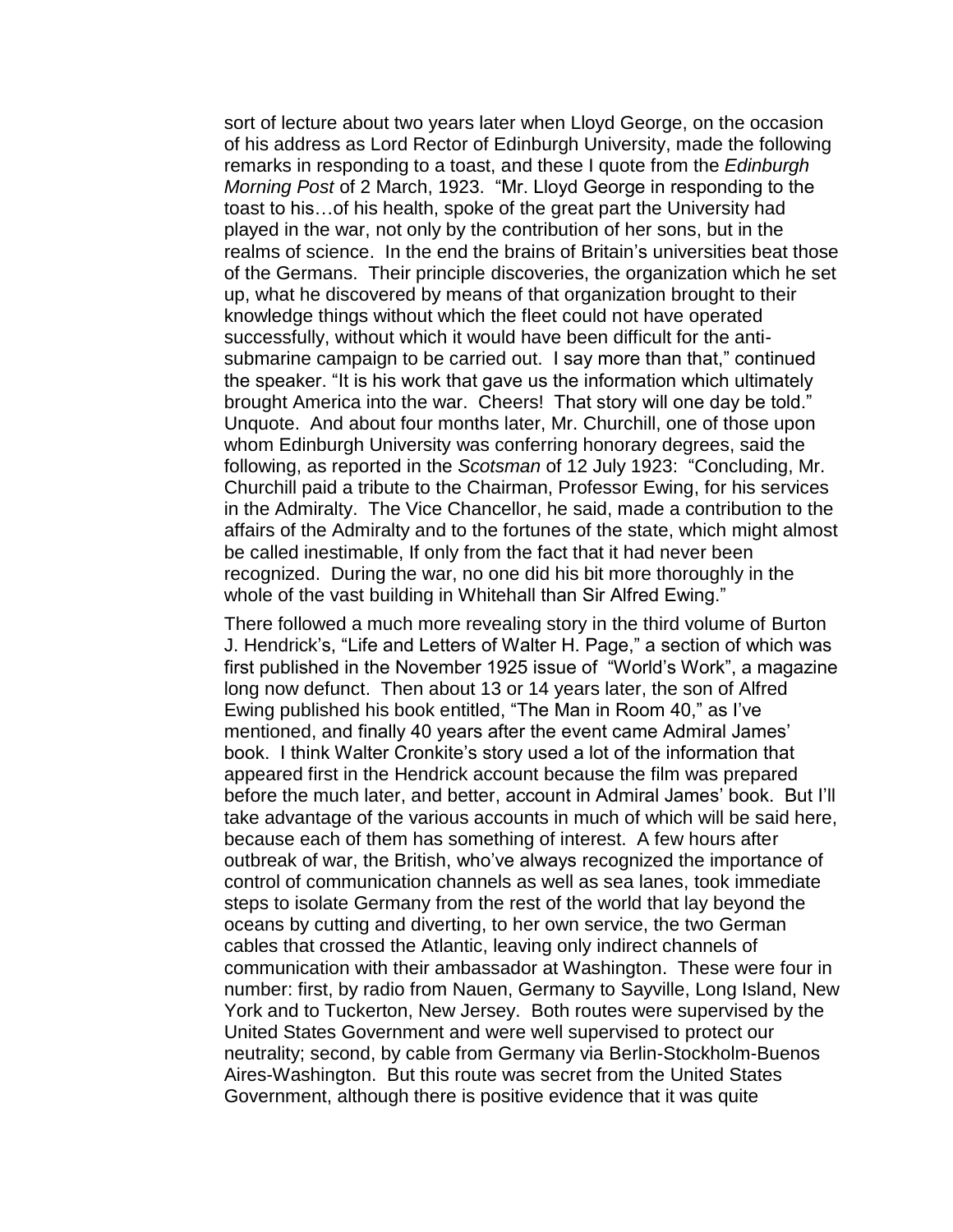known…well known to the British from the very first days of its use. You see, the cable from Stockholm to Buenos Aires passed through England, ((Audience chuckles.)) and the route was jocularly called by Room 40 people—so Denniston told me—as the "Swedish Roundabout." You know, the British name for a "traffic circle" is "roundabout." ((TR NOTE: It is more likely that in 1914 when the British said roundabout, they were referring to a carousel.)) Third, another cable route via Berlin and Copenhagen to Washington; this cable also touched English soil. This was a very unusual channel for the Germans because it could be used only with the knowledge and cooperation of the United States Government; more about that channel later. Fourth, the last route involved inserting secret text in ordinary news dispatches. We learned about this route and method only after the war was all over when it was disclosed by Bernstorff himself. Hendrick"s story of the Zimmermann Telegram says that it was sent via the radio route, and he makes it plausible by saying, quote: "On the 16<sup>th</sup> of January 1917, the ever watchful ears of the British wireless operators detected the characteristic spluttering which informed them that another German message was speeding through the air. When decoded, the British found that they possessed this somewhat disjointed but still extremely valuable document. Now I"m going to show you what they got, uh, translated into English. May we have that slide number three, please?

Now, I call your attention to the lacunae, the doubtful points, indecipherable sentences, and so on. You"ll notice no mention of Texas, Arizona, New Mexico. Alright, now let"s have the lights, please. Hendrick continues, "This somewhat confused message gives an idea of the difficulty of picking up wireless signals sent across the Atlantic at that time in midwinter, but there is a curious discrepancy between this telegram and the more complete and finished one sent to Bernstorff by way of the Washington cable office, and by him relayed to the city of Mexico. The plan for dismembering the United States and making President Carranza a free gift of Texas, New Mexico, and Arizona does not appear in it. Whether this omission was the result of defective wireless work or has another explanation, is not yet clear. Does Hendrick want us to believe that Bernstorff himself added this precious bit of enticement, this lure which the Mexican President was to swallow? Perhaps so, but Hendrick's explanation is quite wrong. It is, in fact, misleading, and perhaps intentionally disingenuous. We shall soon learn the real explanation for the gaps and doubtful points in the text of the message as first intercepted, as well as the reason for the six weeks delay which made people suspicious. The use of the radio channel from Nauen to Sayville or Tuckerton was prohibited except under American supervision, and I can tell you most emphatically that that supervision was very detailed and effective. I have very carefully searched every available record, German as well as American, and found not the slightest evidence that this channel was actually used for the Zimmermann Telegram. If you"re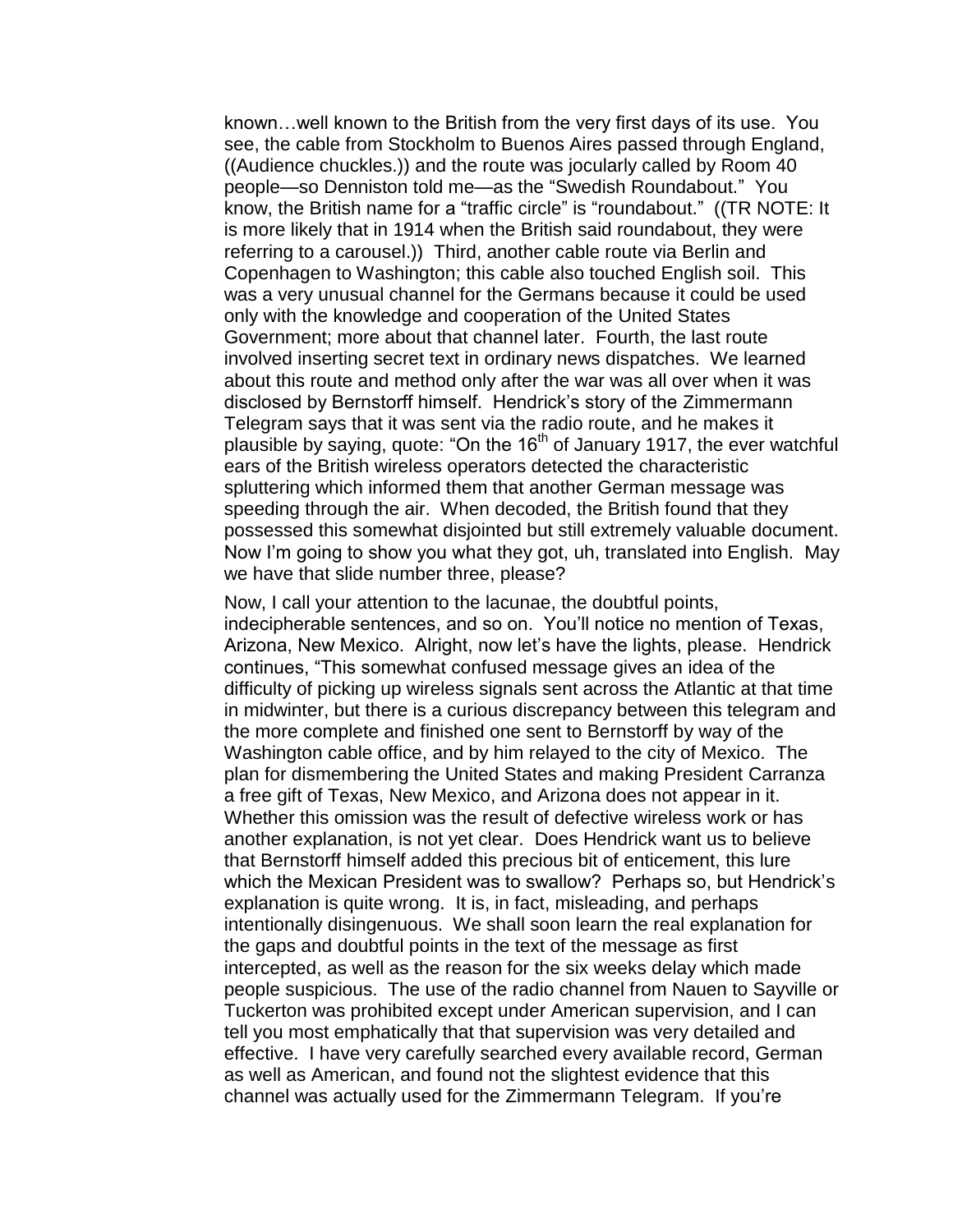interested in learning just how the supervision was exercised, I suggest you study this brochure on the Zimmermann Telegram which was written a good many years ago in collaboration with a late, departed friend of mine, colleague Dr. Charles J. Mendelsohn. I think you will agree that great care was taken by the authorities who had the responsibility of seeing to it that we lived up to our international obligations under strict neutrality. Let's continue with our Hendrick's story. Quote: "We come now to the second communication channel used by the German Government to communicate with Bernstorff: the route via Berlin-Stockholm-Buenos Aires-Washington. This channel was made available by the good offices of the Swedish Foreign Office and its representatives abroad. Hints as to the use of this channel may be found in Bernstorff that"s Bernstorff"s memoirs. For example on page 65, subquote: "We had to fall back exclusively on the wireless stations when, as frequently happened, we were unable to make use of the circuitous routes by a neutral country." Again, on page 149: "Telegraphic communication between the German Government and the embassy at Washington was carried out by a circuitous route which made it extremely slow." Hendrick stated that in many capitals German messages were frequently put in Swedish cipher and sent to Swedish ministries. If true, the statement implies that the British read Swedish codes too. Now it would be easy to believe that the British obtained messages in Swedish code, for their intercept service pretty well covered the earth, but reading those messages is a different matter. It is intrinsically unlikely that the Germans would give the Swedes the text of a message to be put into Swedish code for transmission. Why reveal their secrets to the Swedish Government? It was so much easier merely to ask Stockholm to forward a message in German code precisely as they asked the Americans to do, as we shall soon see. Not only, however, do probabilities point away from any idea the Swedish code was used, but we have two pieces of evidence on this matter, the authenticity of which cannot be questioned. The first is a direct statement by the people in Room 40 that they couldn"t read Swedish code messages when some of them were sent by accident by Secretary of State Lansing, the time of the Zimmermann episode. The second piece of evidence is also in the form of a categorical statement from Room 40, a technical statement, this time, made to us after we ended World War I. The statement was that German messages, if sent by Swedish officials, were ciphered in German code but in a manner intended to disguise the fact that they were in a German code. You might be interested in the procedure. What they did in Berlin, for instance, was to hand their coded telegrams over to the Swedish Minister to Germany. He embodied the German code groups in a message to Stockholm addressed to his home office. From Stockholm it went to the Swedish Ambassador in Buenos Aires who turned it over to his German colleague in that city. The German Minister in Buenos Aires then forwarded the message to Bernstorff in Washington, but before doing so he applied a process of systematic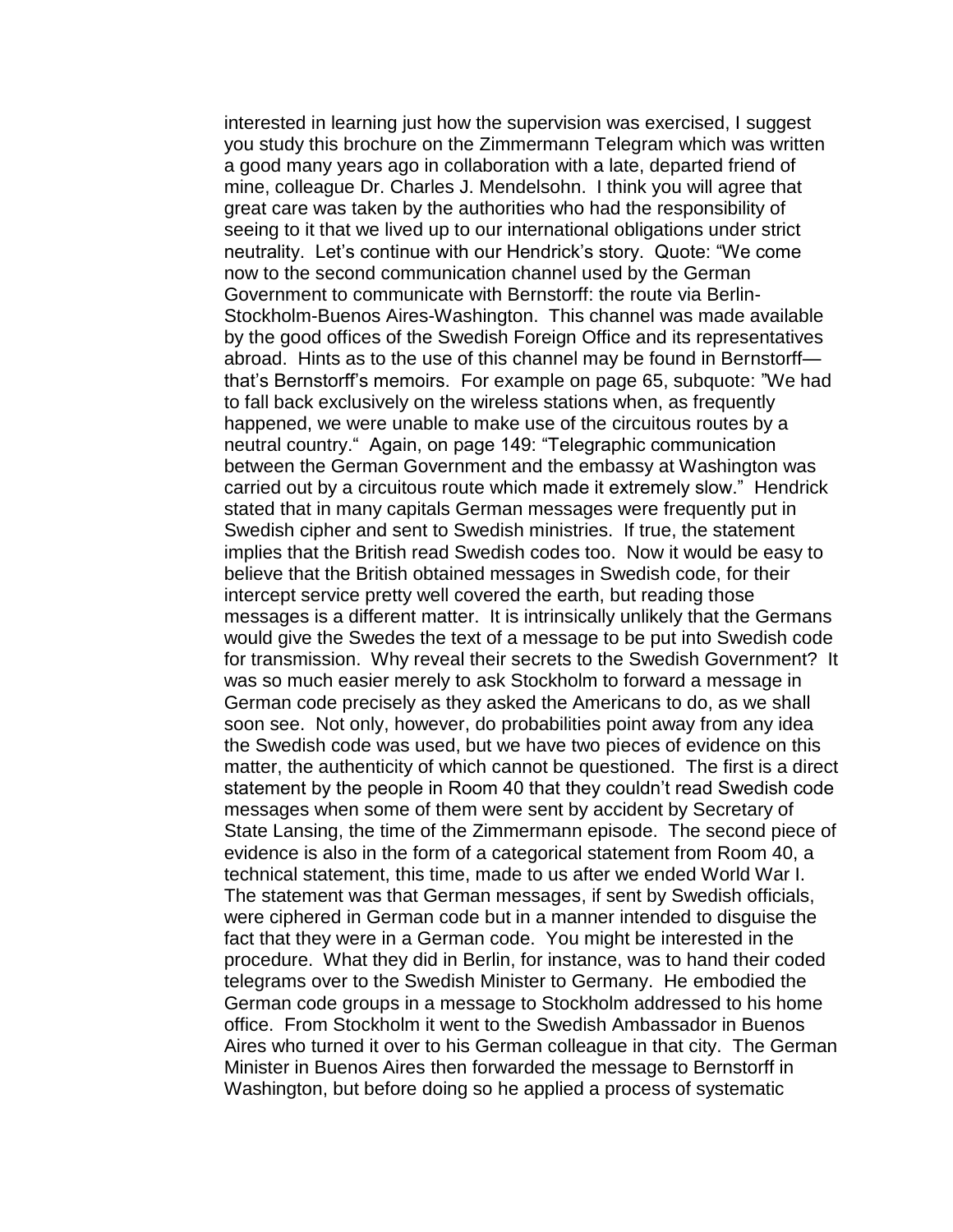alteration to the code groups. It was hoped, of course, that the differences between the code groups in what appeared to be Swedish messages, and the code groups in what appeared to be German messages, would not be noted. The same process would be applied in Buenos Aires to messages from Bernstorff to Berlin via the Swedish roundabout. The…The German and the Swedish hope was a vain one, because the British were getting copies of Swedish messages into and out of Buenos Aires and could compare these messages with those going into and out of London. Remember that cable from Stockholm to Buenos Aires touched England, don"t you? It wasn"t long before they discovered and uncovered the disguise, which, by the way, was pretty thin. Only the three center letters of a five-digit code group were changed (B% and) systematically. It didn"t dawn on the Germans that their code could be unraveled and read by anybody not possessing a copy of the code book, certainly not by stupid Englishmen! ((Audience chuckles.)) And also, by the way, I found that the disguise procedure began as early as in the summer of 1915. The fact that the practice was not stopped for two years or more, though the British were fully aware of it, speaks for itself. British authorities must have realized soon after the first protest, which was, no doubt, made early in the cryptologic war, that the information they were gleaning from the study of these messages was too valuable to lose; even taking into account the fact that the messages were of considerable use to their enemies. It is more than likely that the information was at least as useful to the British as it was to the Germans themselves, and in some cases, there is no doubt that it was even more useful.

 We come now to the third and most interesting of the Zimmermann Telegram routings. The one that the Cronkite story reported so dramatically as that used with the cooperation of the State Department. I quote from the Hendrick narrative: "The German Government forwarded this dispatch to Washington in still another way. Indeed the most remarkable incident in this remarkable transaction remains to be told. Evidently, the German Foreign Office feared that transmission by wireless and cable transmission to Buenos Aires by grace of the Swedish Government might fail them. Their prohibition the American Government had placed upon the use of wireless from Nauen to Sayville, Long Island might naturally cause apprehension as to the delivery of messages sent by this route. The cable line from Stockholm to Buenos Aires and thence to Washington and Mexico was a roundabout one, and a message transmitted that way might conceivably fail to reach its destination. The dispatch of this telegram, however, was at that moment the most important business before the German Foreign Office, and its safe arrival in the city of Mexico must be assured at any cost. There was one method that was absolutely sure, though the fact that this should have occurred to Zimmermann must be regarded as one of the most audacious and even reckless strokes of the war. Humor of any kind the Germans seldom displayed at crises of this sort, yet the mechanism adopted to make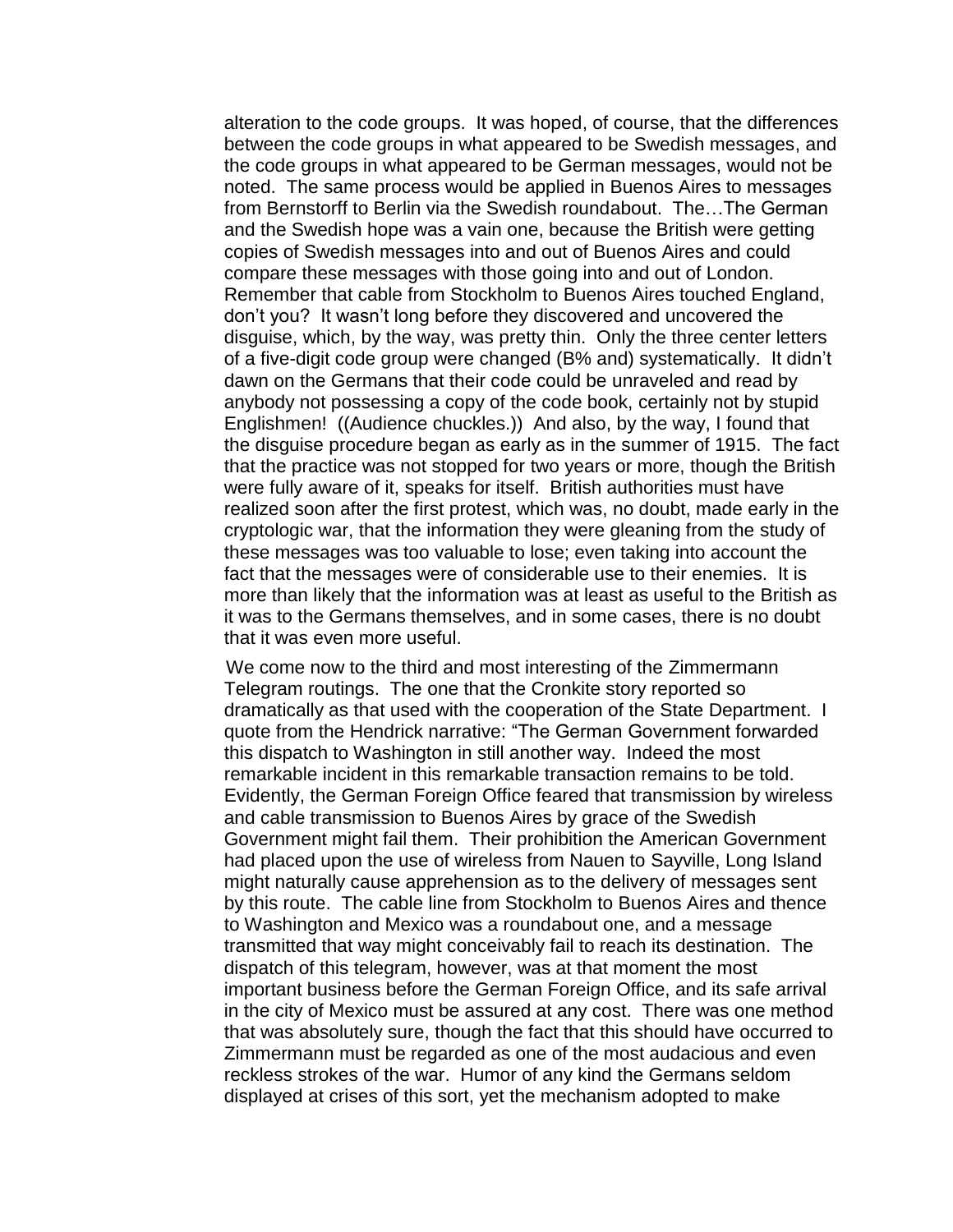certain that this plot against the American people would safely land on Bernstorff"s desk advances an unmistakable gift, even though an unconscious one for the sardonic. The transaction reflects so seriously upon the methods of the State Department that it would probably never have seen the light had the Germans not made it public themselves. In 1919, the German Constituent Assembly held an elaborate investigation into the responsibility for the war; in this the Zimmermann Telegram played a very important part. Among its published documents is a note which reveals one route by which this document found its way across the Atlantic. It says, quote: Instructions to Minister von Eckardt were to be taken by letter by way of Washington by U-boat on the 15<sup>th</sup> of January. Since the U-Boat, *Deutchland*, did not start on her outward trip, these instructions were attached on January 16<sup>th</sup> to telegram number 157 and through the offices of the American Embassy in Berlin, telegraphed to Count Bernstorff by way of the State Department in Washington." What this means is that the German Foreign Office used the American Government as an errand boy for their transmission of a document that contained a plot against its own territorial integrity. The German Government, many times in the course of the war—says Hendrick—used the good offices of the American State Department for transmitting messages to Ambassador Bernstorff. Germany had no cable communication with the United States. The wireless was unreliable and not always available. Occasionally, therefore, the Germans would request Washington to serve in this capacity. All such messages touched England before starting across the Atlantic. The consent of the British Government was necessary before the favor could be performed. That the British graciously permitted the Germans to use their cable facilities may possibly have seemed, at the time, an act savoring on the magnanimous. ((Audience laughs.)) The fact, however, that the British possessed the German cipher and read all these messages as they sped through England, creates the suspicion that they may have regarded this as a way of obtaining valuable information. ((Audience laughs.)) Hendrick makes it appear that obtaining permission to use the American State Department facilities was a rather simple matter, and that many messages were sent by the State Department for the Germans in this way without realization on the part of the State Department officialdom of the possibly serious consequences that might ensue. That this is far from the truth will appear very soon. His statement too that, quote, "As all such messages touched England before starting across the Atlantic, the consent of the British Government was necessary before the favor could be performed," unquote, is meaningless when one considers the matter. It is obvious first of all that had the American Government been so naïve as to ask the British Government"s consent to such a procedure, the latter would certainly have refused. It is likewise obvious that when Bernstorff wanted to send a code message to the Foreign Office in Berlin, the State Department could not simply address a telegram to the American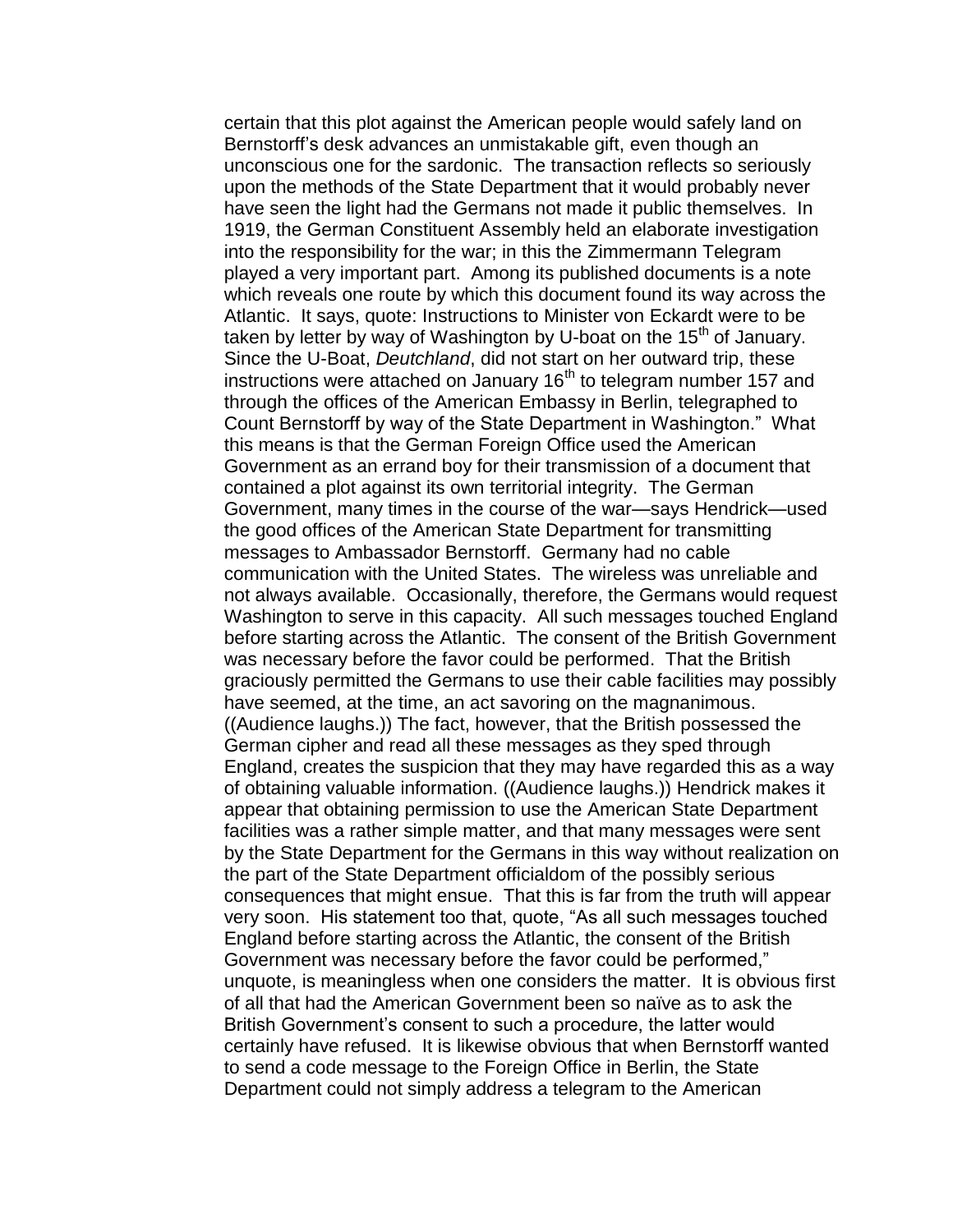Ambassador Gerard in plain language asking him to forward the following code message to the German Foreign Office. The British would naturally not pass such a message, even though the greatest neutral country in the world asked for such a favor. Such a procedure is not a diplomatic possibility in time of war. If not in plain language, the forwarding by the State Department of German code messages had to be done through the intermediacy of State Department code. Assuming that official messages of the American Government to our ambassadors and ministers in Europe were not subjected to any study whatsoever by the British Cryptographic Bureau—which is difficult to believe—((Audience laughs)) it is possible that this practice might not have detected immediately…might not have been detected immediately by the British, but the manner in which the messages were actually drawn up was such that the discovery of the practice should and must have been particularly easy if American messages were even hastily scanned. Here is an example of the plain text of such a message copied…I copied it from the files of the State Department:

 "Am. Legation Copenhagen: Forward Berlin 3803. Deliver to German Foreign Office the following message from Ambassador Bernstorff. Then add German cipher. Lansing."

 Now, what this means is that the preamble, "Forward the following" and so forth was in State Department code. What followed after that was German code groups, easily recognizable because they were in three-letter, fourletter, and five-letter groups; a very unusual thing even in those days. Most of the codes were five-letter, five-digit groups. Whereas Hendrick makes it appear that our State Department handled many messages for the Germans, Lansing in his account of the matter, makes it clear that the transmission of the Zimmermann Telegram via State Department channels was an isolated incident, or that at least…or at least that this communication channel was placed at the disposal of Bernstorff only toward the end of the period of strained relations. On at least one occasion, Lansing refused to transmit a message because it didn"t appear to him that the situation was one of urgency; and I saw that message; I didn"t blame Lansing. Lansing goes on in his book and says: "At 11:30 I went to the White House and for an hour discussed with the President the substance of the Zimmermann Telegram and the way to use it. The President said that he had been wondering how Bernstorff got the message from Berlin, and that the closing of secret lines of communication with his government made him a little uncertain as to its authenticity. I told him that I thought it could be easily explained, my opinion being that it was done in the following manner: during the early part of January, Count von Bernstorff, at the instance of Colonel House, had been laboring with his government to obtain concrete terms of peace. The Ambassador had complained of his inability to communicate secretly and therefore freely with Berlin which he considered essential in order to accomplish his purpose. In view of this reasonable statement, we had consented very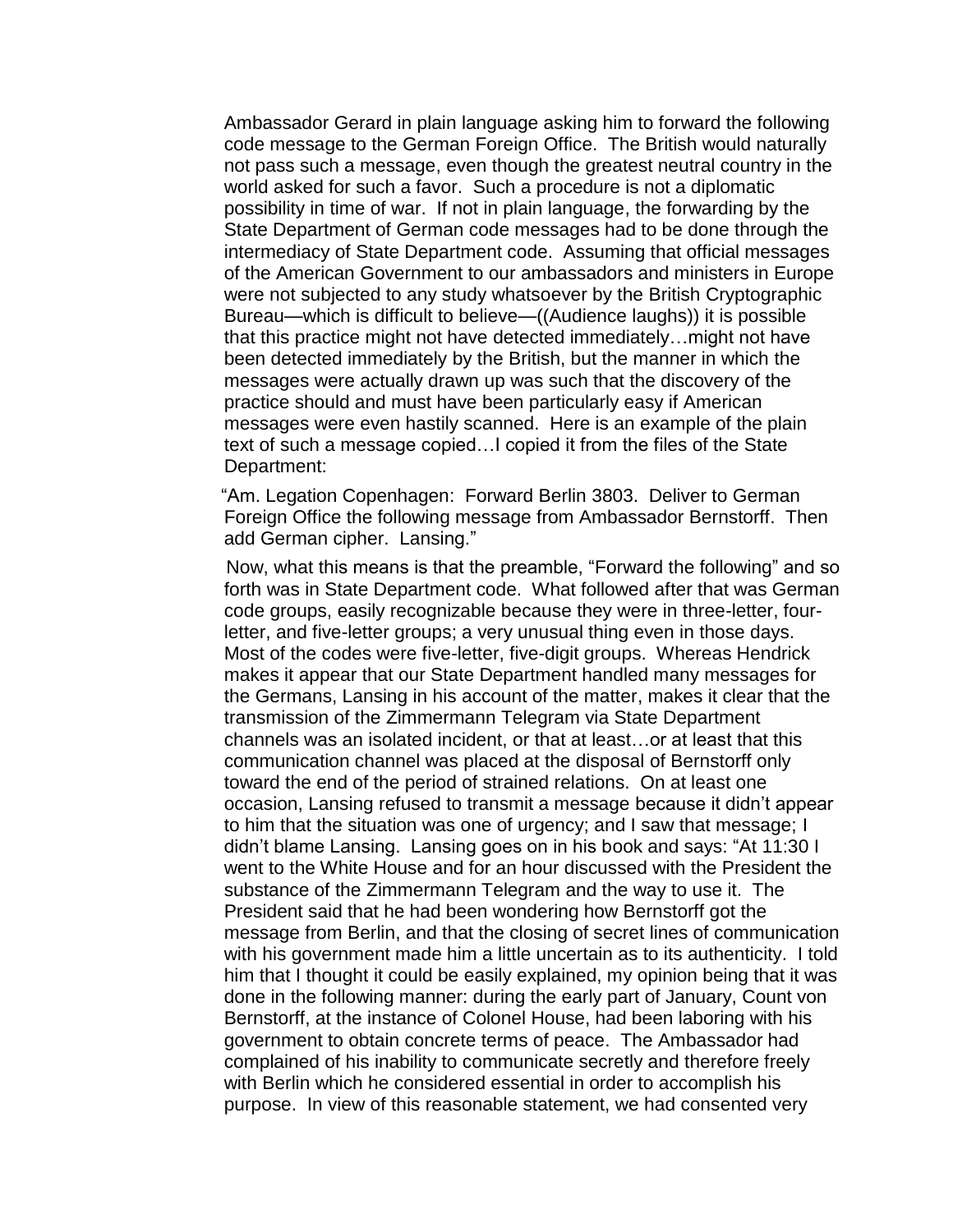reluctantly to send—that is in the cipher of which the department did not have the key—messages for him through our embassy." Remember every message they sent by radio over that Nauen-Sayville route…Every message was in a code, a German code, but a copy of that code was in the State Department, and a copy at Sayville, and a copy at Tuckerton so that our Navy people at those stations could read the telegrams and see what was in them. But this was not true of this particular type of cable transmission, you see? This we did several times permitting the German Foreign Office to reply in the same way. On January  $17<sup>th</sup>$  an exceptionally long message—one thousand groups—came through from Berlin. On the  $18<sup>th</sup>$ , this message was delivered to the ambassador. On the  $19<sup>th</sup>$ , the telegram from Bernstorff to Mexico was filed. From these facts I drew the conclusion that in the long secret message delivered to him on the 18<sup>th</sup>, was the message for the German Minister, besides other orders as to what to do in case of severance of diplomatic relations. The President two or three times during the recital of the forgoing exclaimed, "Good Lord!" ((Audience laughs.)) And when I had finished, said he believed that my deduction as to how Bernstorff received these orders was correct. He showed much resentment at the German Government for having imposed upon our kindness in this way, and for having made us the innocent agents to advance a conspiracy against our country. We come now to a study of the code or codes used for the Zimmermann Telegram. Note the plural "codes;" that"s very important in this case, as you shall see.

 First, as to the code used for its passage from Berlin to Washington, there can be no question that that message which carried the Zimmermann Telegram to Minister Eckardt that bore the number 1-5-8 was the one which had been appended to Berlin-Washington message number 1-5-7, and which was sent via State Department channels. As I"ve already said, the British Government has officially never published any account of the interception and solution of the Zimmermann Telegram by its cryptanalysts in Room 40. But we can see many interesting things in the versions published in the various published accounts when we study very intensely the telegrams that passed between the British and American governments dealing with the Zimmermann Telegram. In particular, there are things in Admiral James' account which throw light on dark points in the story. Perhaps this shedding of light was unintentional. Admiral James says in his foreword: "As I had no access to unreleased official papers,"—and the framework of this book is a distillation of a mass of materials scattered through standard works which were best sellers 20 years ago—"it was not necessary for me to obtain official approval or support for publication. I was, indeed, in a better position to judge what could and what should not be published than anyone to whom the first war, uh, the World War was only a boyhood"s memory, if a memory at all, (B% slash), because I knew how much of Hall"s work was known to our enemies during the war and how much had been published to the world since the war. I had also the advantage of having taken some part, when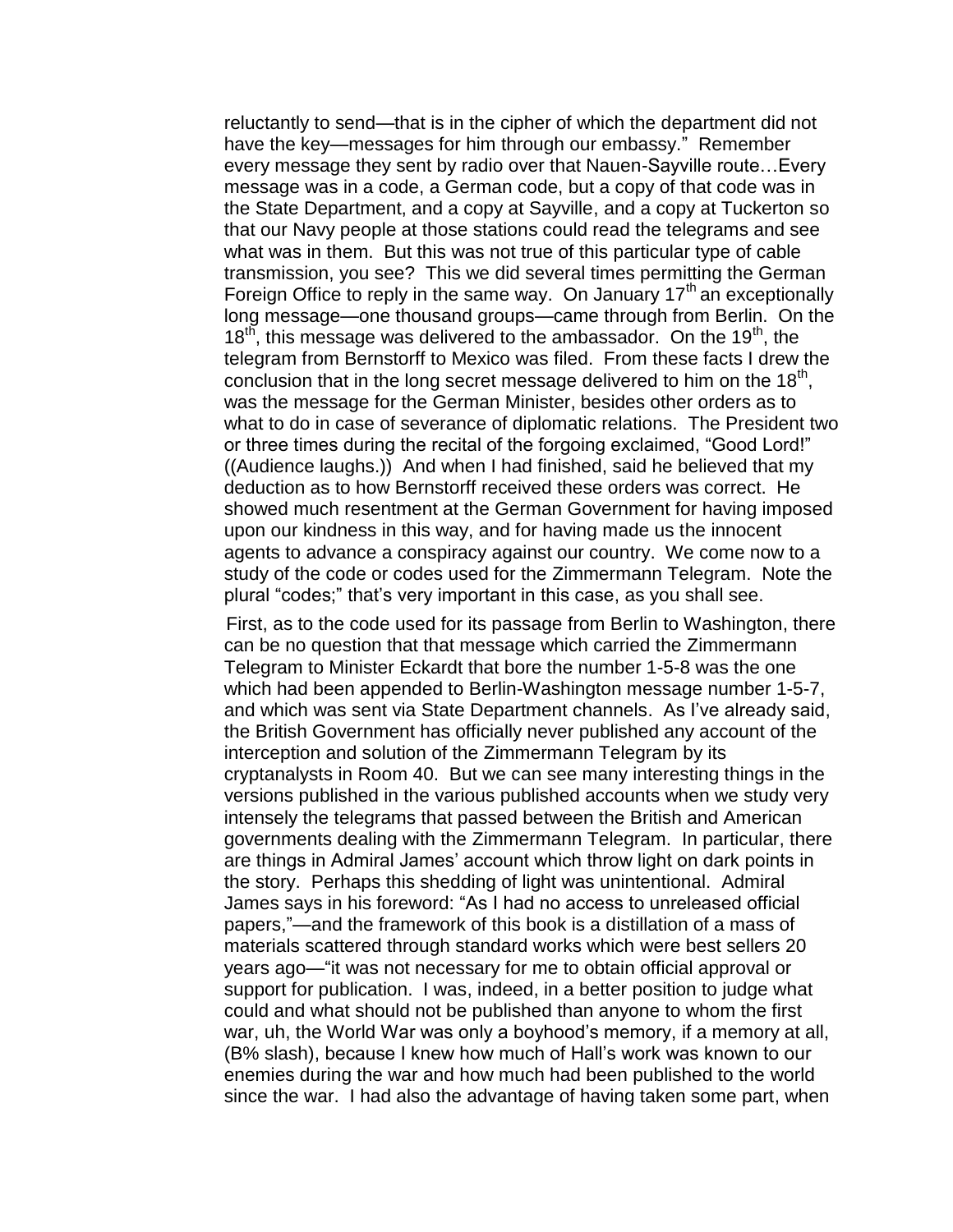at the Admiralty, in passing for publication, books and articles covering various aspects of the 1914-1918 War, and informing authors what, for security reasons, could not yet be published, and more important, the advantage of personal knowledge of the men and the events I would be describing which would enable me to distinguish fact from fiction and to judge when reference to the shortcomings of individuals should be omitted." But Admiral James was careful even though, as he said, he had no access to unreleased official papers, and therefore, it wasn"t necessary for him to obtain official approval for publishing his book, he did submit it for some sort of blessing, if not approval. This I learned in a report dated 15 December 1955 from our liaison officer in London. I have the report; I'm not going to take the time to read it. Apparently Admiral James himself didn"t know the delicate and interesting technical points about the Zimmermann Telegram which remained obscure or in doubt—in my own mind, at least, if not in the mind of others—until he published his book. And the same can be said of his clarification, unintentional I"m sure, of other dubious points about the history of the operations of Room 40. But we can"t go into these except as they impinge upon the cryptology of the Zimmermann Telegram.

I quote now from Admiral James' account for some quite revealing details: "Then early in the new year came the Zimmermann Telegram, and though the first knowledge of this surprising communication was derived from European sources, Hall"s friends in Mexico City were soon playing an important part in the complicated business that followed." Hall"s friends in Mexico City. "On Wednesday morning, January 17, Hall was at work at the usual dockets and papers when at about half past ten, a member of the political section came in and told him that he and one of his colleagues had partly deciphered a message from the German Foreign Office to Bernstorff which, if made known to the American Government, would probably bring America into the war! The two men who, by solving this cipher, altered the course of history died several years ago and their names have already been published. So, in their case it is justifiable to ignore the cannon that the names of those engaged in secret work should not be disclosed. They were: Nigel de Grey, a publisher, and after the war a Director of the Medici Society, and the Reverend W. Montgomery, of Westminster Presbyterian College, Cambridge. I"m unfortunate not to be able to show you a picture of Mr. de Grey. I had one, but just couldn"t lay my hands on it in time to have a slide made of it. In my many talks with him, not once did he mention the role he played in reading the Zimmermann Telegram, nor did anyone else in the organization in which he was Deputy to Sir Edward Travis, the chief. I have no photograph of the Reverend Montgomery, but Nigel de Grey was, and looked the part, of a character in a Dickens novel or the part of Superintendent of CID of Scotland Yard in a spine chilling mystery in book or on stage. Admiral James continues his story, "Hall at once realized that Zimmermann"s message to Mexico was by far the most important message that had so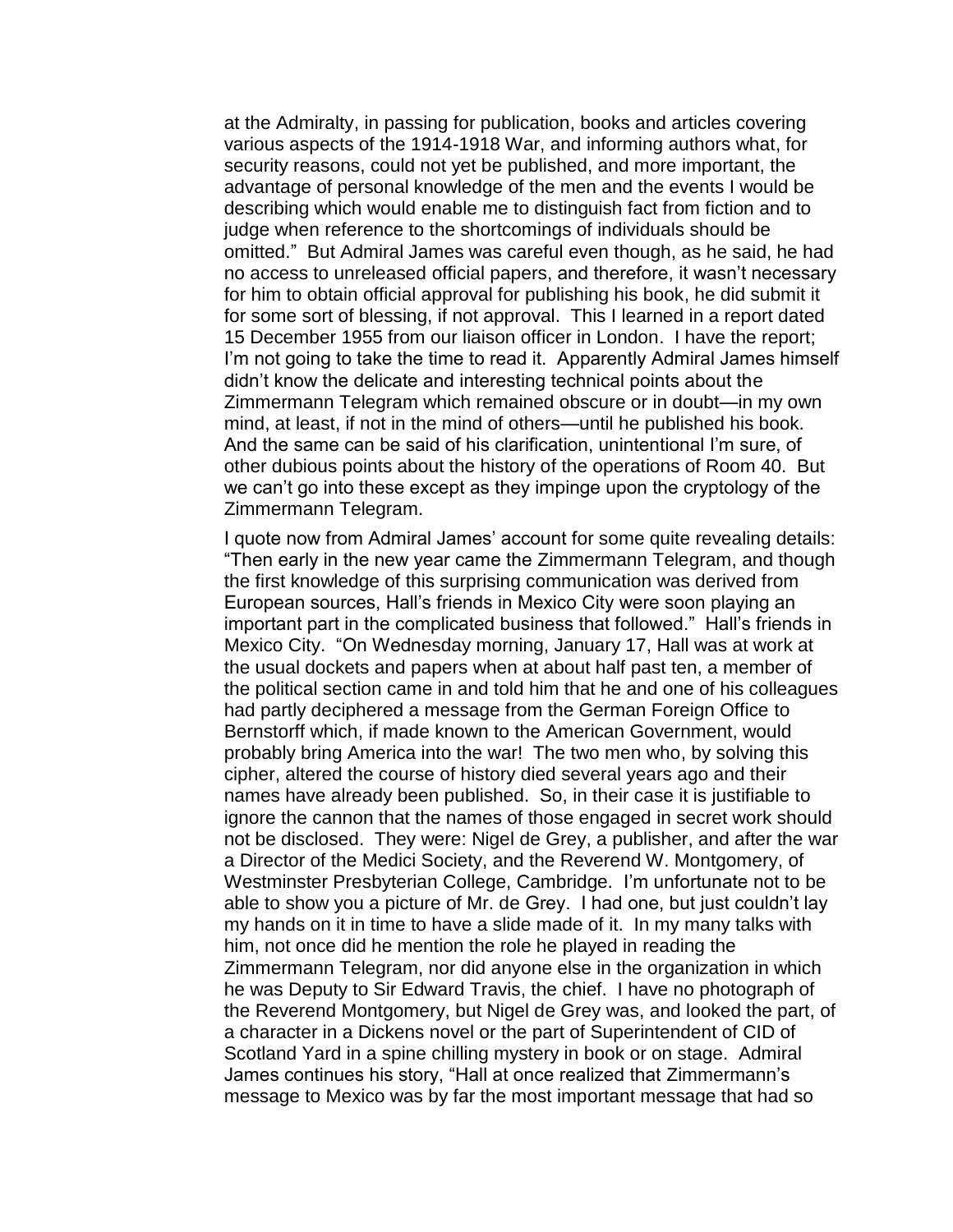far come into his hands. He also realized that it would require the most careful handling. He gave orders that all copies, except the original message and the one deciphered copy, were to be destroyed, locked them in his desk, and sat down by himself to evolve a plan of campaign. What was the position? Within a fortnight's time, the fact that Germany was proposing to declare immediate, unrestricted warfare would be communicated by Bernstorff to the United States Government. Would this be sufficient to convince President Wilson that the Germans would stick [sic] at nothing? His most recent note had shown something of the way in which his mind was working. It seemed that he drew a little distinction…that he drew little distinction between the behavior of the Allies and that of the Germans, or indeed, between the justice of our cause and of theirs. If this new declaration was sufficient, well and good; we need not run risks, and the Zimmermann Telegram need never be used at all. On the other hand, the new submarine warfare might not in itself be sufficient to convince the President, and in that case this information about the Mexican plan must be made use of if we could safeguard ourselves. Publications of the telegram in the United States would almost certainly rouse the whole of the United States and might well force the President to declare war, but it would be at the cost of hazarding the most vital part of our Intelligence Service, a hazard that he could not take. Beyond the fact that the message gave the date on which unrestricted submarine warfare would begin, it was of no immediate naval interest, and the proper procedure would have been for Hall to pass the message to the Foreign Office. He deliberately withheld all information from those best entitled to receive it and assumed the responsibility which ought never to have been his, because he would not run the slightest risk of the message becoming known to somebody who, not being familiar with every branch of his activities, might all unwittingly compromise some part of, or all of, the work of Room 40. Yet, some plan had to be evolved, and while mentally following the route that the Zimmermann Telegram would take, Hall saw that the Bernstorff-Eckardt messages which "H" had secured"—I"ll explain about "H" later—"might solve his problem, because the Zimmermann Telegram when forwarded on, as it must be, from Washington to Mexico would be only another in that service. If he could secure a copy, it could be made to appear that the message when passing from Washington to Mexico had been copied and deciphered by the American Intelligence Service, ((audience chuckles)) and that the British Intelligence Service had nothing to do with it. He was certain that even if somebody whom President Wilson implicitly trusted, like Mr. Balfour, gave his personal assurance that the telegram deciphered by de Grey was genuine, the President would demand a most definite proof that the message bore the meaning ascribed to it, and it would not be easy to convince the President and the Americans that the Zimmermann Telegram was not a hoax. There was no need for an immediate decision as he could not take any active steps until after the declaration of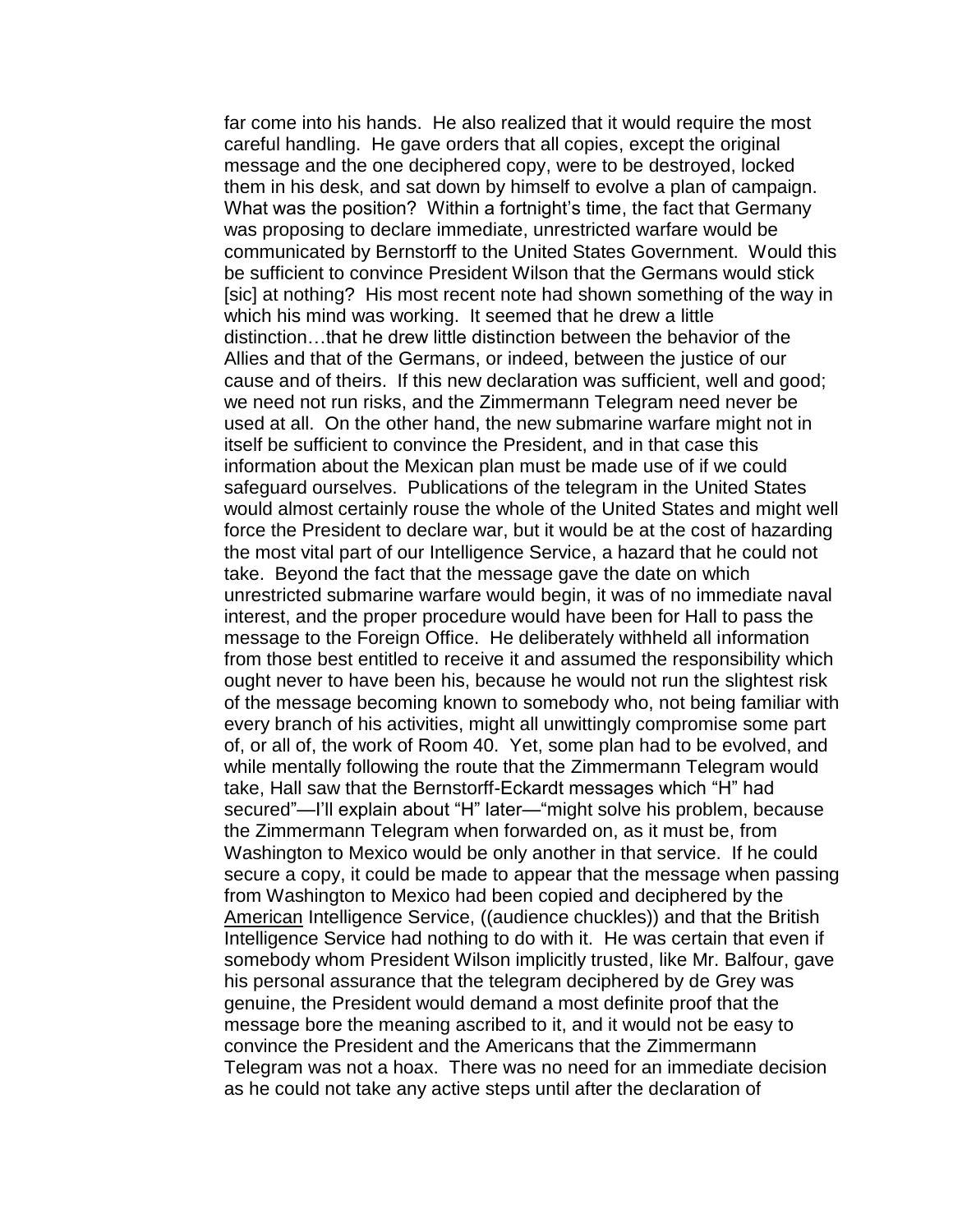February the first; meanwhile, it was essential to keep the closest possible watch on Bernstorff and the American situation in order to be ready at any moment with alternative plans." Well, we know that Bernstorff tried desperately, after he got this message about the resumption of unrestricted submarine warfare, to have Berlin change its decision, but it was no go. On 1 February, Bernstorff officially handed in his government's announcement that unrestricted submarine warfare would begin that day. As we have already noted, President Wilson broke off relations two days later. Let"s continue with the story as Admiral James tells it: "To Hall"s dismay, but not altogether to his surprise, matters went no further. Cables from Washington and New York warned him that there would be delays, and perhaps no more positive action then a proclamation of armed neutrality by the President would take place. The time had come to take action, and on February  $5<sup>th</sup>$ , Hall saw Lord Harding, the Permanent Secretary at the Foreign Office, and showed him an amplified decipher of the Zimmermann Telegram which de Grey had now been able to produce. He put forward several suggestions. In the first place it would be necessary to obtain a copy of the telegram from Mexico City. "H" was no longer there but his place had been taken by "T" who was fully aware what was afoot in the telegraph office, and Hall did not anticipate much trouble there. Hall then took steps to obtain the additional evidence that he required in the event of an exposure, and he made certain arrangements in Mexico City to get all copies of Bernstorff"s telegrams to Eckardt since 18 January 1917. These were to be sent to the British military attaché in Washington, and were then to be forwarded by cable to London in British cipher. No hitch developed in these very nice arrangements."

At this point, I want to tell you about that part of them which involved the men whose identity James conceals simply by calling them Messrs. "H" and "T". They were, I suppose, British secret agents in Mexico City. In a rather odd way and quite by accident, they turned out to be most useful characters in the drama of the Zimmermann Telegram. Here"s the story. I quote from James: "Since the outbreak of war, there had been several revolutions in Mexico, and as each new conqueror had taken charge of the capital city, one of his first actions had been to declare the currency of his predecessor to be valueless and issue one of his own. ((Some chuckling.)) All that was necessary was to print something on small bits of cardboard resembling railway tickets and called "cartunes" and call them money. Most of these were worth no more than a penny or two, but there were numerous forgeries always in circulation, and the matter had become so serious that President Carranza had given orders that any such forgery should be punishable by death. It was shortly after this order had been made that a printer, an Englishman, happened to return to his workshop unexpectedly one Saturday afternoon. His workmen, all of them Mexicans, were taking their half day off. To his astonishment and dismay, he found on a table a neat pile of these "cartunes" and the plates from which they had been printed. In his excitement, he made the worst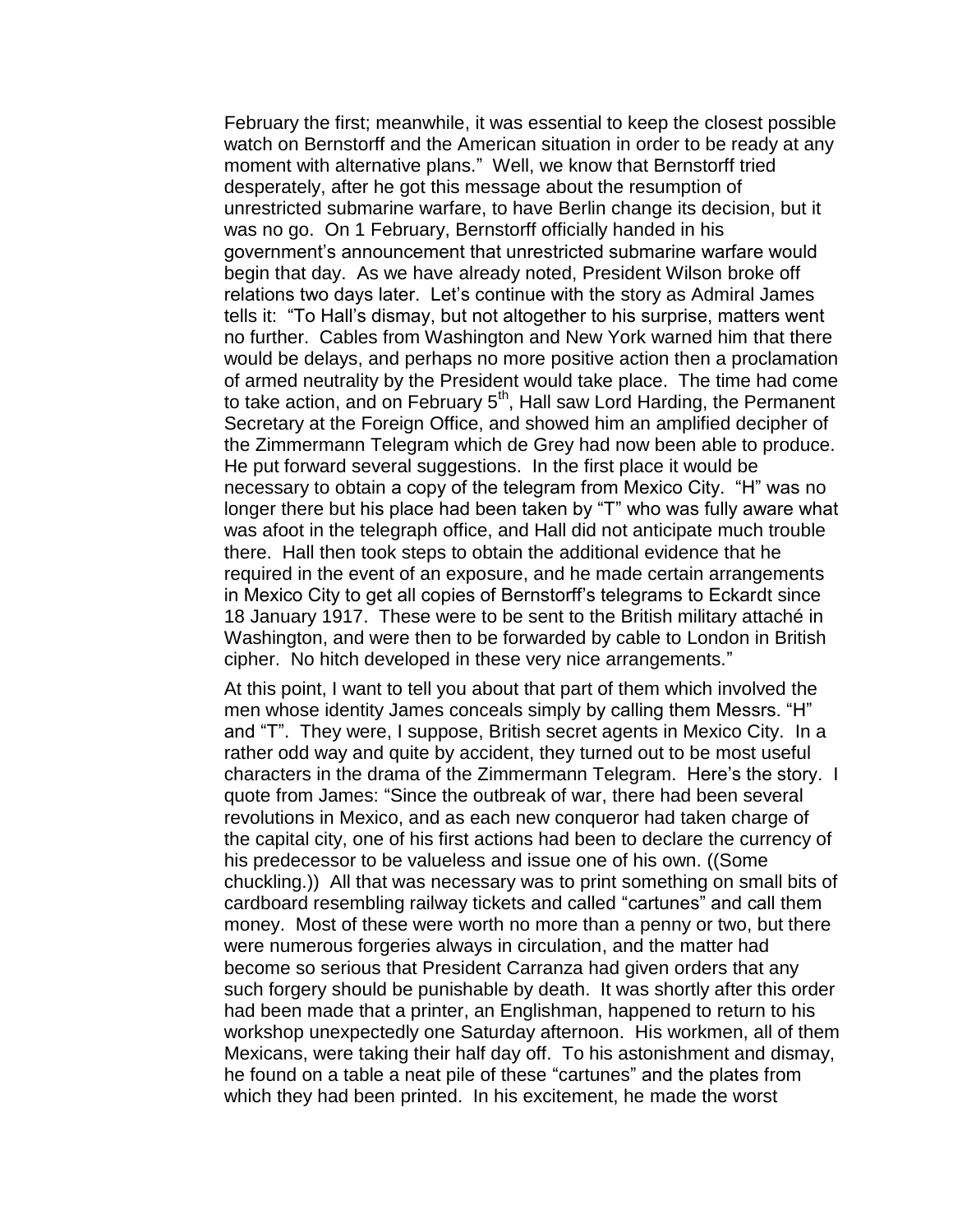possible mistake; he locked up the forgeries and plates in his safe. He then rushed out to consult a friend on what he should do next. Meanwhile, the workmen who had made the forgeries returned for the "cartunes" and realizing what must have happened, sought to save his own skin by getting in first with his denunciation of his master. The unfortunate printer was arrested the same afternoon, ordered to open his safe, and then hurried off to a drumhead court martial and condemned to be shot at dawn on the Monday. On hearing of the arrest, "H" went to the British Minister who at once got in touch with the Mexican authorities and obtained their agreement that he should be responsible for the criminal. He then pointed out that if an Englishman intended to committed a forgery, he would aim at higher than a penny or two penny notes"—I should have said "tuppence"—"tuppenny notes and persuaded the authorities to examine the case more closely. The printer was shortly afterwards released. It was an unpleasant affair while it lasted, but it was to provide Hall with the messages he was anxious to obtain, because the printer and his friend were both anxious to show their gratitude, and the friend was working in the telegraph office." ((General laughter.))

Now, ladies and gentlemen, it is twelve o'clock, and I have still quite a few more pages. I imagine that there are some of you who have urgent business elsewhere. Some of you are getting very hungry. And I put it to the Chairman of the Crypto-Mathematics Institute as to my next step. Shall we…Shall we have an adjournment for lunch and resume for approximately one more hour—I think, if I don"t hurry too much—maybe an hour, ((audience chuckles)) or would you like to go on and get it over with right now?

- **Sinkov:** I propose we complete it, if the audience would like to stay. We will then rearrange our afternoon program after we see what the time is, what we have (XG).
- **Friedman:** If you have energy. ((General chuckling.)) Well, thank you. I think that that"s…
- Sinkov: If you can manage.
- **Friedman:** Yes, yes. Oh, I'm having a big time. ((Some chuckling.)) I hope you are too. Well, when secret agent "H" was replaced by secret agent "T", the good work went on, and that"s how Hall in London was able to get a copy of the Zimmermann Telegram in the form in which it was sent to Bernstorff…by…from Bernstorff in Washington to Eckardt in Mexico City. The possession of that version of the message turned out to be of crucial importance. Admiral James continues: "So much progress with the reconstruction of the code had been made that by February 19, Hall had in his hands an almost perfect transcript." And James then gives the complete and perfect text of the Zimmermann Telegram as generally published in the history books—not a paraphrase. But Admiral James is throwing a little dust in our eyes. The version of the Zimmermann Telegram that was finally published was NOT the version that was in the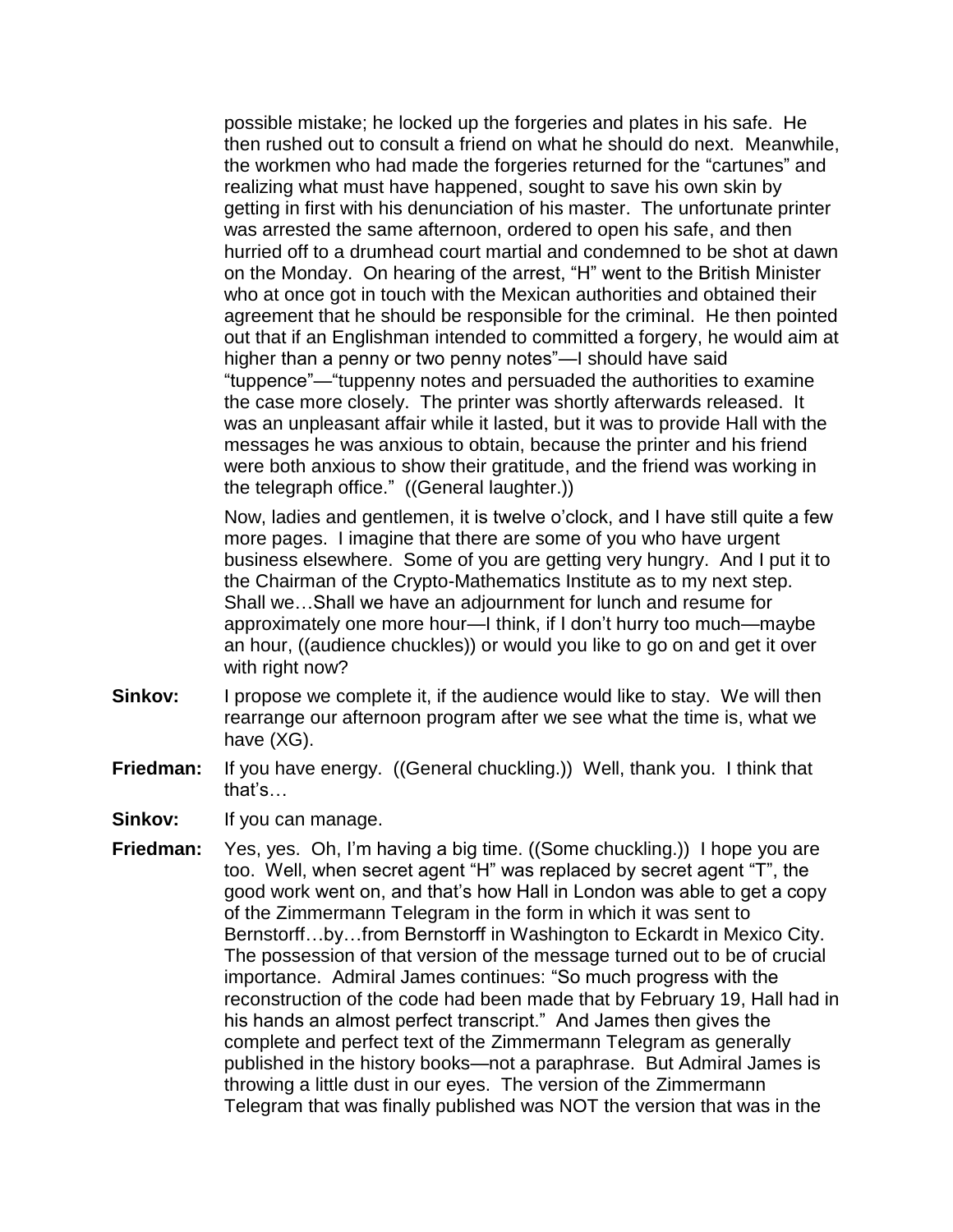telegram from Zimmermann to Bernstorff in Washington. That version was in a comparatively new 10,000-word, two-part code known as Code 7500 ((Spoken as seventy five hundred.)); whereas the telegram from Bernstorff to Mexico…to Eckardt in Mexico City, although quite similar in content, was in a much older and much simpler one-part code known as Code 13040 (Spoken as one three oh four oh.) Let"s continue with Admiral James: "It had always been his intention that his friends at the American Embassy should share unofficially what was so essentially an American secret at the first possible moment, and as soon as he had read the completed draft, he asked Mr. Edward Bell of the American Embassy to come to see him. Mr. Bell"s first fury at learning that Germany was urging the Mexicans to re-conquer the lost territory in Texas and Arizona, turned very naturally into the belief that it was a hoax. The Germans had made some bad mistakes in their time, but this was incredible! ((General chuckling.)) Hall was able to assure him that the message was far from being a hoax, and Bell then said that publication would certainly mean war and asked if the message was to be given to the Embassy. Hall explained that the Foreign Office had not yet come to a decision whether the message should be shown only to the President or given to the American people. We asked Bell to tell…He asked Bell to tell the Ambassador what he had seen, but at the same time begged him to make no use of the information until Mr. Balfour had made his decision. For the past week or so Hall had been visiting the Foreign Office every day to discuss methods of handling the telegram, but no satisfactory solution had been found. Lord Harding was averse from any step which could possibly convey the impression in Washington that there was a Black Chamber in the Foreign Office, or that the British Government was endeavoring to influence a neutral state in its favor. But by this time"—I"m going on now—"By this time, Hall had information that the German-Americans in the United States were extremely active in their endeavors to stay the President"s hand. He felt that the time had come for immediate action and formally pressed for a decision as regards bringing the Zimmermann Telegram to the attention of President Wilson. On 20 February, he received Balfour"s authority to handle the whole matter as he saw fit." James continues: "For long discussions with Dr. Page and Mr. Bell followed, the Ambassador was in no doubt about the best method to adopt with regard to handing over the telegram itself. He was sure the effect on the President's mind would be infinitely greater if the documents were to be given to him officially by the Foreign Secretary, and this Mr. Balfour agreed to do. The vexed questions of an absolute cover for Room 40, the necessity for our doing nothing on American soil to which the American people could object, the possible refusal to accept the genuineness of the message, and the steps which would have to be taken in the event of Zimmermann himself denouncing the telegram as a forgery, were not so easily resolved. The advantages that were to flow from having obtained a copy of the telegram in Mexico, and not in the United States, were now evident. There was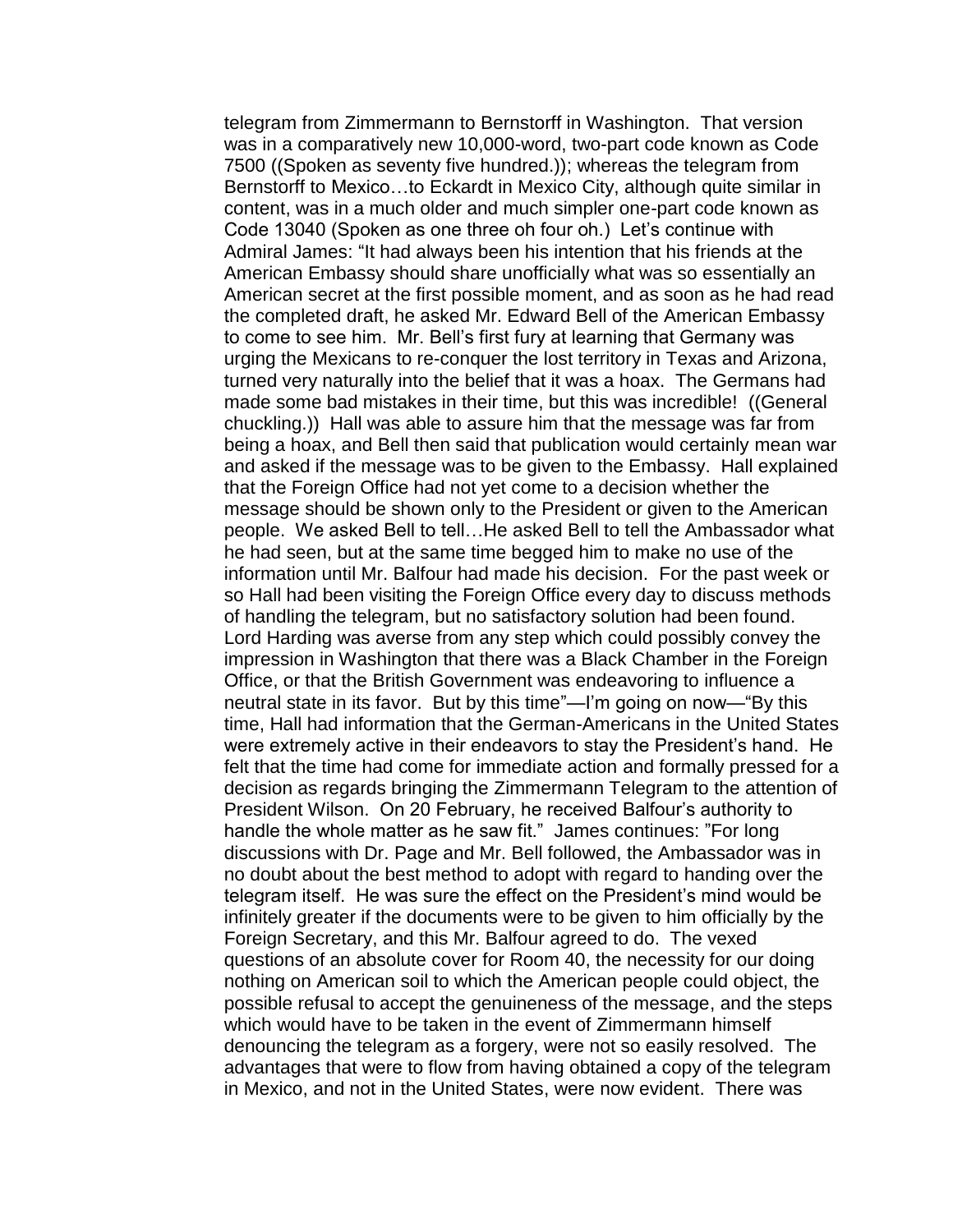nothing to prevent the American authorities from obtaining their own copy in the Washington cable office, and the fact that the British Government had officially provided the decoded transcript would satisfy them of its genuineness. But there was still the possibility that the American Government would demand absolute proof, and that would mean handing over to them de Grey"s reconstructed code which Hall would never do. Then, on a sudden, a possible solution suggested itself which was so simple that Hall, the Ambassador, and Mr. Bell wondered why it had not occurred to any of them before. If President Wilson, when he exposed the telegram, was in a position to state that it had been obtained and deciphered by Americans on American soil, all would be well, and this could be achieved if Mr. Bell deciphered the message sent from Washington to Mexico under de Grey"s tuition in the American Embassy which, technically speaking, was American ground. ((General laughter.)) As for Zimmermann"s possible denial, it seemed better to wait until after the exposure before taking any decision."

 So, at this point I want to show you slide number four, please. This is the staff of the American Embassy in London, and the Ambassador is sitting in the middle, and you see his military attaché on his right, his naval attaché in mufti on his left, and Mr. Bell is the gentleman on the right of the military attaché—group picture. By the way, Admiral Simms you all recognize, or many of you recognize in uniform standing up in the back row. Alright, let"s have the lights again, please. After that, things happened speedily enough. On Saturday, February 24, while the newspapers in Washington were asserting that in official circles there was still hope for averting trouble, Dr. Page called at the Foreign Office and was officially handed the message. He lost no time, and within a few hours a cable was on its way to the State Department. I"m going to quote this cable because it"s very interesting, and I quote it from Hendrick:

 "CONFIDENTIAL" It"s dated, "London, February 24, 1917, 1:00PM. CONFIDENTIAL, for the President and Secretary of State"— CONFIDENTIAL was the highest classification they had then— ((General laughter.)) "Balfour has handed me the translation of a cipher message from Zimmermann, the German Secretary of State for Foreign Affairs, to the German Minister in Mexico which was sent via Washington and relayed by Bernstorff on January 19th. You can probably obtain a copy of the text relayed by Bernstorff from the cable office in Washington. The first group is the number of the telegram, 1-3-0, and the second is 1-3-0-4- 2 indicating the number of the code used. The last but two is 9-7-5-5-6 which is Zimmermann's signature." The slide number five, please. I think you"ll be interested in seeing exactly what that looked like. There it is, taken out of the files of the Western Union Office in Washington. You see the 1-3-0, 1-3-0-4-2; and Zimmermann"s signature at the end: 9-7-5-5-6. An historic message! Alright, lights please.

"I shall send you by mail a copy of the cipher text and of the decode into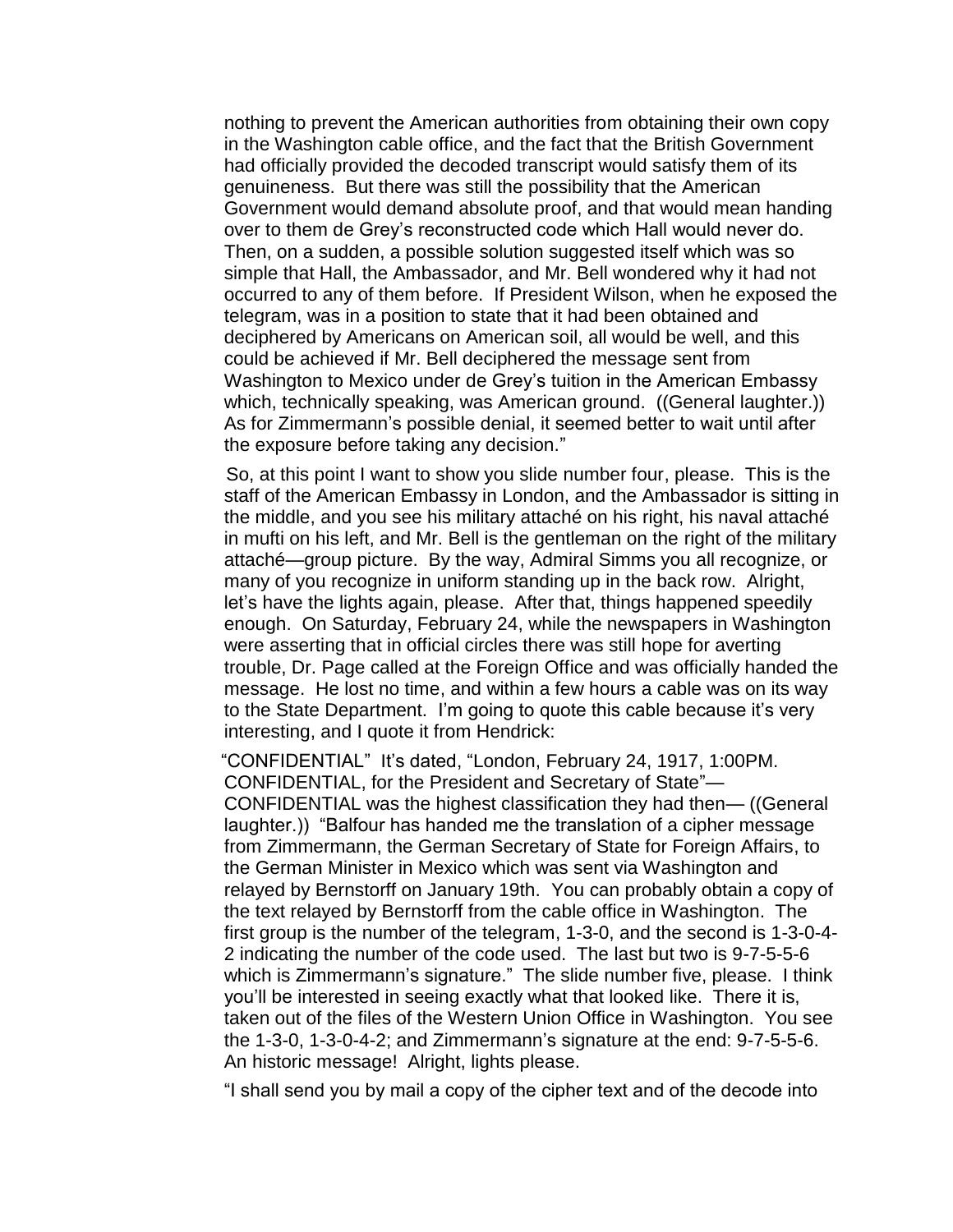German, but meanwhile I give you the English translation as follows:" And now I want the next slide, please. Now you see, ladies and gentlemen, the complete text of the message as it went from Washington to Mexico City, translated, of course. It was this part in here ((Friedman goes up to displayed slide to show relevant parts.)) about Texas, New Mexico, and Arizona, which turned the trick, because up until that point, the people in the Middle West, Southwest, and Far West, they didn"t care about the war across the ocean. But as soon as there was mention of taking away some of our property, well, that was a horse of a different color! Now, let"s go on…Lights, please.

"The receipt of this information has so greatly exercised the British Government that they have lost no time in communicating it to me to transmit to you in order that you may be able without delay to make such dispositions as may be necessary in view of the threatened invasion of our territory. The following paragraph is strictly CONFIDENTIAL. Early in the war, the British Government obtained possession of a copy of the German cipher code used in the above message, and have made it their business to obtain copies of Bernstorff"s cipher messages to Mexico, amongst others, which are sent back to London and deciphered here. This accounts for their being able to decipher this message from the German Government to their representative in Mexico, and also for the delay from January 19 until now in receiving the information. This system has hitherto have been a jealously guarded secret and is only divulged now to you by the British Government in view of the circumstances and their friendly feelings towards the United States. They earnestly request that you will keep the source of your information and the British Government"s method of obtaining it profoundly secret. But they put no prohibition on the publication of Zimmermann"s Telegram itself." ((Audience chuckles.)) "The copies of this and other telegrams were not obtained in Washington, but were bought in Mexico City. I have thanked both Balfour for the service his Government has rendered, and suggest that a private official message of thanks from our Government to his would be appreciated. I am informed that this information has not yet been given to the Japanese Government, and I think it not unlikely that when it reaches them they will make a public statement on it in order to clear up their position regarding America and prove their good faith in their allies." Signed, Page.

When Ambassador Page sent his telegram containing the English text of the Zimmermann message, he said, "I shall send you by mail a copy of the cipher text and of the decode into German." Slide seven, please.

On the right is the text that I want to call your attention to right now; just the one on the right. That is the German text in the message from Washington to Mexico City. Lights, please. These were sent from London on March 2<sup>nd</sup>, but of course could not have reached Washington in less than a week. In the meantime, still worried about the authenticity of the telegram, Washington asked for a copy of the German code, as is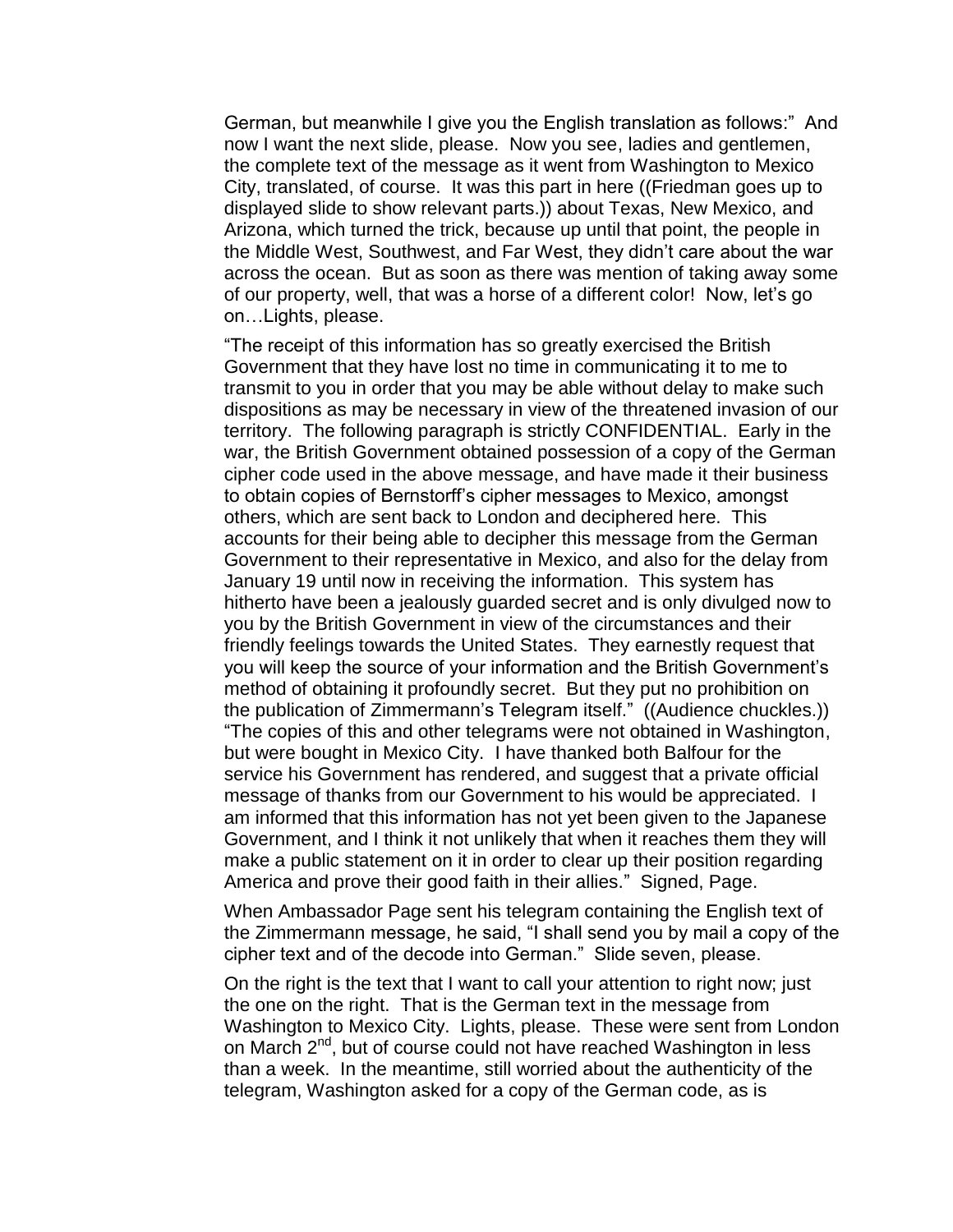evidenced by the following telegram: "Washington, February 28<sup>th</sup>, 8:00 PM. Please endeavor to obtain copy of German code from Mr. Balfour. Decode following messages and telegraph translations. All three messages are dated January 17, signed Bernstorff and addressed to the German Legations at Bogota, Port au Prince, and Santiago, Chile, respectively. Here follow the messages: Effort will be made to secure copies of all German messages as far back as possible, and if the Department were in possession of the code, there would be a great saving of time and expense. ((Audience laughs.)) Contents of the messages decoded here would, of course, be communicated to the British Government. Publication of Zimmermann"s Telegram to Mexico tomorrow."

Page replied: "London, March 1, 11:00 PM. The three messages were deciphered today and are practically identical. They contain instructions to the three legations," and so on and so on. "I am told actual code would be of no use to us as it was never used straight but with a great number of variations which are known to only one or two experts here. They cannot be spared to go to America. ((Audience laughs.)) If you will send me copies of Bernstorff"s cipher telegrams, the British authorities will gladly decipher them as quickly as possible, giving me copies as fast as deciphered. I could telegraph texts or summaries in matters of importance and send the other by pouch. Neither Spring-Rice nor Gaunt know anything about this matter."

 I should explain that Spring-Rice was the British Ambassador in Washington—completely out of the picture; and Gaunt was the British Military Attaché in Washington—completely out of the picture. This shows you how careful the British Room 40 people were. Mr. Page's informant was given some misinformation, or perhaps he was intentionally or unintentionally misleading him, for the message was in straight, unenciphered code, only the code wasn"t sufficiently reconstructed. There is more to this than what I"ve just said though, and I"ll get to that point at issue soon, I hope, or maybe you hope. Let's return to Admiral James' story now: "It was not the case that the British Government had obtained a copy of the German cipher code, but it was the explanation Hall decided to give to the American Government. Risk of the loss of code books was being taken throughout the war by every one of the belligerents, and it could be…and it would be much better for the President to suppose that a copy of the code book had come into our hands, than that without such assistance, we had been able to read the messages. Hall afterwards described the next few days as the most anxious time of the whole war for him personally. He had assumed a great responsibility; would it be justified? Had he done all that was possible to safeguard Room 40? Was there a chance that the Zimmermann Telegram might misfire? Nobody can blame Admiral Hall for trying to place around the cryptanalytic feet every security safeguard he could devise. If necessary, he would put off on the wrong trail anybody he thought might jeopardize security so as to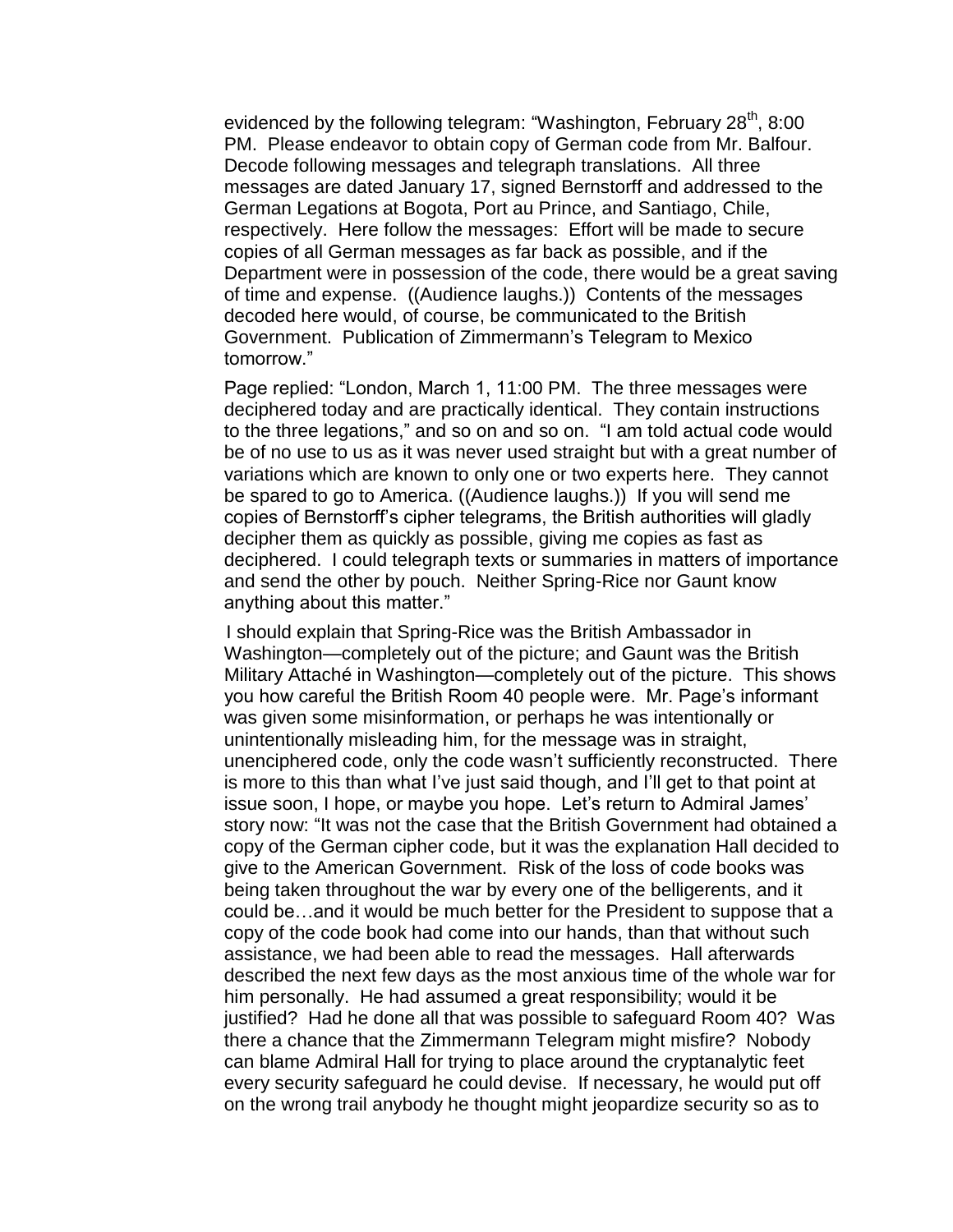cover the tracks of Room 40. At the time this brochure was written, my late colleague and I didn"t know all the facts. We were using inferences and making deductions. We said, quote: "Admiral Hall in his affidavit before the Mixed Claims Commission, said of this code: "The German cipher book covering this system of ciphering is in our possession, it having been captured by the British authorities in the baggage of a German Consul named Wassmuss, who was stationed at Shiraz"—that"s in Persia—"while Wassmuss was engaged in an endeavor to cut a British oil pipeline." ((Some chuckling.)) And we went on to say, "It seemed unlikely that a German Consul engaged in an expedition to cut a pipeline should carry a diplomatic code in his baggage!" ((Audience laughs.)) Moreover, the British copy of Code 13040—they gave us a copy as soon as we got into the war—is fragmentary and gives every evidence of having been gradually reconstructed in a cryptographic bureau through the decipherment of messages. A glance at the copy given by the British to the United States after America"s entrance into the war will demonstrate this fact. This copy contains about half the vocabulary, but is not a transcript of part of the code book since it comprises some words and phrases from all the pages. Some of the identifications, too, are marked doubtful. An actual copy of a code book would certainly not exhibit missing and doubtful sections." ((Audience laughs.)) That"s what we said in this document. We felt that a cipher book, or at least some sort of cryptographic document was found or captured and must have contained an element of truth, but we didn"t know just how much. And when the British turned over to us a copy of their 13040 code, they didn"t say anything about its having been reconstructed upon the basis of another code that they had captured. But that"s exactly what they had to do, and they did it, as I have since then established. For instance, in the Ewing book, we come across this paragraph, quote: "During the summer months, code books which had been captured in the German Consulate at Bushir, or Bushire, was made use of. " ((TR Note: Correctly called Bushir (Iran). Friedman mispronounces it when he says "Bushire."))

"Soon it was found that much of the enemy"s diplomatic correspondence could be read, thus providing a starting point from which to penetrate one after the other the German Foreign Office ciphers. The correspondence of that office, with its agents abroad, gave very useful information as to the enemy"s intentions and a good deal of insight into its methods and psychology." Note the illuminating statement that the captured material enabled the workers in Room 40 to read much enemy correspondence, thus providing a starting point from which to penetrate one after another the German Foreign Office ciphers. Admiral James, too, gives much more specific and valuable information on this point. "In April, even…something of even greater importance happened. There came into Hall"s hands a copy of the German Diplomatic Code Book treasure trove from Persia. How this book reached Hall is one of the strangest stories of the war. A naval officer, invalided from the Persian Gulf, came to Hall one day and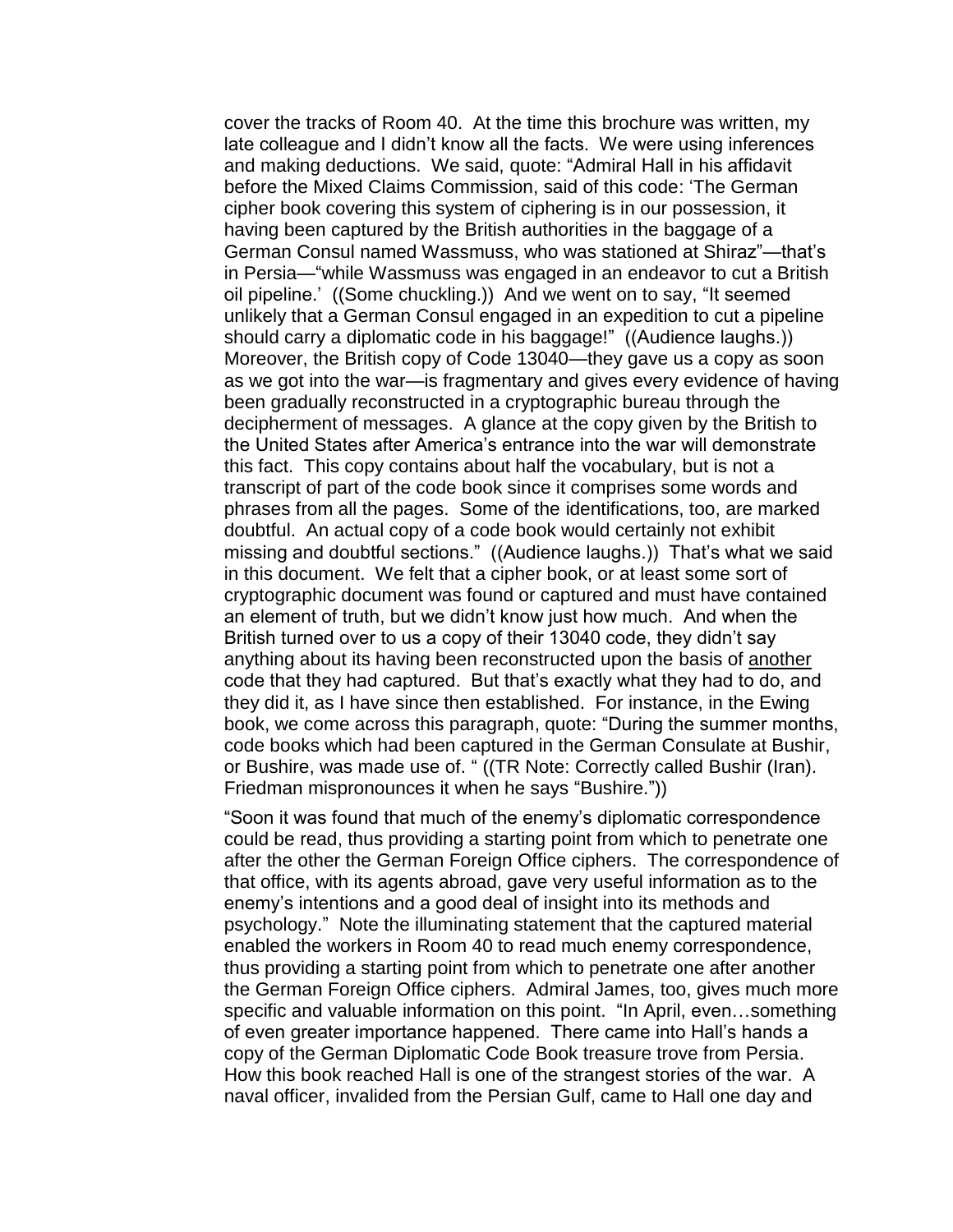told him about a raid on the Abadan pipeline that had been planned by a German Vice Consul named Wassmuss. News of the impending raid was received in time to attack the raiding party in their camp, and the German Vice Consul got away in his pajamas on horse back, ((audience laughs)) leaving his baggage behind. Hall was quick to see that the baggage might contain useful information, and as a result of his inquiries it was found in the cellars of the India Office. He sent over Mr. (B% Cousins-Hard) who was then working with him to examine the baggage, and he returned with the code book. The code book was the one used for messages between Berlin and Madrid, and Berlin and Constantinople, and it was via Madrid that the German Foreign Office sent their messages to their diplomatic representatives in North, and South, and Central America. But ever since the special stations had been intercepting German wireless traffic, a continual flow of messages, which from their constructions were obviously not naval messages, had been arriving in Room 40, and these had been stowed away in cupboards." ((Some chuckling.)) We do that too, don"t we? ((More laughter.)) "The time had come to retrieve these piles of messages, sort them, and begin work on them."

But now I can add a few details which may be interesting in connection with the German diplomatic codes of those days. They will go a long ways to explaining the long delay that looked so suspicious. The German system of distributing various and ciphers provided the embassies, including the military naval attaches, with first grade, two-part codes of 10,000 groups. There were about ten different ones for separate geographic areas. Legations and consulates were provided with secondgrade codes which were apparently all derived from a basic, large, onepart code by shuffling or randomizing whole pages of one hundred groups, and by a similar sort of shuffling of blocks of ten on each page. There were several such semi-randomized or derived codes; one for the Near East, for example, known as Code 89736. ((Spoken as eight, nine, seven, three, six)) That was the one that was captured from Herr Wassmuss, or as Commander Denniston referred to him, Mr. "Whatmust." ((Audience laughs.)) Another version known as Code 13040 was for Western hemisphere communications, and that is why that code was used for the Zimmermann Telegram when Bernstorff in Washington was obliged, and regarded it as his duty, to forward the contents of the original version of the telegram, a version that was in one of the first grade, 10,000-group, two-part codes known as 7500. Why didn"t Zimmermann send the message from Berlin directly in code13040 instead of making Bernstorff repeat it in another code? I don"t know the answer to that. It"s possible he did, but I very much doubt it. You might ask whether it couldn"t have been in the…in its 13040 clothing when it was sent via the Swedish roundabout? Bernstorff says in his book—I won"t quote it—enough to make it quite clear that it wasn"t sent that way in that code. By the way, I think you may be interested to learn that a little further on in his book, Bernstorff has this to say:—mind you this was published in 1920—"From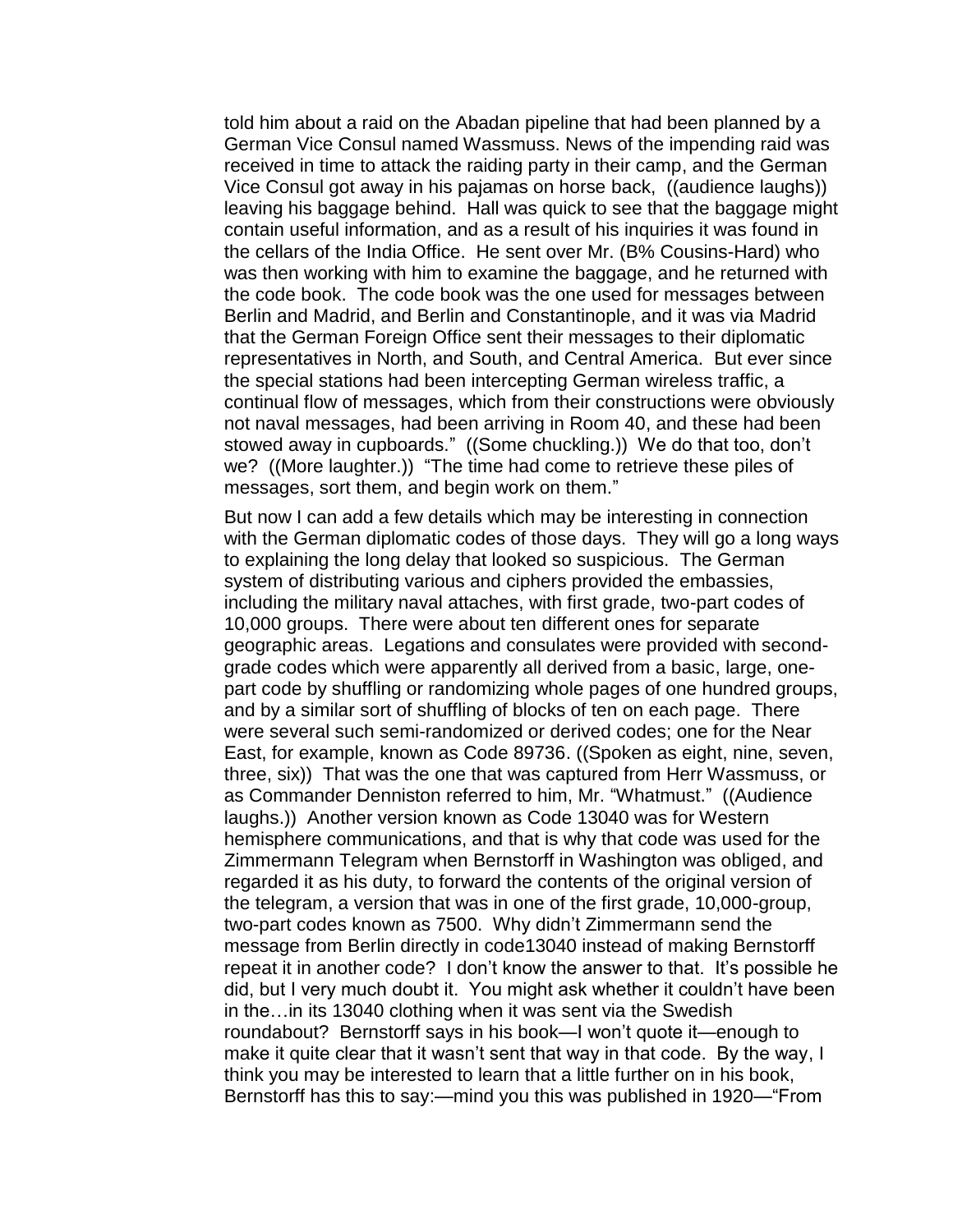the experience gained during the war, we learned that the diplomacy of the future will never be allowed to rely for important matters upon the secret of the cipher, for skillful experts are now able to discover the most complicated code, provided that they are able to intercept a sufficient number of telegrams." I"ll add a final word as to why I think the Zimmermann Telegram was sent from Berlin to Washington in Code 7500, and not in Code 13040. I think it was done for reasons of economy and time, and labor, and money. Zimmermann wanted Bernstorff to know what he was cooking up with Eckardt in Mexico City. Why send two separate telegrams, one to Eckardt and one to Bernstorff? Why not just one to Bernstorff, and give the latter the headache of re-encoding the text and forwarding that text in 13040 to Eckardt? Save money that way, wouldn"t it? What did Zimmermann know about cryptography and the danger of sending out the same text in two different forms? Nothing, obviously! Note how the original message from Berlin starts. Let"s have that slide, please; the next slide. Oh no, that"s out of place. Stop that one; take it out. What"s the one in front of it? That"ll do. The one on the left…The one on the left is the version that was sent from Berlin to Washington. You see it has a preamble: "For your Excellency"s personal information to be handed on to the Imperial Consul in Mexico by safe route." Number one, see, from there on, the one on the left and the one on the right is the same. Now, let"s have the lights, please.

All the data I have given you prove, I feel quite sure, that the Zimmermann Telegram was never sent from Berlin either to Washington or to Mexico City in Code 13040. Had Bernstorff not forwarded the contents of the message in 7500, it is very doubtful in my mind that the notorious Zimmermann Telegram would have been decoded in nearly so short a time. Also, the solution of Code 7500 would have taken more time. The possession of the 1304 isolog must have helped a great deal. In short, the circumstances, cryptologic and diplomatic, and the communications systems were then such that the contents of the Zimmermann Telegram were discovered just in the nick of time. Code 89726, the one captured from Mr. Whatmust, was used in Persia and the Near East. The British had copies of traffic between Berlin and Persia. It is curious that even then the Germans didn"t feel too safe in using it, because they used a string of seven to seventeen or more digits as an additive, but only for the most secret parts of the telegrams in the code. The British solved those adders also, but they never found out how Berlin sent them to Persia. It may, of course, be that the Germans didn"t fully trust the code clerks and that only the consul or the minister himself had the adders. Since Room 40 possessed Code 89736, all traffic received in it was, of course, readable, and much useful information in the Middle East was obtained, but the workers in Room 40 noted the appearance of 13040 at first in intercepted messages to and from various legations in South America. And later, after they discovered the liaison between Berlin and Stockholm, they began to collect enough cable material to start research on this new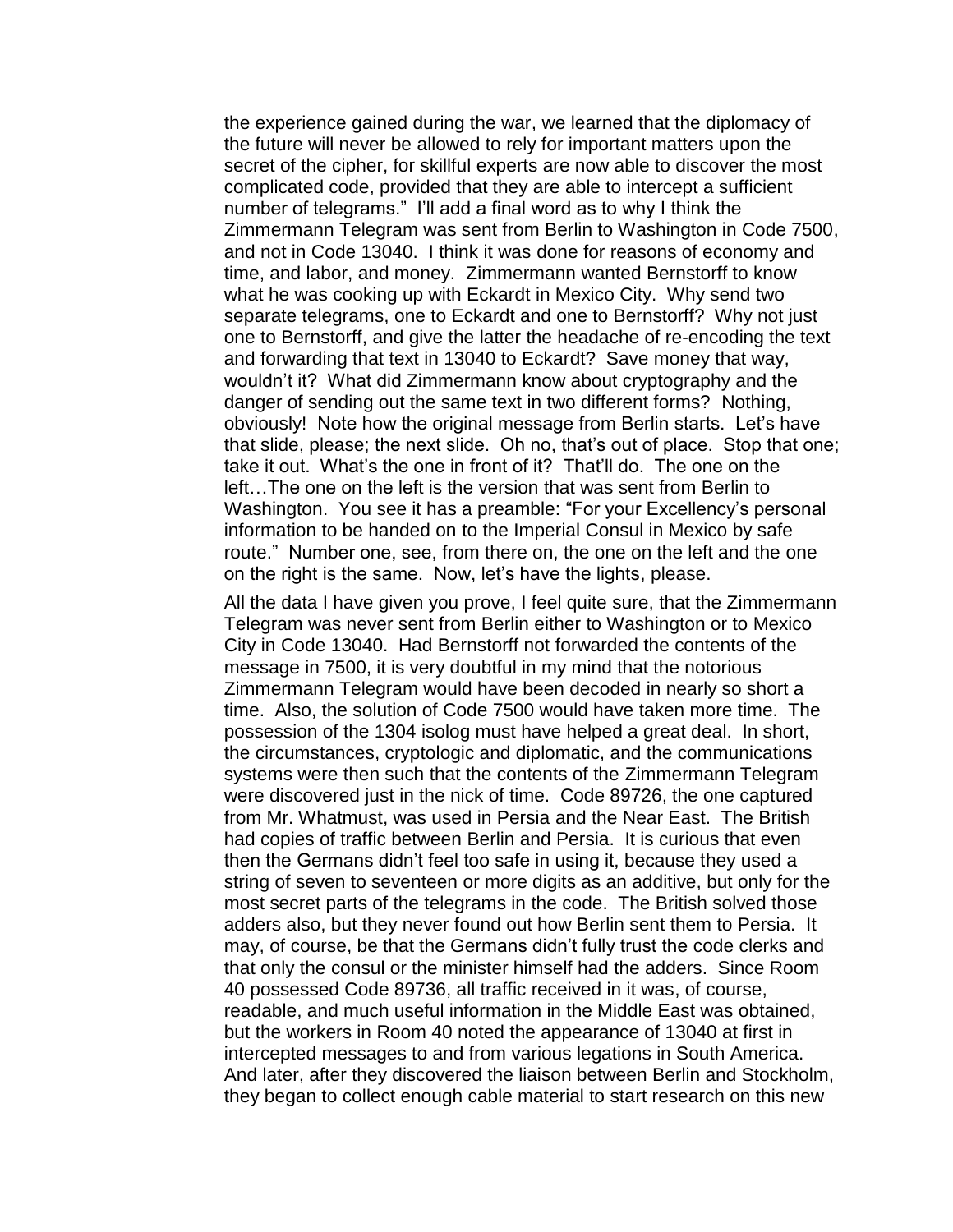book, and a very small staff, including de Grey and Montgomery, undertook this work. They were, of course, familiar with 89736 and soon came to the conclusion that the new book was of similar construction, but somewhat shorter. Much material was necessary to complete the solution of the book as every new group had to…identified, required confirmation. Thus, until all the scrambling of pages and blocks of tens on pages had become unscrambled to produce a clean and straight-forward, one-part 13040 code, much work had to be done, and there had to be a good accumulation of material required for the confirmations of correct numbering of pages and blocks on the pages. So now you can see what took all that time, and really, considering the job that had to be done, the people in Room 40 must have worked around the clock. Of course, Admiral Hall"s lobbying with Balfour and the other high authorities took some time too. But until Room 40 had a good, clean, complete decode of the message in Code 13040, even Hall couldn"t do much except to plan his campaign of disclosure to Page. With the aid of our able archivists, I've been able to dig out our old...from our old files, a copy of that German Code 13040. It's an interesting document, and here's a slide which you'll recognize as being a section of a page of a code in the stage of reconstruction. That's the one you had on. ((Said to the projectionist.)) Now let"s have it again. You see it? It"s the lower part of a page—I"ve forgotten now what page number—but you see gaps, questions, "Einzelfall" here crossed out and so on. So you see that it was reconstructed. It is nothing that was captured intact. Lights, please.

Now, let me continue to quote from Admiral James. You"re going to be through in just a moment. "War was inevitable, but Hall was still a prey to anxiety, lest all his efforts to safeguard Room 40 should prove inadequate. He knew the Germans would make strenuous efforts to discover the truth. It was important to prevent publication of the German text in its entirety, and this Hall was able to do." They gave a paraphrase, "So, the exact text of the Zimmermann Telegram was not published until long afterwards, almost ten years in fact, until the Hendrick account of the episode came out in that magazine, "World"s Work." You will recall that I said that the Zimmermann Telegram was published in all the important newspapers in the world on March the 1<sup>st</sup>, 1917. In pro-German circles, the telegram was immediately denounced as a forgery. After acrimonious debate, a resolution was passed by the Congress that the President be asked to state the source of the information. He replied the same evening through his Secretary of State, and he made an official statement that this is so; this is authentic. Well, there were still people who were in doubt until…until what happened? Zimmermann makes his second fatal mistake; frankly admits that he sent the telegram. He made a long statement before the Reichstag; I won"t attempt to read it, but I"ll just read you one sentence at the wind up: "How the American Government received information of instruction sent by secret way to Mexico is not known, but it appears that treachery—and this can only be the case—has